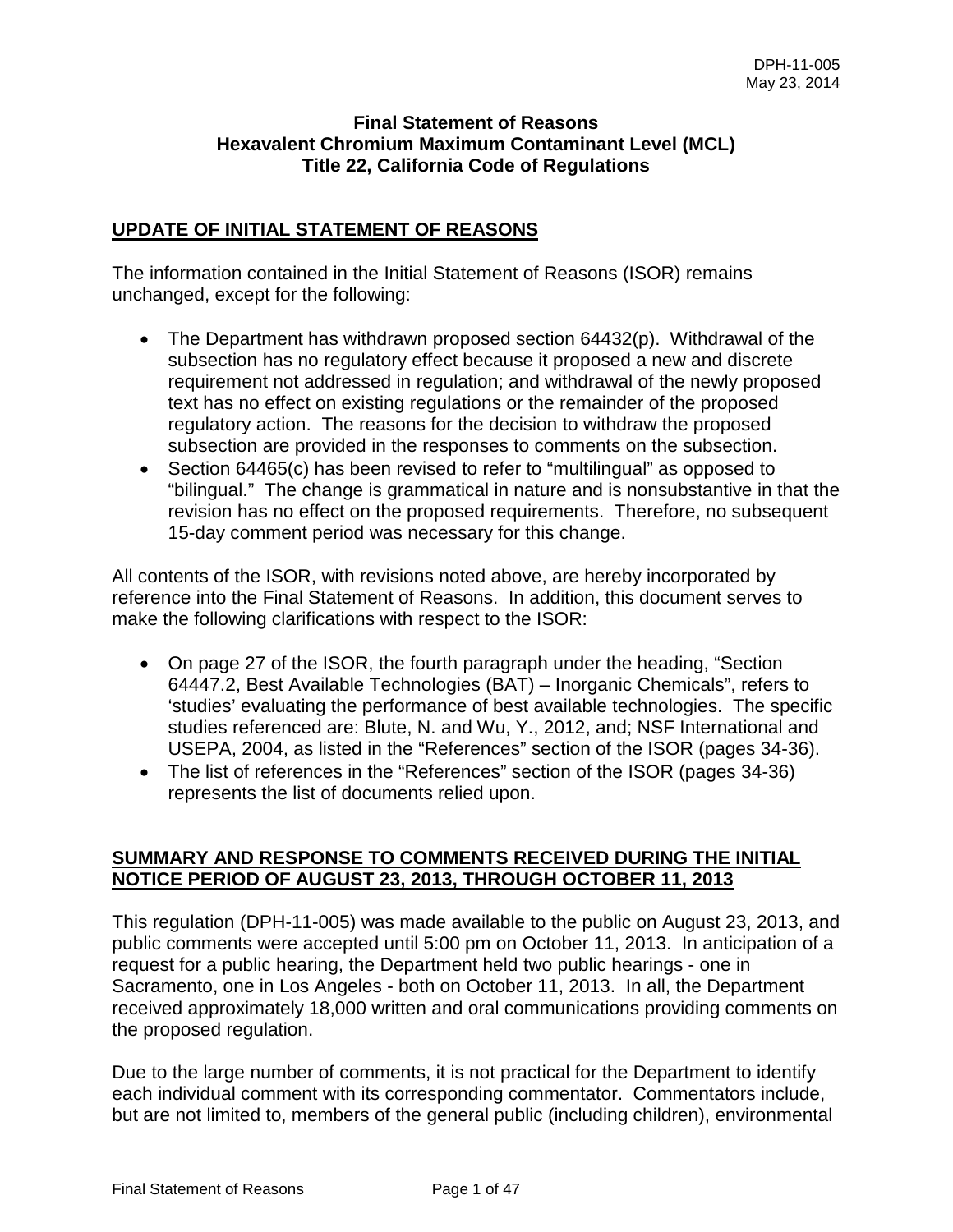groups, law firms, public water systems and their representative organizations, politicians, cities, and industrial/trade groups. Attached as an addendum is a document titled "DPH-11-005 – Coded Comment Tables" that provides a detailed account of the comments received. The document was used as a tool to confirm the Department reviewed all comments, summarized the comments, and responded to the comments accordingly, as provided below.

The comments received are summarized below, in order of the sections included in the proposed action, with the Department's response following in italics. The vast majority of the comments were with respect to the proposed MCL, which is identified in section 64431 of the proposed regulatory text. Commentators expressed support for the proposed MCL, as well as strong opposition with some expressing their desire to have a lower MCL and others seeking a higher MCL. For organizational purposes, the Department has attempted to categorize comments and responses per their corresponding issues or concerns.

As a reminder, MCLs are expressed in units of milligrams per liter (mg/L), sometimes referred to as "parts per million" (ppm). At low concentrations, contaminant concentrations are sometimes referenced using units of micrograms per liter (µg/L), also known as "parts per billion" (ppb). For example, the proposed MCL is 0.010 mg/L. This value may also be referred to as 0.010 ppm or, more commonly, 10 ppb, for ease of discussion.

The following is a list of acronyms or abbreviated phrases, used in the subsequent discussions, and their meanings:

- BAT = Best Available Technology
- CWS = Community Water System(s)
- Department = California Department of Public Health
- $DLR =$  Detection Limit for purposes of Reporting
- $qpd = gallons per day$
- $\bullet$  gpcd = gallons per capita per day
- H&S Code = Health and Safety Code
- ISOR = Initial Statement of Reasons
- MCL = Maximum Contaminant Level
- NSF = NSF International
- NSF  $(60/61)$  = NSF/ANSI Standards 60 and 61
- NTNCWS = Nontransient Noncommunity Water System(s)
- OEHHA = Office of Environmental Health Hazard Assessment, California Environmental Protection Agency
- [OTH] = Opposed to the MCL, believing it to be too high
- **[OTL]** = Opposed to the MCL, believing it to be too low
- PG&E = Pacific Gas and Electric Company
- PHG = Public Health Goal
- PHG report = OEHHA's report establishing the PHG titled, "Public Health Goal for Hexavalent Chromium (Cr VI) in Drinking Water "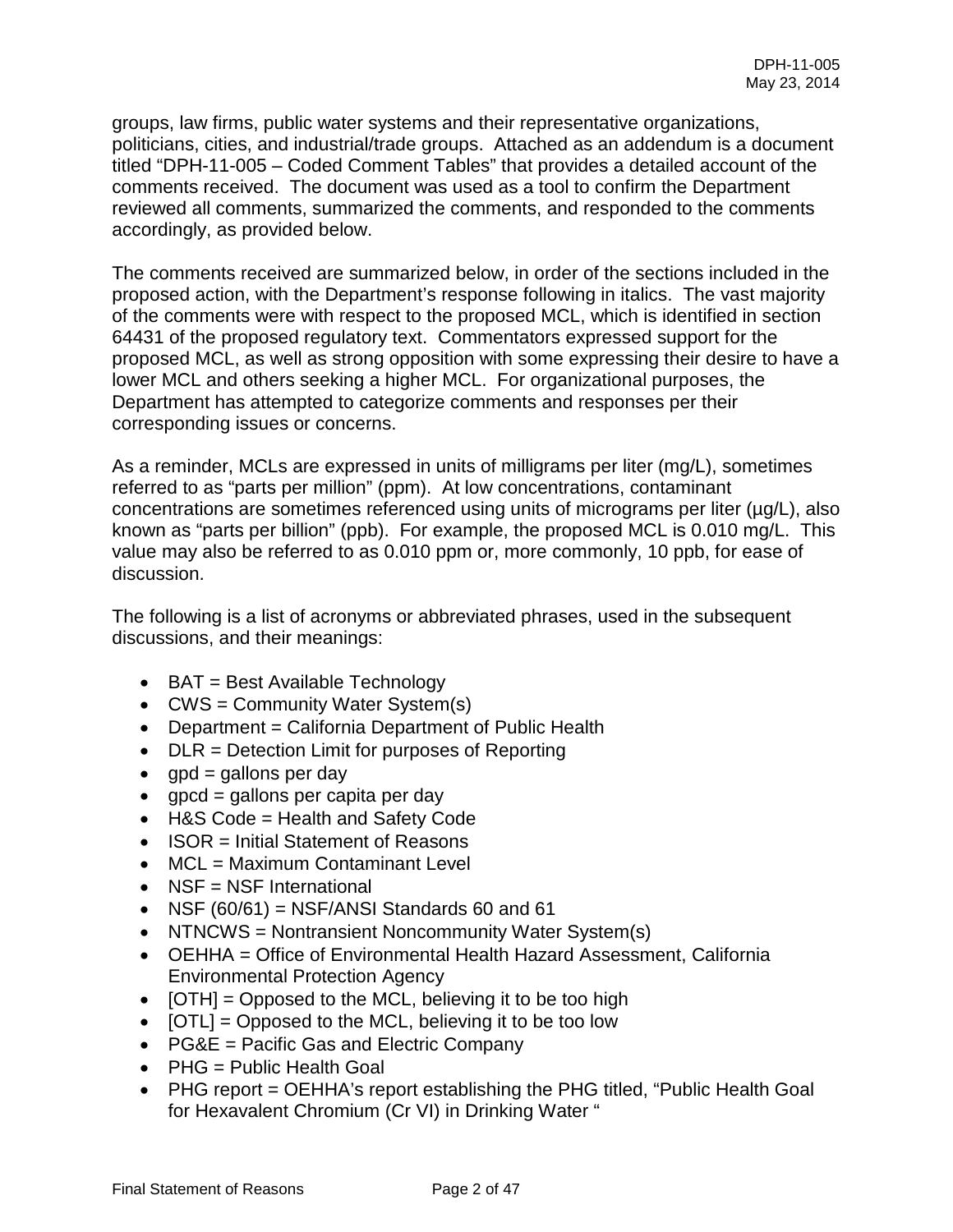- POE = Point-of-Entry treatment device
- POU = Point-of-Use treatment device
- PWS = Public Water System(s)
- SDWA = Safe Drinking Water Act
- [SN] = Support or neutral regarding the MCL
- SWS = Small Water System(s)
- U.S. EPA = United States Environmental Protection Agency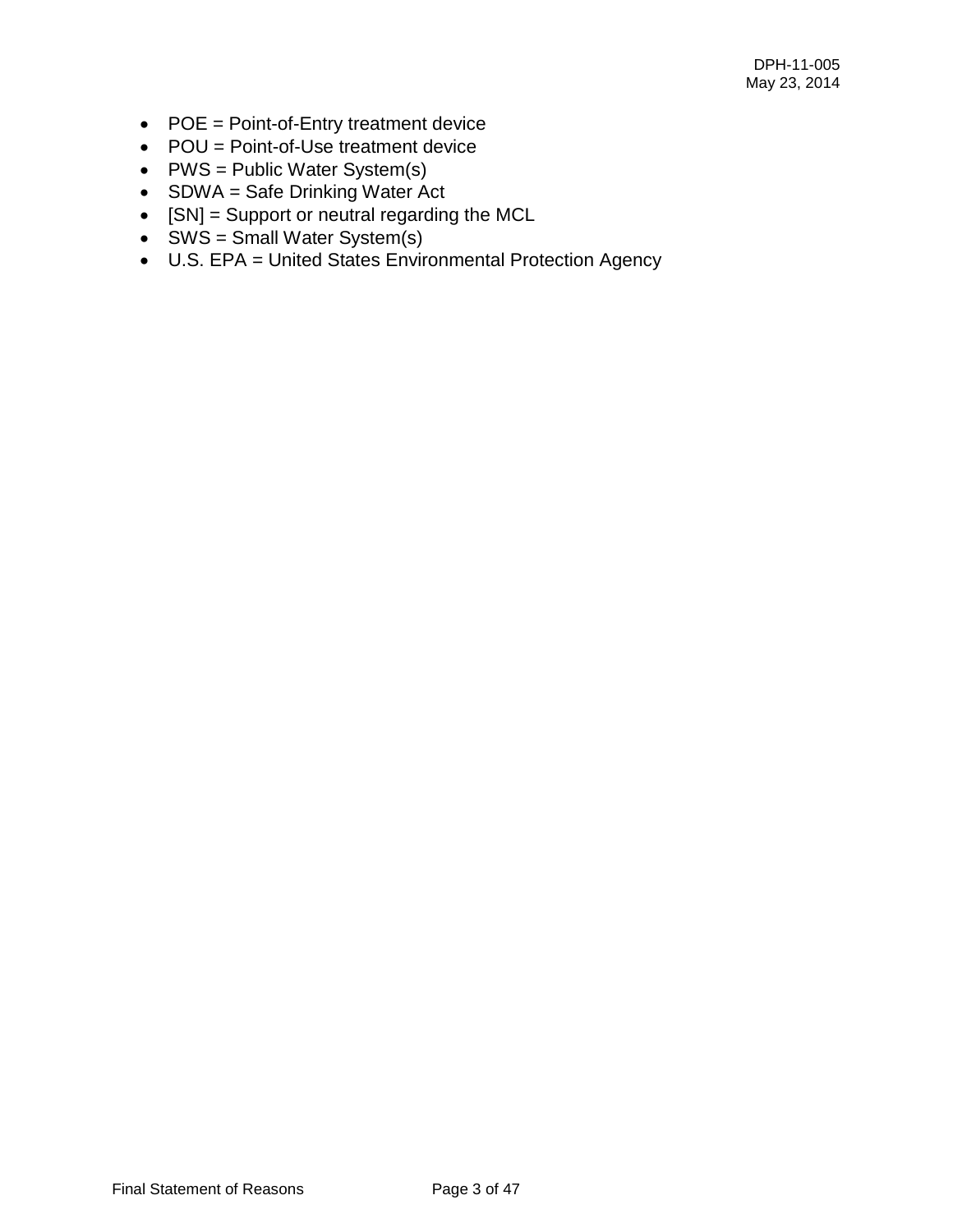### **COMMENTS AND RESPONSES**

#### **Section 64213, California Code of Regulations (CCR).**

*The Department received no comments.* 

#### **Section 64431, CCR.**

*Note: The Department received comments on the proposed regulatory action from over 18,000 commentators. The majority of the comments pertained to various issues related to the proposed maximum contaminant level (MCL) for hexavalent chromium, as proposed in section 64431. The commentators included those supporting the proposed MCL, as well as those opposing the proposed MCL based on their position that the proposed MCL is too high or too low. Therefore, to best facilitate the comments and responses, the comments and responses have been divided into various subjects or topics, within headings dependent on whether the comments were supportive (or neutral or unclear) regarding the proposed MCL, or opposed with the opinion the proposed MCL was too high or too low.*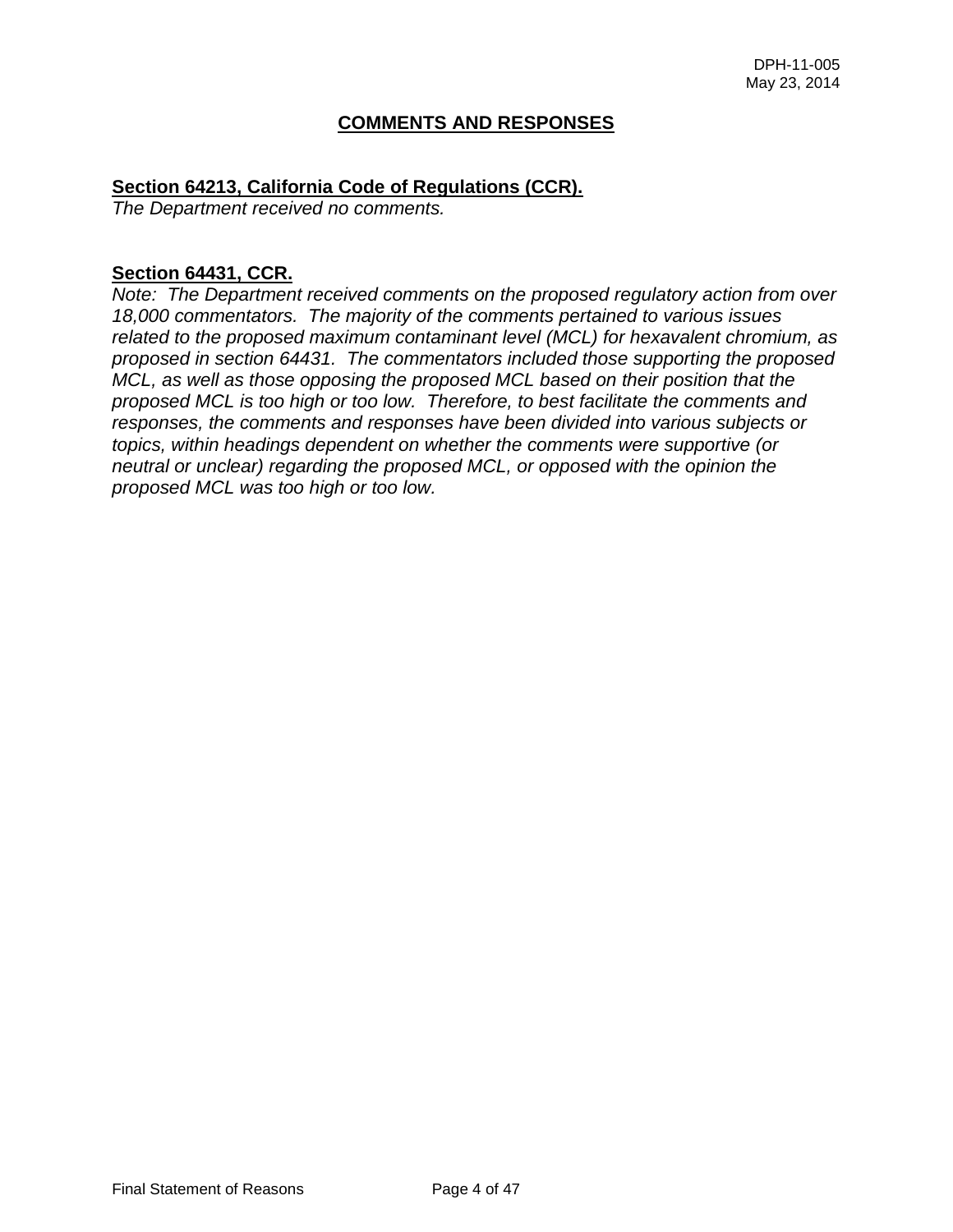# **Support, Neutral, Misc [SN]**

*The Department received comments supporting the proposed MCL, as well as comments and miscellaneous inquiries or statements from commentators who appeared neutral or whose opinion could not be determined.* 

**SN-1:** Commentators supporting the proposed MCL made the following comments or observations:

- Stated that the proposed MCL is protective of public health and/or is a step forward to protecting public health.
- Thanked and/or supported the Department's efforts and handling of the proposed regulatory action.
- Stated that the proposed MCL is technically feasible, with a commentator claiming their treatment process can treat down to 5 ppb, while another stated their pilot studies indicate they may be able to treat down to 8 ppb.
- Stated that the Department's methodology used to assess the MCL was thoroughly researched, science-based, conservative, and protective of most sensitive populations.
- Stated that the 10 ppb decision was rational.
- Commended the Department for the timely efforts of proposing an MCL so quickly after the PHG was established.
- Appreciated the Department's transparent and collaborative process during the regulatory process.
- Noted that the Department prepared an analysis that was transparent and reproducible in the short time resulting from pressure of litigation following the PHG.

## *Response: The Department appreciates the support. Thank you.*

**SN-2:** Commentators made the following comments:

- Proposed MCL is fine (or will not impact the commentator), but do not go lower (or will be impacted if the MCL is lowered).
- Recommended additional research to refine the risk assessment for low level exposures in drinking water.
- While not specifically expressing opposition to the proposed MCL, stated that they would be supportive of an MCL of 20 ppb to better balance costs.
- Noted support of the proposed MCL, but expressed concern for costs to disadvantaged communities and requested funding for such communities, if not already available.

*Response: No changes to the regulation are required to accommodate these comments. The Department appreciates the support and, with respect to the concern regarding costs to disadvantaged communities and the availability of funding, please see the comments and responses to CF-1 [OTL].*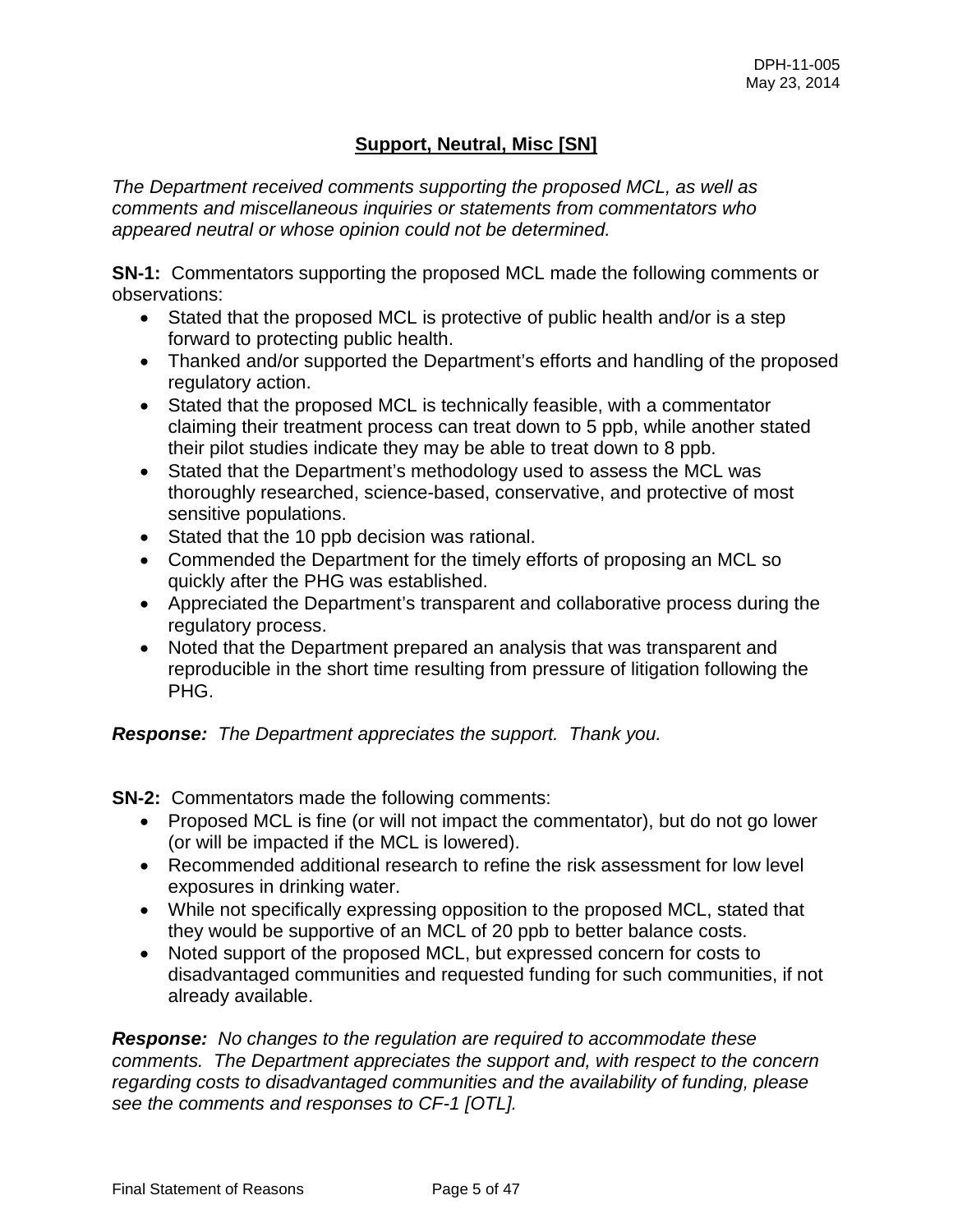**SN-3:** Commentators made the following comments and inquiries:

- "Has there been a Std. Form 399 (Economic and Fiscal Impact Statement) issued for DPH-11-005 Hexavalent Chromium MCL? If so, could you please email me a copy?"
- "Have you found any naturally formed deposits with levels below your current standard that have created a cancer cluster?"
- "Have you proven what the financial impact vs other health and welfare are?"
- "Have you proven that a decrease to your suggested levels will effect [sic] anything?"
- "Have you proven that by lowering your content level recommendation you will not cause other problems?"
- "Have you considered that in fact no matter what you do the air will still be full of chromium-6?"
- "Have you condsidered [sic] that those that are truly concerned about these levels can purchase home systems of their own for less than the financial impact of just one year?"
- "It is up to you do [sic] prove that something is wrong, not for the public to prove that your possible decision is wrong."
- "If you are wrong and the opposition is correct about chromium-6 costs you will have created a new group of haves and have nots. You will have created a group of people that can afford neither food nor water".
- "Can you please advise of the rationale or the source for the estimates of theoretical cancer cases avoided per year given on page 25 of the document [ISOR]?"
- Page 84 of the PHG report gives cross species extrapolations from male mice to humans. The text states the extrapolation is based on the 'ratio of mouse to human body weight to the  $\frac{3}{4}$  power," but the equation uses a power of  $\frac{1}{4}$ . The commentator asks for an explanation.
- Asked why some are unaffected by chrome? This question was from an individual, now 78, claiming to have been greatly exposed to chrome while having worked in the chrome industry for many years, with a normal medical record. The commentator suggested finding out why he is immune to produce a cure.
- Will all the written comments received by the Department be posted on your website? If not, how will they be made available to the public?
- Asked when the public hearing will be held so that he can exercise his rights as a citizen and representative of his taxpayers association. The commentator subsequently sent a message noting that he found the notice with the hearing information and provided a copy, and the commentator subsequently sent comments.
- Provided notice that he is working on commercializing a product that is first generation technology based on a movie, and questioned if it could supplement efforts to remove high levels of chromium from water.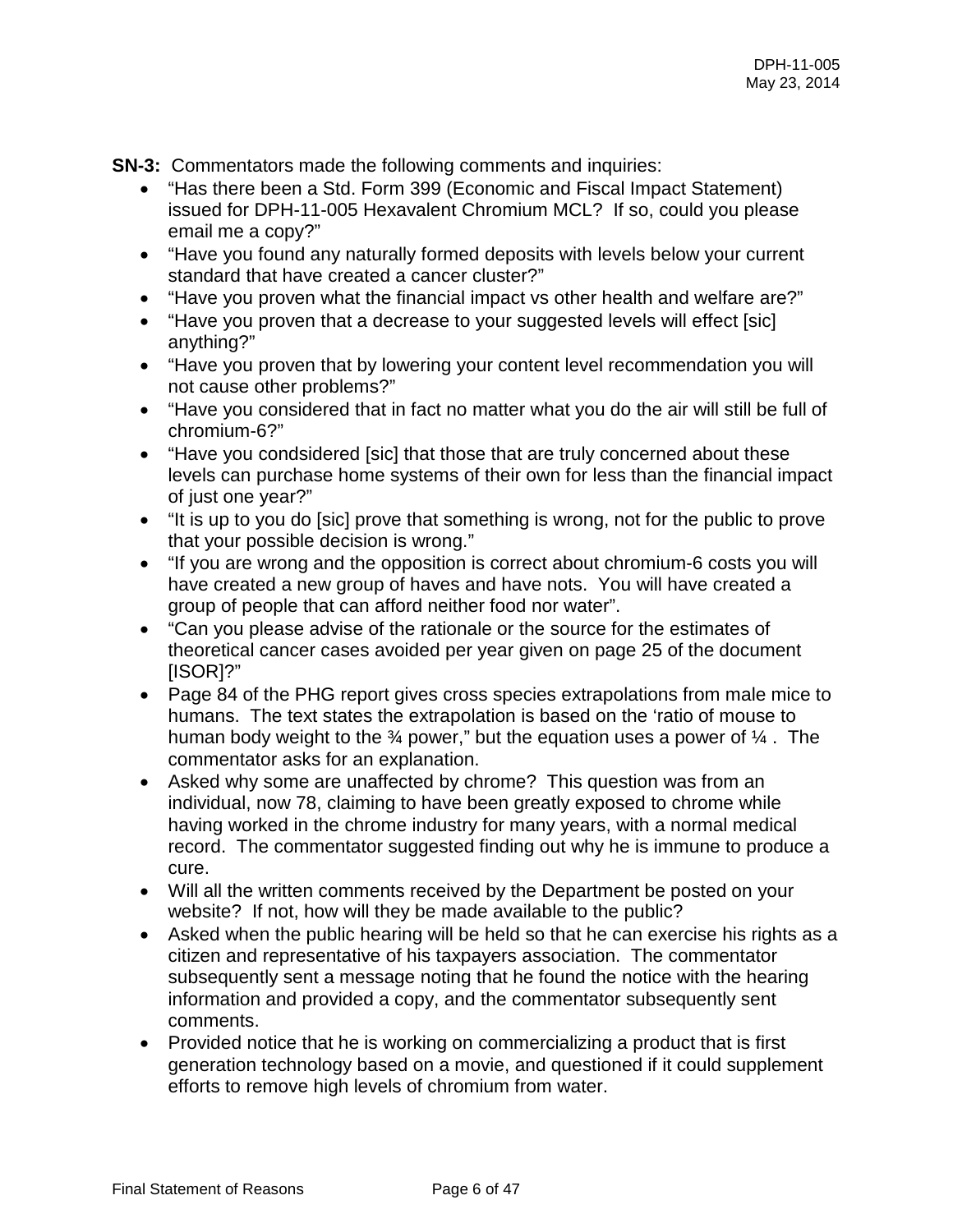*Response: No changes to the regulation are required to accommodate these comments. The Department views a number of the comments and questions as rhetorical in nature, beyond the scope of the proposed regulatory action, adequately addressed in the ISOR or other responses to comments, misdirected, or subsequently resolved by the commentator. Nevertheless, the Department offers the following responses:* 

*Pertinent documents related to the regulatory action, such as the Std. 399 and the comments received, are available to the public for review in the rulemaking file. The Department does not anticipate placing the comments on the Department's web site. The Department is not obligated to provide proof of the matters noted, conduct the studies suggested by commentators, nor take into consideration issues beyond those directly related to the proposed action and the Department's legal obligations. The Department is required to adopt an MCL as close to the PHG as technologically and economically feasible, with emphasis on the protection of public health.* 

*The Department is independent of OEHHA and any comments regarding OEHHA or its establishment of the PHG are beyond the scope of the proposed regulatory action. The estimates of theoretical cancer cases avoided is derived from consideration of the cancer risk (as provided in the PHG report), while then applying the cancer risk to the estimated exposed populations at associated concentrations of hexavalent chromium, with the assumption of no risk from hexavalent chromium from the water subsequently being treated.* 

*The Department welcomes new and innovative treatment processes having demonstrated the ability to treat hexavalent chromium.*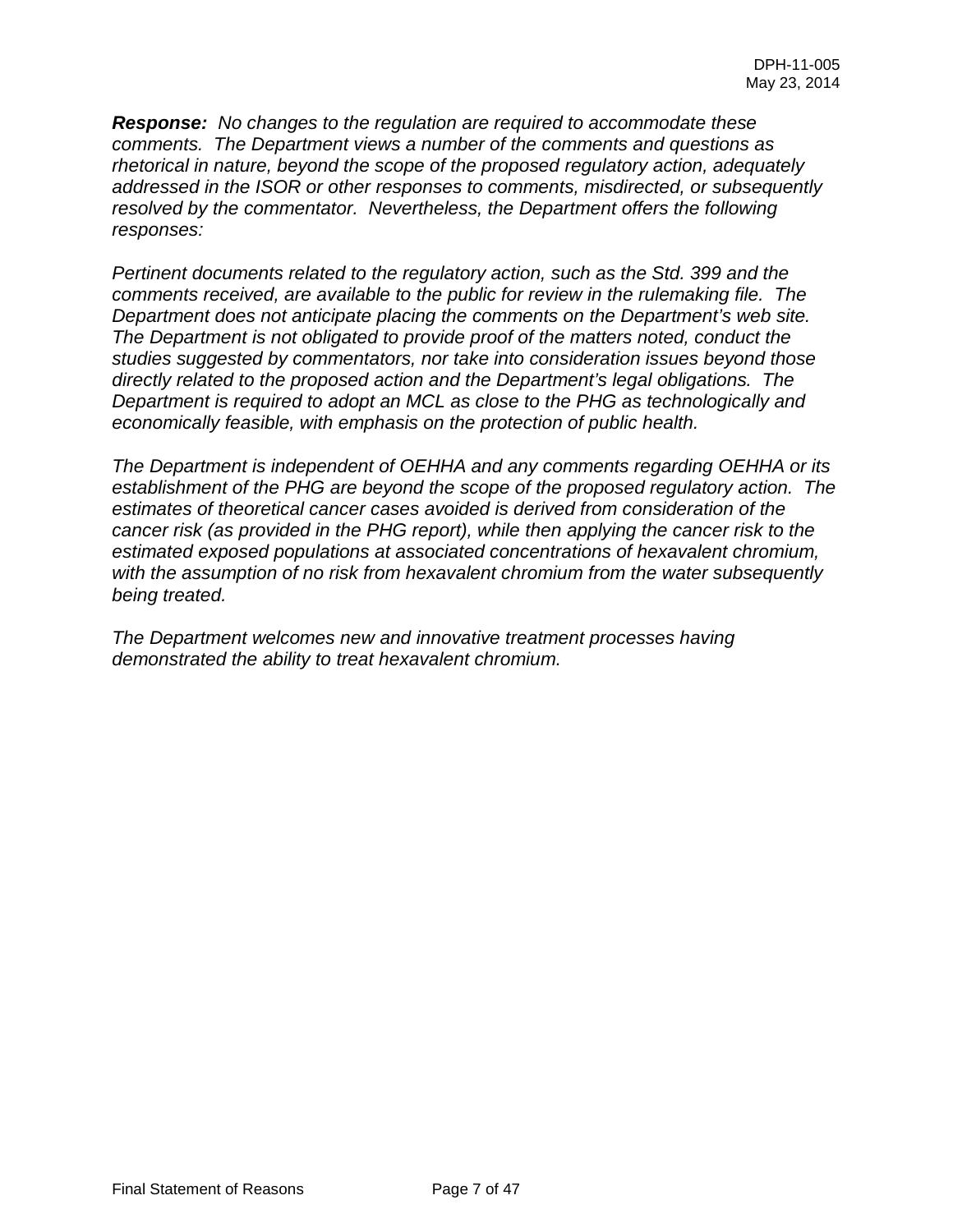### **Oppose – the MCL is too low [OTL]**

## **Health Effects (HE)**

**HE:** Commentators expressed the opinion that the health effects associated with hexavalent chromium are overrated, or that there are no data or studies stating that hexavalent chromium is harmful or poses a significant health risk at the proposed MCL (or other particular levels). For example, one commentator asserted that "there has been no medical data been [sic] submitted or cited to support the proposed standard." In support of commentators' assertions, commentators referred to the following:

- Recent studies indicating that the existing California total chromium MCL of 50 ppb – or even the federal total chromium MCL of 100 ppb – is protective of public health.
- Stating that there is no evidence of increased cancer (or other health concerns) in communities that have hexavalent chromium over the proposed MCL or noting his/her community has been drinking water that exceeds the proposed MCL of 10 ppb all their lives with no impact (often noting that hexavalent chromium is naturally occurring). Some citing the news reporting studies (from California Cancer Registry) of Hinkley area residents having no increased rate of cancer or citing a 2001 study by Northern California Cancer Center of service areas having elevated levels of hexavalent chromium.
- Questioning where the 12 extra cases of cancer are located (in reference to the ISOR noting that the proposed MCL would lead to an estimated total of approximately 12 theoretical cancer cases avoided per year statewide).
- Claiming that no person has ever been diagnosed with cancer due to naturally occurring hexavalent chromium and requesting that the Department, prior to setting the standard, perform a study of areas with naturally occurring hexavalent chromium to determine whether they have increased rates of cancer.
- Claiming that the ISOR states that drinking water over the PHG is not necessarily harmful.
- Stating that health effects are based on high-dose levels, not the low levels found in PWS.

In addition, one commentator stated that the treatment identified by the Department comes with the added risk, of small water systems, of having to store and handle large volumes of caustic chemicals.

*Response: The Department has proposed an MCL based on the PHG as mandated by law, and is not obligated or compelled to perform an epidemiological study or consider potential inadvertent risks associated with chemical handling. Appropriate chemical handling to avert potential risks are regulated by other state and federal entities.* 

*A PHG is a contaminant concentration in drinking water that does not pose a significant risk to health, and is needed for the development of a hexavalent chromium MCL. The PHG is established by OEHHA pursuant to H&S Code section 116365(c), which requires OEHHA to assess the risks to public health posed by a contaminant. Once*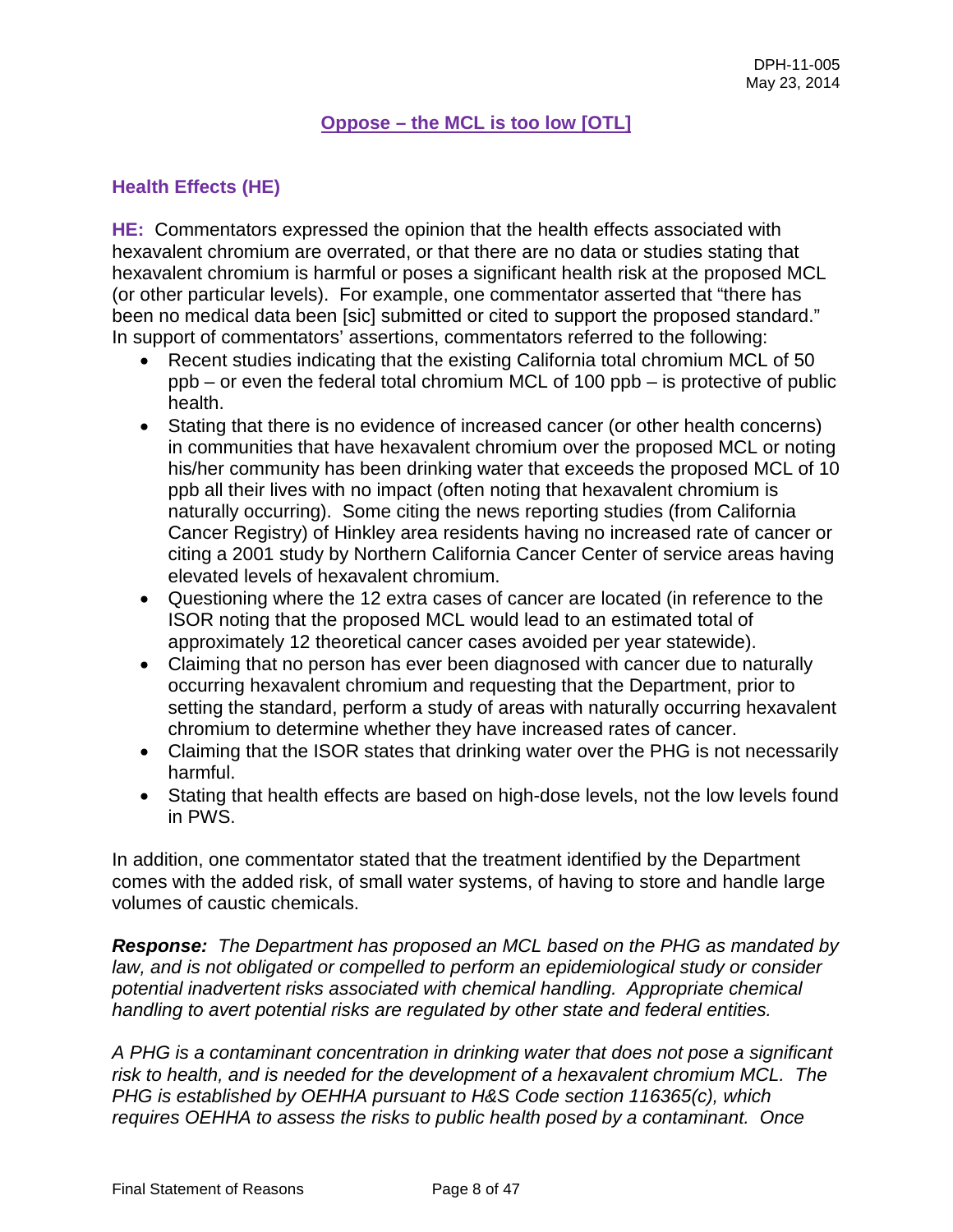*established by OEHHA, the Department must use the PHG when it proposes a primary drinking water standard (MCL).* 

*The extrapolation of experimental results from animal studies using high levels of exposures to predict potential risks to people exposed to low exposures over a long period of time is basic to risk assessments used for the regulation of chemicals in the environment.* 

*OEHHA has informed the Department that it is aware of the recent studies. The Department has not been informed that OEHHA intends to proceed with a review of the PHG sooner than its normal five-year review process. As noted in the ISOR, the Department is required by law to establish an MCL for hexavalent chromium. The Department is also required by law to utilize a contaminant's PHG when establishing an MCL. OEHHA established the PHG in 2011. Commentators questioning the evidence of the potential health risks associated with hexavalent chromium are encouraged to read the PHG report, or contact OEHHA to discuss and/or submit studies (such as those from California Cancer Registry, etc.) believed to be relevant.* 

*A PWS is not limited to using the treatment identified by the Department in the ISOR for the purposes of estimating costs pursuant to the requirements of the H&S Code. The most appropriate treatment or means of compliance best suited for a PWS will need to be determined on a case-by-case basis.* 

## **Public Health Goal (PHG)**

**PHG-1:** A number of commentators asserted that the public health goal (PHG) is based on outdated information and did not consider the most recent studies, often citing a study by Tox Strategies that concluded the existing total chromium MCL of 50 ppb (or even a higher number) would be protective of public health. The comments often referred to hexavalent chromium converting to trivalent chromium in the human gut and, therefore, not being harmful. Commentators suggested OEHHA will be considering the new science and that the U.S. EPA is including the information in their assessment of hexavalent chromium. Commentators requested the Department take into consideration the new science or wait for OEHHA's review of the science, prior to adopting the proposed MCL. One commentator recommended that the Department send the new science to Erin Brockovich and noted that the World Health Organization has a recommended allowable concentration of 50 ppb for hexavalent chromium.

One commentator incorrectly cited the value of the PHG (e.g., 2 ppb, rather than 0.02 ppb) and questioned how the Department arrived at the value.

*Response: The Department has no discretion with respect to a PHG; the process of establishing a PHG is entirely within the jurisdiction of OEHHA. To the Department's knowledge, OEHHA has not indicated that it intends to proceed with a review of the PHG sooner than its normal five-year review process. As noted in the ISOR, the Department is required by law to establish an MCL for hexavalent chromium. The*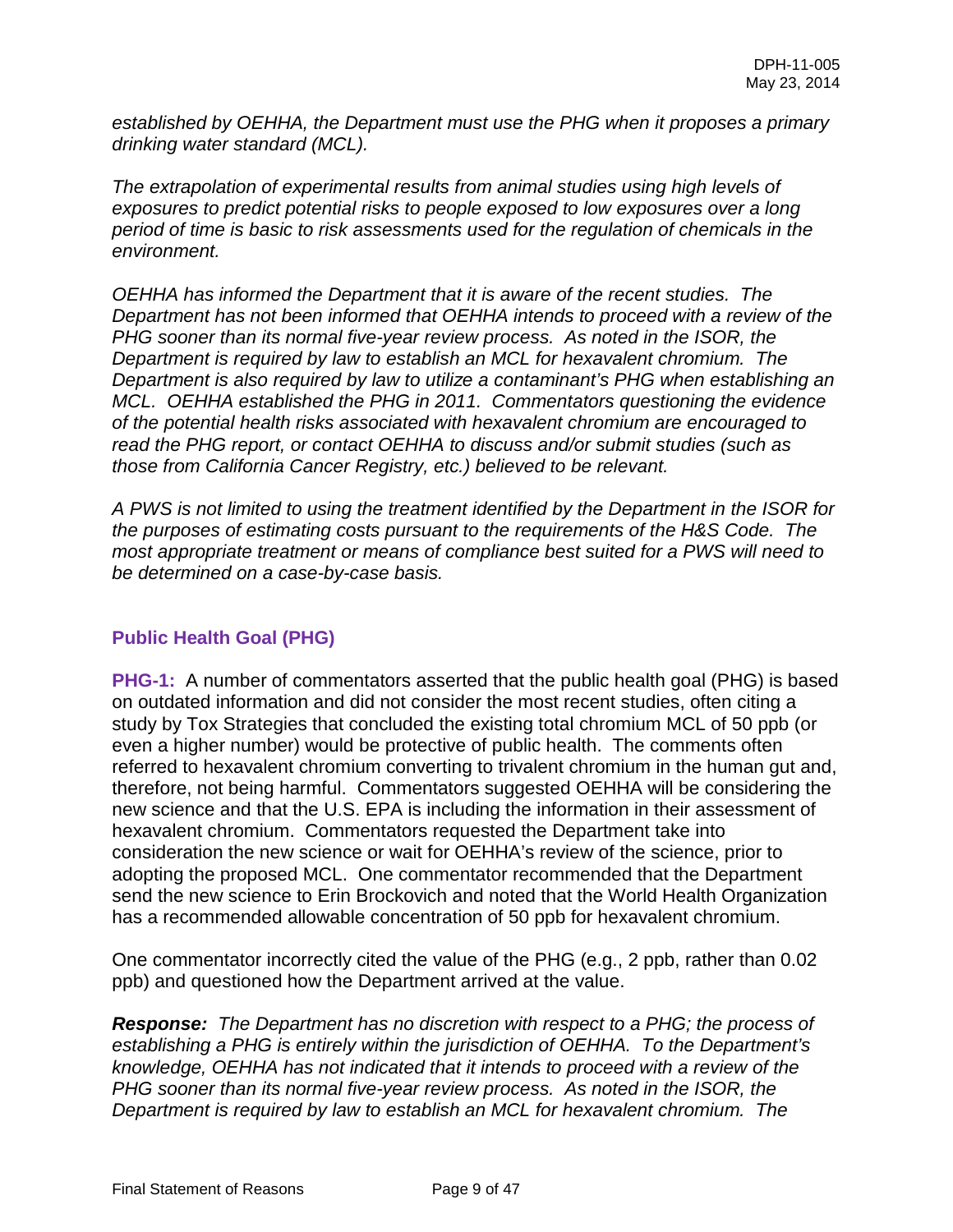*Department is also required by statute (H&S Code section 116365) to utilize a contaminant's PHG when establishing an MCL. OEHHA established the PHG in 2011.* 

*Since evaluating the new science is the responsibility of OEHHA, submitting new science to Erin Brockovich is beyond the purview of the Department. The World Health Organization's 2011 4th edition Guidelines for Drinking Water Quality, establishes a provisional guideline value of 50 ppb for total chromium, with no value specific to hexavalent chromium. Regardless, as noted, the Department is required to utilize OEHHA's PHG as the health-related basis for establishment of an MCL, and not other organizations' assessments or recommendations.* 

*The PHG, which is currently 0.02 ppb, is established by OEHHA, not the Department. OEHHA's PHG report explains how OEHHA arrived at the value.* 

**PHG-2:** Commentators questioned the validity of PHG, the process under which it was developed, and science cited by OEHHA in the PHG report. The comments included the following:

- While referring to H&S Code section 57004(b) and attachments with copies of documents from a California public records act request, commentators asserted the PHG was not conducted as required by law in that the peer review was not a legally valid peer review and, therefore, the PHG is also not valid.
- Neither the PHG, nor the MCL, factors in that many people consume bottled or filtered water.
- The one-in-a-million risk associated with PHG is theoretical and is not a verifiable reality.
- States that any population includes individuals susceptible to cancer, likely greater than one-in-a-million but not a substantial portion of the population, and asks if the regulations are intended to protect the 'one-in-a-million' susceptible individual and what the additional costs are to achieve the protection.
- The PHG is based on consumption of 2 liters/day for 70 years; commentators claim no one drinks that much tap water.
- States that the high doses used on mice are not typical of either the current 50 ppb or federal 100 ppb MCL and the human GI tract can attack hexavalent chromium better than the GI tract of mice.

*Response: The Department is independent of OEHHA and its establishment of the PHG. Any comments regarding OEHHA or their establishment of the PHG are beyond the scope of the proposed regulatory action and should be addressed to OEHHA.* 

## **Environmental Protection Agency (EPA)**

**EPA-1:** Commentators requested that the Department provide a "grace period" or "compliance framework" before implementing the MCL, often referring to U.S. EPA's implementation of its standards (e.g., arsenic). Suggested timeframes ranged from one year to five years, with one commentator implying that a "lawsuit seeking to stay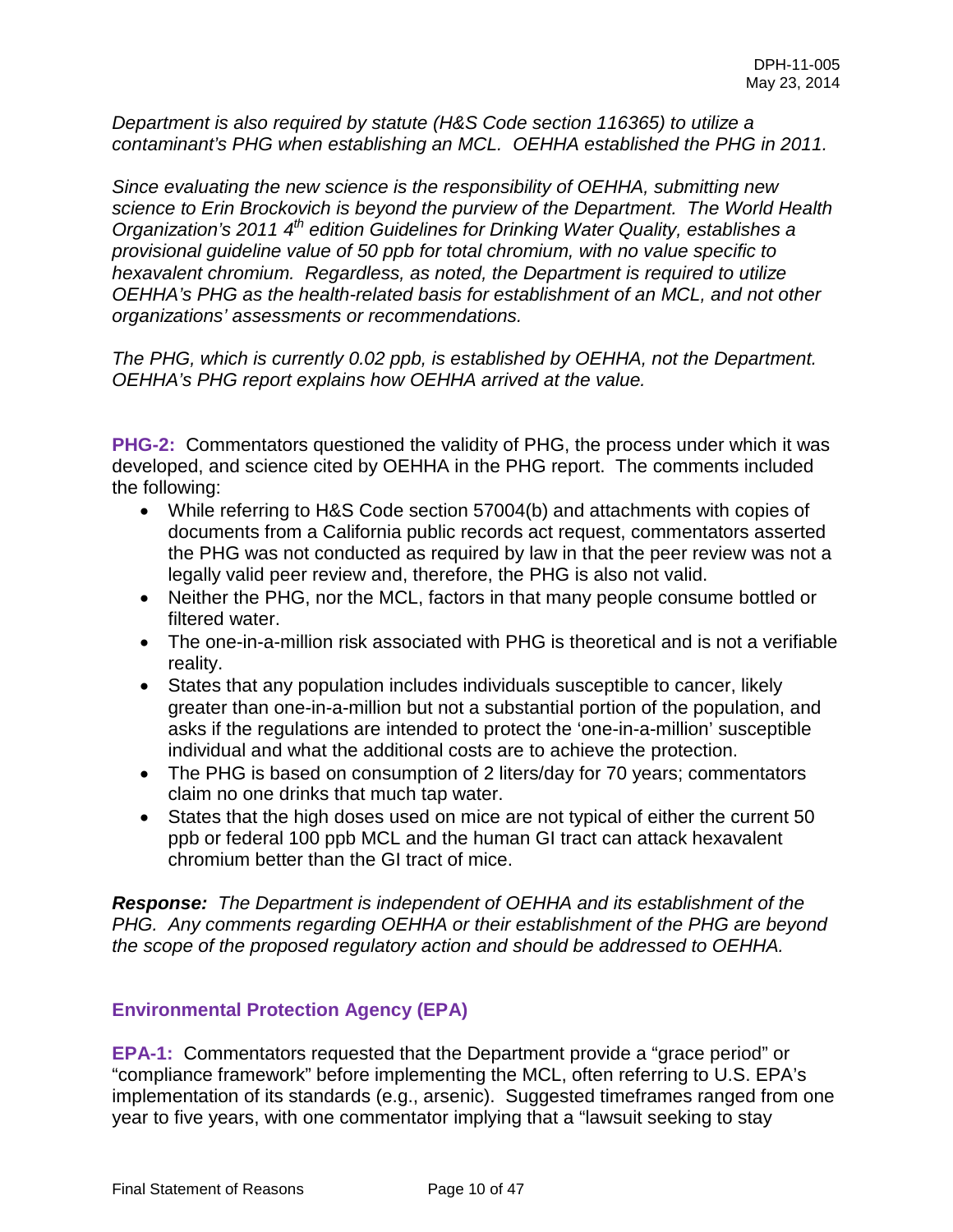application of the MCL" will occur if a grace period is not provided. Along with comparisons to U.S. EPA, commentators provided the following as comments or reasons for having a grace period:

- An implementation schedule will prevent customers from being alarmed.
- References impending enforcement actions, water supply shortages, denied will serve letters, and accompanying economic impacts, etc.
- Due to planning, design, construction, financing, exploring cost-effective solutions, negotiation of alternative sources of supply, getting approvals from California Public Utilities Commission, financing approvals, and other timeconsuming activities, PWS will not have an opportunity to comply before being in violation.
- Pilot testing and CEQA will require time.
- Claims it is unreasonable for the Department to spend more than a decade to set a standard, but expect PWS to be immediately liable.
- Although an unreasonable delay is not acceptable, the PWS should be allotted the time to ensure the most cost-effective treatment is implemented.
- Hexavalent chromium standards in other parts of the world are much higher, so commentators question why there is a rush to set an MCL.
- Refers to treatment costs lowering over time of grace period, if one was allowed.

*Response: The proposed regulation includes an implementation period. PWS are not required to perform initial compliance monitoring for six months - unless a PWS chooses to perform compliance monitoring sooner or chooses to rely on grandfathered results. In addition, as a chronic inorganic contaminant, compliance with the hexavalent chromium MCL is based on a running annual average of quarterly results. Consequently, a PWS may not be in violation for as long as an additional year or more after the six-month period, unless the hexavalent chromium concentration exceeds the annual maximum before the annual averaging period has concluded. In the Department's view, higher levels of hexavalent chromium should require the quicker action that is inherent in the regulations. The proposed action is historically consistent with the Department's establishment of drinking water standards and, except for the need to be at least as stringent as the U.S. EPA when establishing drinking water standards, the Department is not obligated to establish regulations in the same manner as the U.S. EPA.* 

*The Department does not believe a lengthy grace period would be in the best interest of public health. Depending on its particular circumstances, a PWS may have various options available for achieving compliance, some of which could be relatively easy to implement.* A lengthy grace period likely would delay all compliance activity, including *those for which compliance is most easily obtained. The proposed action does not preclude a PWS from applying for an exemption or variance.* 

*The suggested resulting legal implications and actions referenced by commentators are beyond the scope of this regulatory action and should be addressed via the proper legal channels. The Department is mandated by law to establish an MCL.*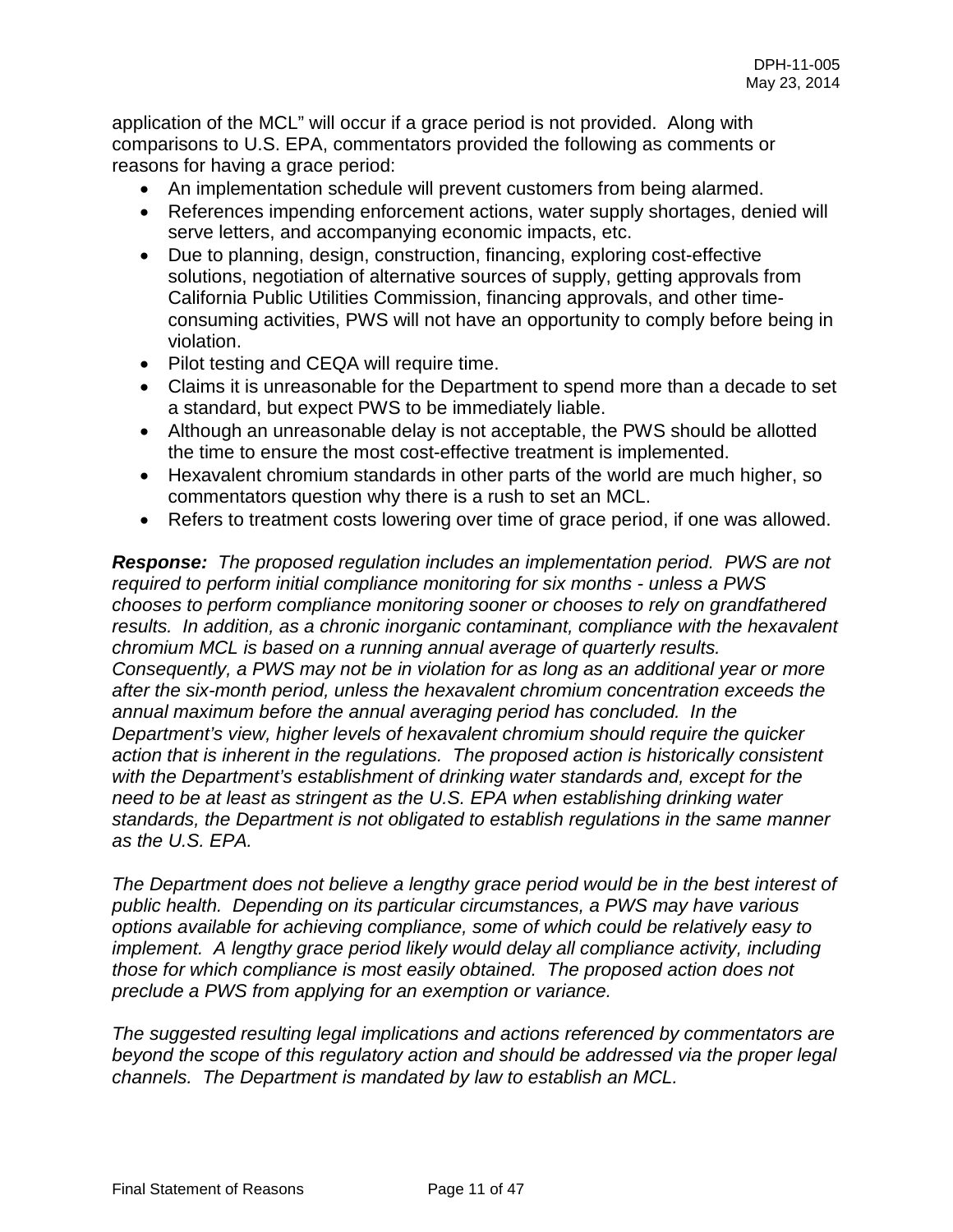**EPA-2:** Commentators referenced new studies that suggest the hexavalent chromium is not harmful at the current U.S. EPA MCL of 100 ppb (via the total chromium MCL) or the current California MCL of 50 ppb (via the total chromium MCL), with some suggesting that the Department adopt a standard of 100 ppb. Similarly, commentators requested that California (the Department) conform with or wait for U.S. EPA's action (or more science or other scientists) and review regarding hexavalent chromium and/or asserts U.S. EPA's process is more rigorous and will include more recent science that OEHHA has not (or requested that the Department wait until new science is vetted or do further studying before setting a standard). Commentators also claimed that the H&S Code requires the Department to consider U.S. EPA's MCL and, therefore, must wait for U.S. EPA to establish an MCL.

Some commentators expressed concern that an MCL that differs from U.S. EPA's would confuse the general public. Commentators also noted that the proposed MCL is one-tenth U.S. EPA's current standard and/or U.S. EPA's standard is good enough for everyone else and should be good enough for California. One commentator suggested that since U.S. EPA "at the same time" increased the national standard from 50 ppb to 100 ppb and there must therefore be differences in interpretation and methodology to come to different conclusions.

*Response: For responses specific to new studies or new science, please refer to the response to PHG-1 [OTL].* 

*The Department is not bound by the U.S. EPA's procedures and processes for establishing a drinking water standard, nor must the Department await the outcome of U.S. EPA's findings or the establishment of their MCL. To the contrary, the Department is mandated by law to establish an MCL for hexavalent chromium, and to utilize the contaminant's PHG when establishing the MCL. OEHHA established the PHG in 2011. In addition, H&S Code section 116270(f) states the legislative intent to be establishment of primary drinking water standards that are at least as stringent as those established by U.S. EPA and to establish a program that is more protective of public health than the minimum federal requirements. California currently has over 35 contaminants with MCLs more stringent than EPA's, and the Department is not obligated to wait for U.S. EPA to establish an MCL before moving forward with its own. This is further supported by way of section 116365(b)(2), which requires the Department to consider a "national primary drinking water standard for the contaminant, if any, adopted by the United States Environmental Protection Agency." [emphasis added] The Department finds no compelling reason to delay establishment of a standard for hexavalent chromium or wait for U.S. EPA's evaluation.* 

*With over 35 contaminants having MCLs more stringent than EPA's, suggestions that there will be confusion among Californians appears unfounded and provides no reason to forego the establishment of an MCL for hexavalent chromium. Moreover, since there is no U.S. EPA established MCL for hexavalent chromium and the Department is required by law to establish a California standard (MCL), it is a practical necessity that the California standard not be the same as the U.S. EPA standard. The Department is unclear about the relevance or accuracy of the commentators' reference to U.S. EPA*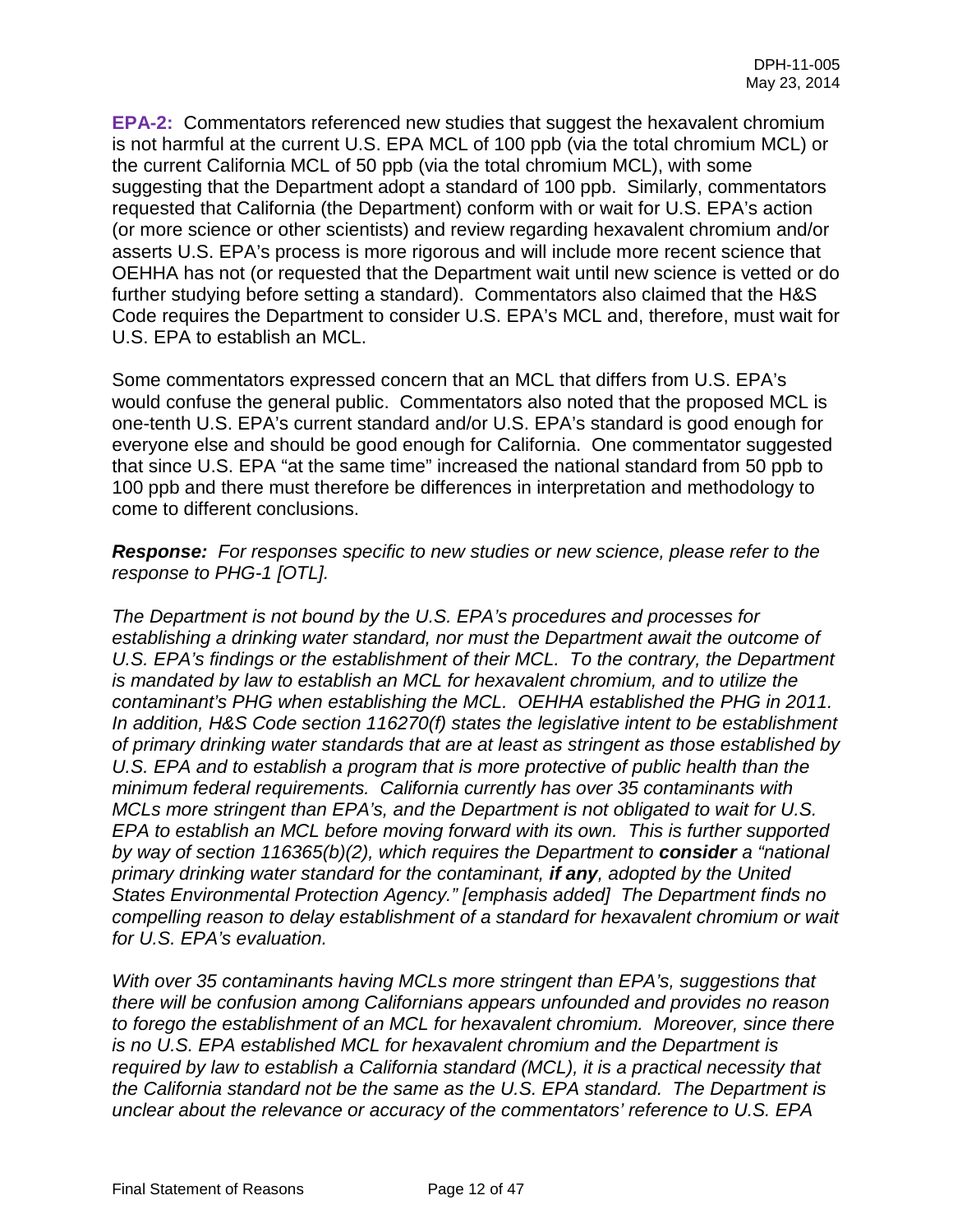*increasing the national standard from 50 ppb to 100 ppb, unless referring to U.S. EPA's total chromium standard. Nevertheless, the U.S. EPA is currently considering its first standard specific to hexavalent chromium.* 

## **Cost Feasibility (CF):**

**CF-1:** A number of commentators asserted that it is not economically feasible for lower income individuals or families to have their water bills increased by hundreds of dollars, or some reference to water rate increases and that the proposed MCL will directly affect PWS's ability to provide a safe, reliable, and affordable drinking water; with some commentators asserting that costs could drive some districts in disadvantaged communities into bankruptcy or that the cost of compliance would be devastating to budgets, capital improvement plans, master plans, or the general economy of California or local areas. One commentator claimed that there are 65 NTNCWS operating as businesses that would be severely impacted and, therefore, asserts the proposed MCL is not economically feasible and the only reasonable alternative is to withdraw the proposed regulatory action. Similarly, while providing estimates of total cost to NTNCWS, another commentator expressed concern regarding the potential anticipated costs for NTNCWS operating as private businesses.

In support of the opinion that the proposed action is not economically feasible, commentators sometimes noted that the estimated costs for SWS are above typical affordability criteria, while referencing various Median Household Income (MHI) affordability criteria, and that SWS are unfairly and disproportionately impacted. One commentator claimed that none of the proposed MCLs are economically feasible, in part due to methodological errors in the cost/benefit analysis where benefits are inflated and that the result is just a tax on citizens with no benefit.

Some commentators expressed concern that the Department's funding programs are not adequate to help, or that the Department needs to ensure that funding is available. On this topic, commentators claimed or noted:

- Funding dollars goes to acute contaminant compliance before chronic compliance (i.e., there is competition for funds).
- Funding needs to provide for operational costs too.
- Mutual water systems are not eligible for funding.
- Their PWS is prohibited from receiving funding.
- Grant (or low or no interest loan) money should be available to all PWS, including PWS under the Public Utilities Commission, since residents pay taxes, including those in disadvantaged communities.

Commentators also noted that PWS are still unable to comply with the recent arsenic MCL revision due to costly treatment and expressed concern that hexavalent chromium will follow the same path and will worsen the situation. A commentator claimed the use of point-of-use (POU) and point-of-entry (POE) devices are not a viable alternative because their use is limited to three years and that the Department needs to adopt regulations that allow long-term use of POUs and POEs.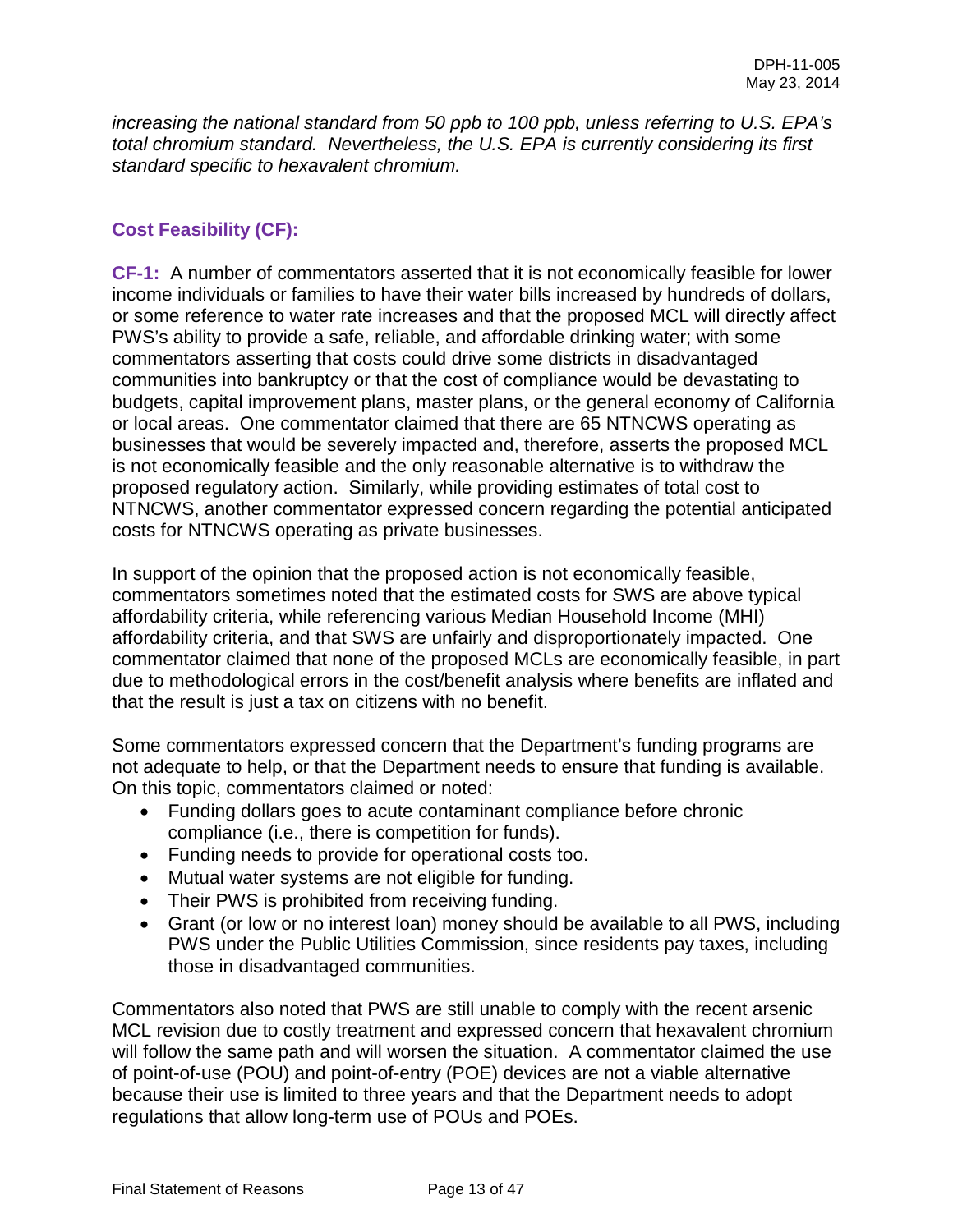*Response: The Department determined economic feasibility as required by statute. In doing so, the Department used certain assumptions that may not necessarily be applicable to individual PWS or particular groups of PWS. Some water systems may incur costs exceeding those provided in the ISOR, while others may incur less costs utilizing other options for compliance. The costs are not intended to be utilized for water systems to budget or bid costs for treatment, nor to be used for direct comparison to MHI affordability criteria since compliance costs are site-specific.* 

*As mentioned in the ISOR, the Department recognizes that SWS generally bear a higher cost per household for compliance with drinking water standards than do larger PWS due to economies of scale that are available to larger systems, but not to SWS. However, the Department must adopt a standard as close as possible to the PHG considering only technical and economic feasibility. As discussed in the ISOR, and in general, costs increase as the level of the MCL decreases for drinking water systems of all sizes. The Department has no discretion to set a different "affordable" MCL applicable to SWS that is less protective of public health. Nor does it have the discretion to set a statewide standard that is less protective of public health, but which may be more affordable to SWS. However, unlike the arsenic MCL, a SWS can seek a variance (under H&S Code section 116430) from the hexavalent chromium MCL, allowing extended permitted use of POUs. Use of POEs is not limited to three years. Also, the proposed regulatory action does not preclude a PWS from applying for an exemption pursuant to H&S Code section 116425.* 

*For responses specific to water systems as businesses, please refer to the response to EFIS [OTL].*

*Concerns regarding Department-administered funding programs and other potential sources of funding are outside the scope of this regulation package.* 

*When the law requires the Department to establish a drinking water standard, as is the case with hexavalent chromium, the Department is without discretion to delay the drinking water standard based on the compliance rate with existing, unrelated regulations.* 

**CF-2:** A number of commentators stated that the Department's estimates for cost of treatment were underestimated, often providing their own estimates for potential costs of treatment for their PWS (or referencing other commentators' cost estimates). Commentators' raised concerns in two primary areas: the estimated number of PWS (generally, SWS) that may be impacted by the proposed regulatory action and the assumptions the Department used in determining costs.

With respect to the estimated number of impacted PWS, commentators noted that the Department looked only at hexavalent chromium data, not total chromium, i.e., commentators asserted that for groundwater, total chromium is entirely hexavalent chromium so total chromium could be a surrogate and, in fact, noted that the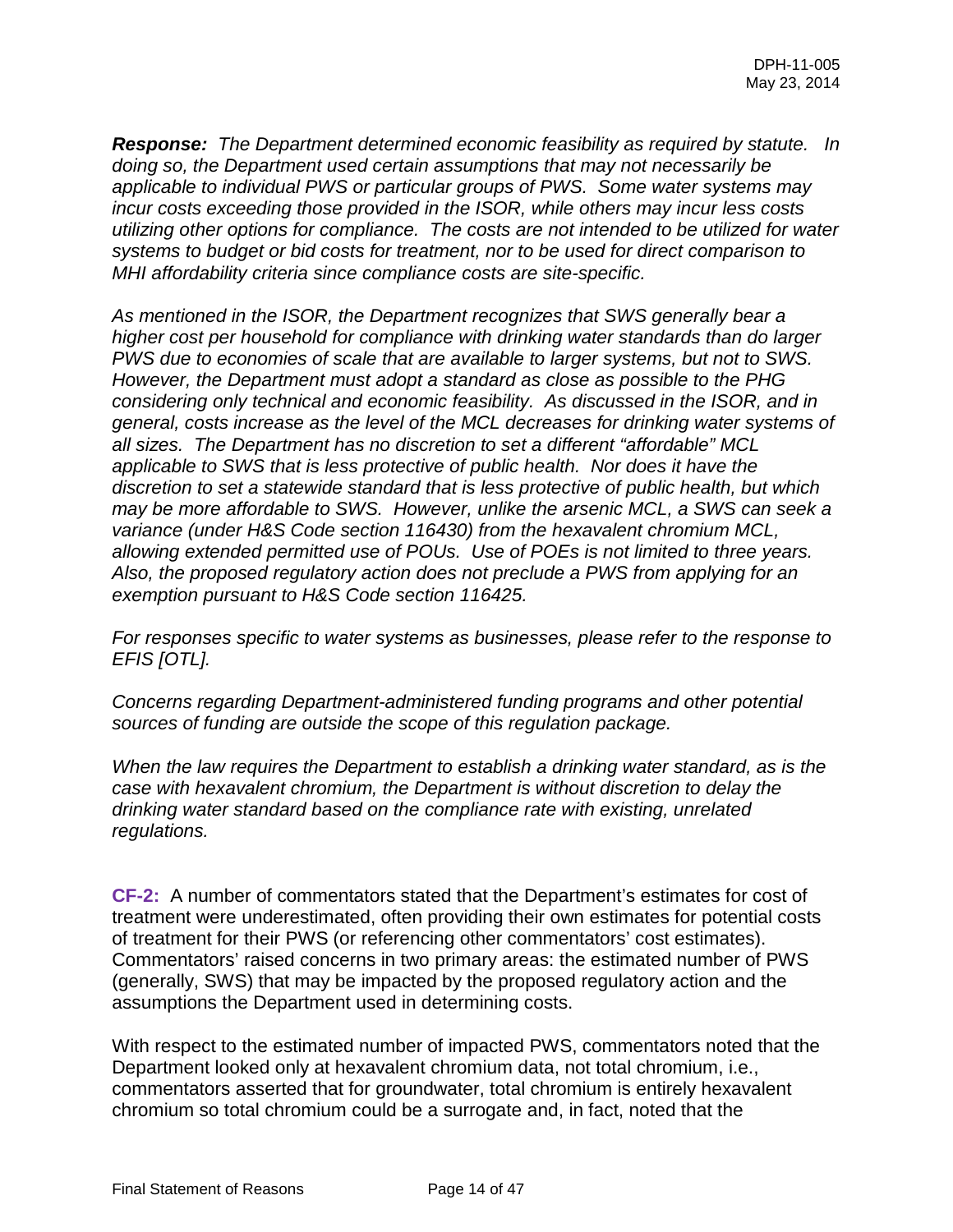Department allowed total chromium monitoring in lieu of hexavalent chromium and commentators referred to the data gap acknowledged in the ISOR by the Department. Additionally, commentators state that the Department did not fully consider the degree of naturally occurring hexavalent chromium (with some citing the ISOR, which acknowledges this) and did not consider most recent occurrence data available in the cost analysis. One commentator suggested that treatment costs for SWS are greater than suggested by the Department and, as a result, the Department does not have the information to evaluate feasibility. In addition, commentators stated that impacts (i.e., costs) should be evaluated at 80 percent of the MCL, rather than at the MCL, since PWS evaluate the need for treatment based on 80 percent of MCL (while sometimes referring to U.S. EPA using 80 percent for its arsenic and/or Stage 2 DBP rules).

With respect to the assumptions the Department used in determining costs, commentators noted the following, while requesting the Department to re-evaluate and revise costs, and have another comment period, despite the time constraints and pressures resulting from the NRDC suit.

- A number of costs were not considered, such as land acquisition, design/bidding/permitting/CEQA costs, operational changes (pumping, energy, etc.), construction costs (including on-site plumbing, sewer connections, etc.), transportation of hazardous wastes (and costs for employee training for handling the waste), pilot testing, staffing costs to revise blending plans and address potential violations, shipping costs for samples, two treatment plants would be needed because combined treatment is not hydraulically possible, replacement of wells in order to centralize treatment (since currently cannot configure), and asserts the cost of resin is more than used by the Department and other estimated direct and indirect costs based on site-specific information that may not parallel actual costs at other sites.
- While comparing with the arsenic rule, notes that the Department used a nineyear duration for hexavalent chromium when performing the compliance analysis and requests the analysis be based on the most recent three-year period or highest three-year period, as they assert arsenic was evaluated and claim that would thereby reflect a higher cost.
- Believes the Department used incorrect estimate of water usage (i.e., should be more than 150 gpd and is not consistent with the Waterworks Standards requiring systems to be designed for peak flow); incorrect design capacity peaking factor (refers to Department of Water Resources Urban Water Management Plan values); and the Department should have used data sheet/annual summaries periodically provided to the Department.
- Asserts that the Department did not account for uncertainty of predicting noncompliance from relying on only one or two sample results.

*Response: As a general statement: The purpose of the Department determining estimated average treatment costs is to provide values useful to the Department in determining the extent to which an MCL is economically feasible. The values presented in the regulation package are estimates based on the costs of a particular BAT, as mandated by statute. The Department recognizes that some water systems may incur costs exceeding those provided, while others may incur significantly less costs utilizing*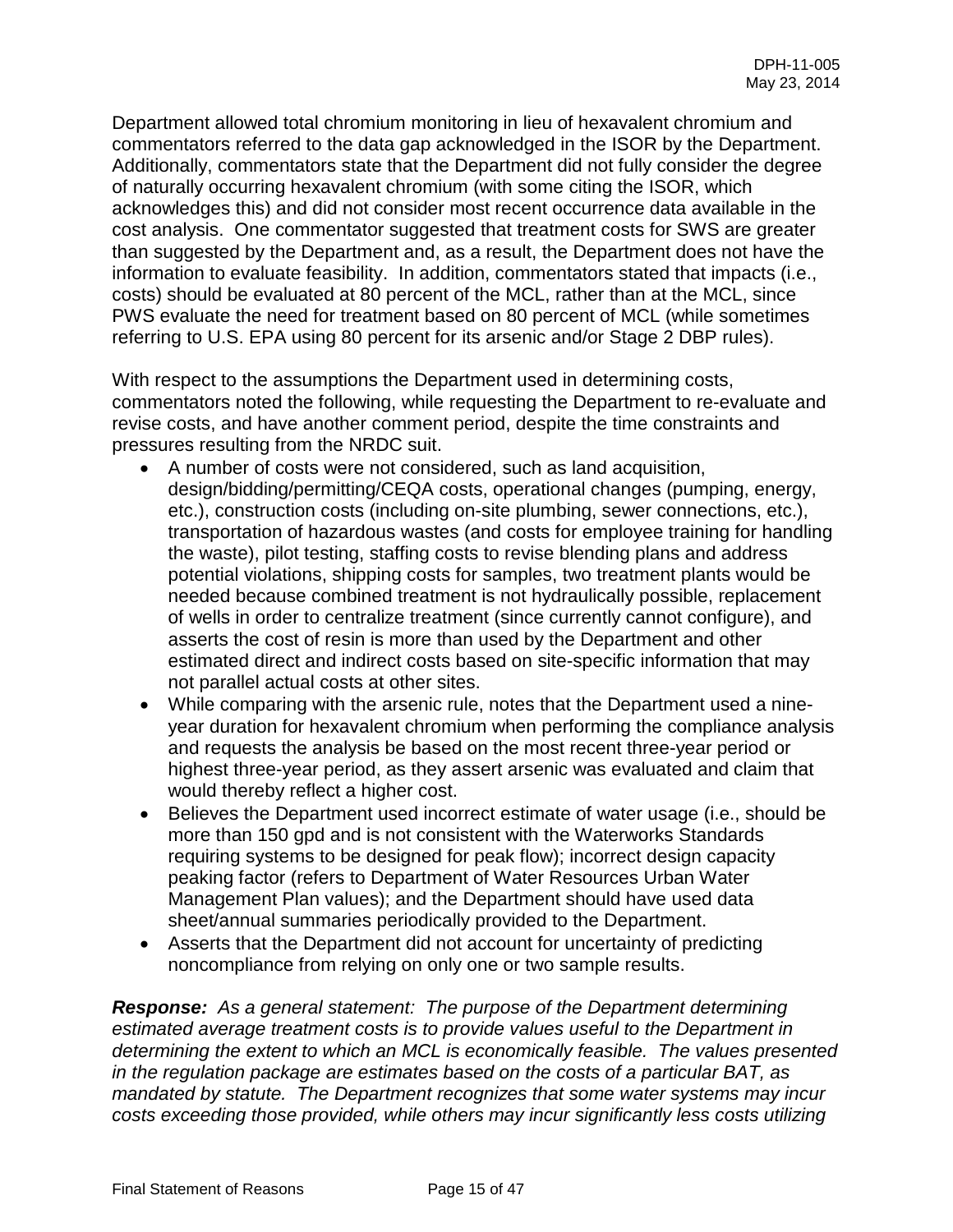*other means of compliance or treatment. The costs are not intended to be utilized for water systems to budget and/or bid costs for treatment.* 

*Regarding the estimated number of impacted PWS, the Department used hexavalent chromium source water quality data submitted to the Department up to December 31, 2009, which data were accessed in October 1, 2010. The Department recognizes that additional data may have been more recently submitted, however, it is necessary, as a practical matter, to conduct analysis against a static rather than dynamic data set. As an example, the cost estimate for the MCL for arsenic was based on water quality data submitted up to the end of 2002, while the MCL was not proposed until April 2008. Due at least in part to the nature of state rulemaking procedures, the development of estimated costs cannot be a dynamic process, where the most recent data can be used to continually update the cost estimates during the regulatory process. Thus, a certain point in time has to be chosen that will define the data set for purposes of estimating cost.* 

*The Department reviewed the study used in the Jacob's estimate, which was submitted or referenced by a number of commentators. Although we agree that the study suggests a strong relationship between hexavalent chromium and total chromium in groundwater sources, the authors also indicate that there is some scatter in the data. That is, there are a fair number of sources where the relationship does not hold and where, in some cases, hexavalent chromium represents only a small amount of the total chromium present. In addition, as indicated in the ISOR, between 1997 and 2000, the Department carried out a study to determine if there was a relationship between hexavalent chromium and total chromium in groundwater sources. A total of 29 sources were sampled. Although the sample size was small compared to the number of sources analyzed in the study provided by commentators, the results suggested that there was not always a direct relationship between hexavalent chromium and total chromium. The Department found the percent of hexavalent chromium to total chromium in these sources ranged from 8 percent to 100 percent. Given that a direct relationship between hexavalent chromium and total chromium is only suggestive and there can be variability as both the Department and commentators' study indicate, we do not believe that it is appropriate to assume that all total chromium in groundwater sources is solely the contribution of hexavalent chromium. The Department agrees that its cost estimates did not account for the uncertainty of predicting noncompliance. Some PWS considered to be noncompliant in the Department's analysis, based on available data, may not ultimately be noncompliant, while other PWS considered compliant may ultimately be noncompliant.* 

*The Department does not agree with the assertion that there is a generally accepted practice of applying a 20 percent margin of safety for implementation of treatment, which would lower the threshold concentration for estimating costs to 8 ppb. The Department appreciates that some PWS may take such a proactive approach, but there is no basis for including those sources with hexavalent chromium levels between 8 ppb and the proposed MCL in estimating the treatment costs of the proposed regulation, when such levels would not require any action. It should be noted that the estimated operations and maintenance costs for the proposed hexavalent chromium MCL*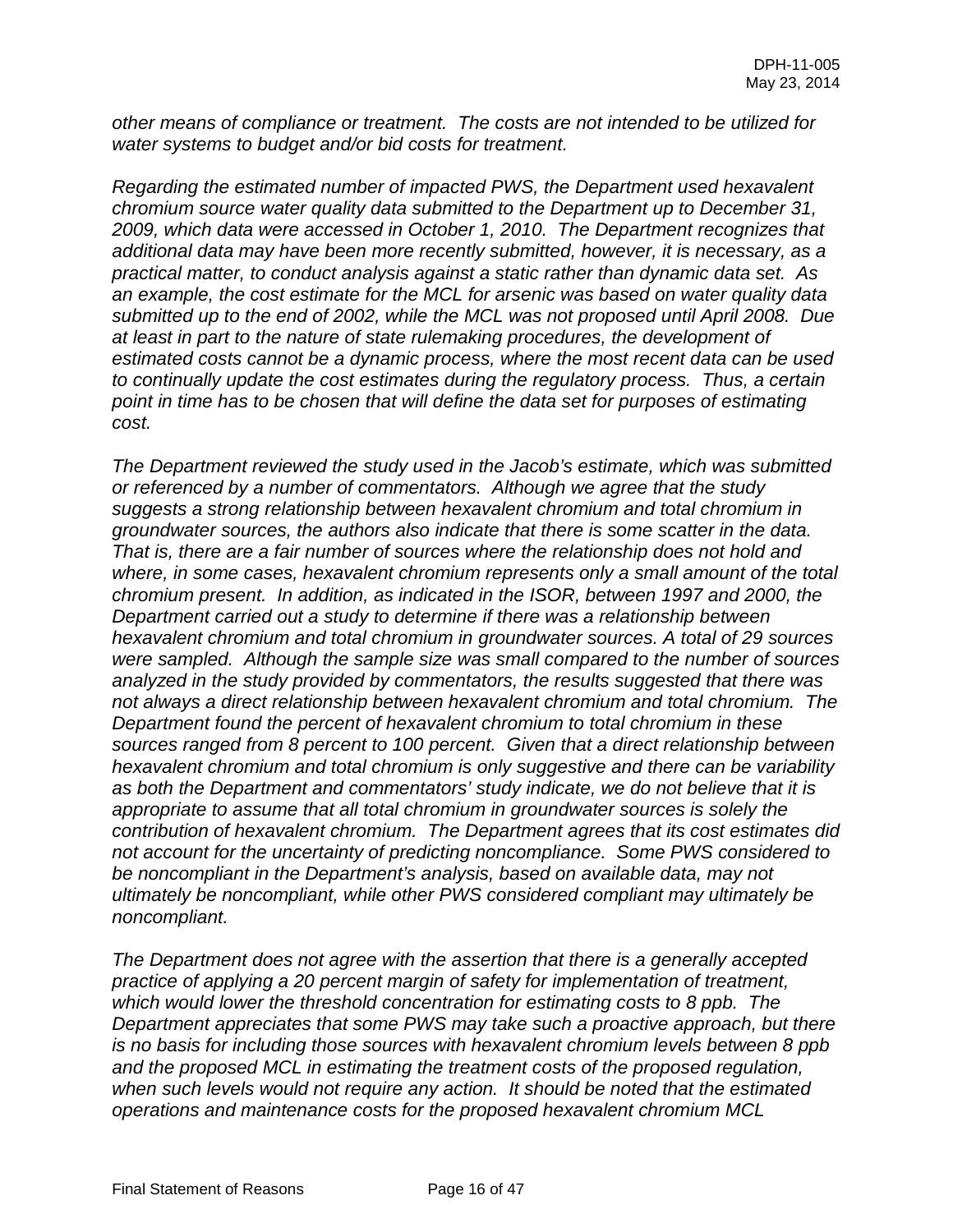*considered a resin change-out trigger, where resin is assumed to be changed-out when the lag vessel exceeds 80 percent of potential hexavalent chromium MCL (ISOR, page 18 of 36). This trigger serves as an operational safety margin on the performance of the treatment plant and is consistent with the approach used in the federal Arsenic Rule and federal Stage 2 Disinfectants and Disinfection By-Products Rule.*

*As discussed in the ISOR, the state Unregulated Contaminant Monitoring Rule (UCMR) monitoring for hexavalent chromium was required from January 3, 2001, through December 21, 2002, which is a two-year period. Given the amount of time that passed before OEHHA's adoption of a hexavalent chromium PHG in 2011, and the fact that some water systems continued to monitor their sources for hexavalent chromium and may have had results with hexavalent chromium detections, the Department included hexavalent chromium detections from January 1, 2003, through December 31, 2009. This was to ensure that additional data, representative of the water quality produced by the source, was considered. The Department does not agree with the commentator's suggestion to limit the data set to the most recent three-year period and the commentator was unclear regarding what was meant by highest three-year period. Water systems with detections during the two-year period may not have continued to monitor for hexavalent chromium; limiting the data set as suggested by the commentator would result in excluding some of the hexavalent chromium detections from the two-year period, thereby underestimating the cost of compliance. In the case of re-evaluating the arsenic MCL, the most recent three-year period was used because, unlike hexavalent chromium, applicable water systems were regularly monitoring their sources for arsenic under existing state regulations at prescribed frequencies and the most recent three-year period was sufficient to capture source monitoring data for arsenic. The commentator states that using a nine-year duration for hexavalent chromium may have influenced the number of systems requiring treatment and, therefore, decreased potential costs of compliance. The Department does not agree with the commentator for the reasons previously discussed.* 

*The Department believes that a water usage rate of 150 gpcd is appropriate, and is consistent with industry estimates and the water usage rate used in most recent regulatory actions including those that adopted MCLs for arsenic and perchlorate. The Department recognizes that water usage can vary throughout the state as the commentators' study points out. It should also be noted that the commentators' proposed use of 225 gpcd was reportedly based on the California Department of Water Resources (DWR) report, "2010 Urban Water Management Plan"; however, the report is limited to only those suppliers providing over 3,000 acre-feet annually (977 million gallons annually) or serving 3,000 or more customers and may include agricultural and process water usage. Additionally, the Department does not agree it is appropriate to include potential costs based on prospective events when considering economic feasibility.* 

**CF-3:** Some commentators noted that since hexavalent chromium is naturally occurring there are no polluting responsible parties to help pay for treatment and, therefore, such treatment must be essentially funded by rate-payers. Commentators expressed the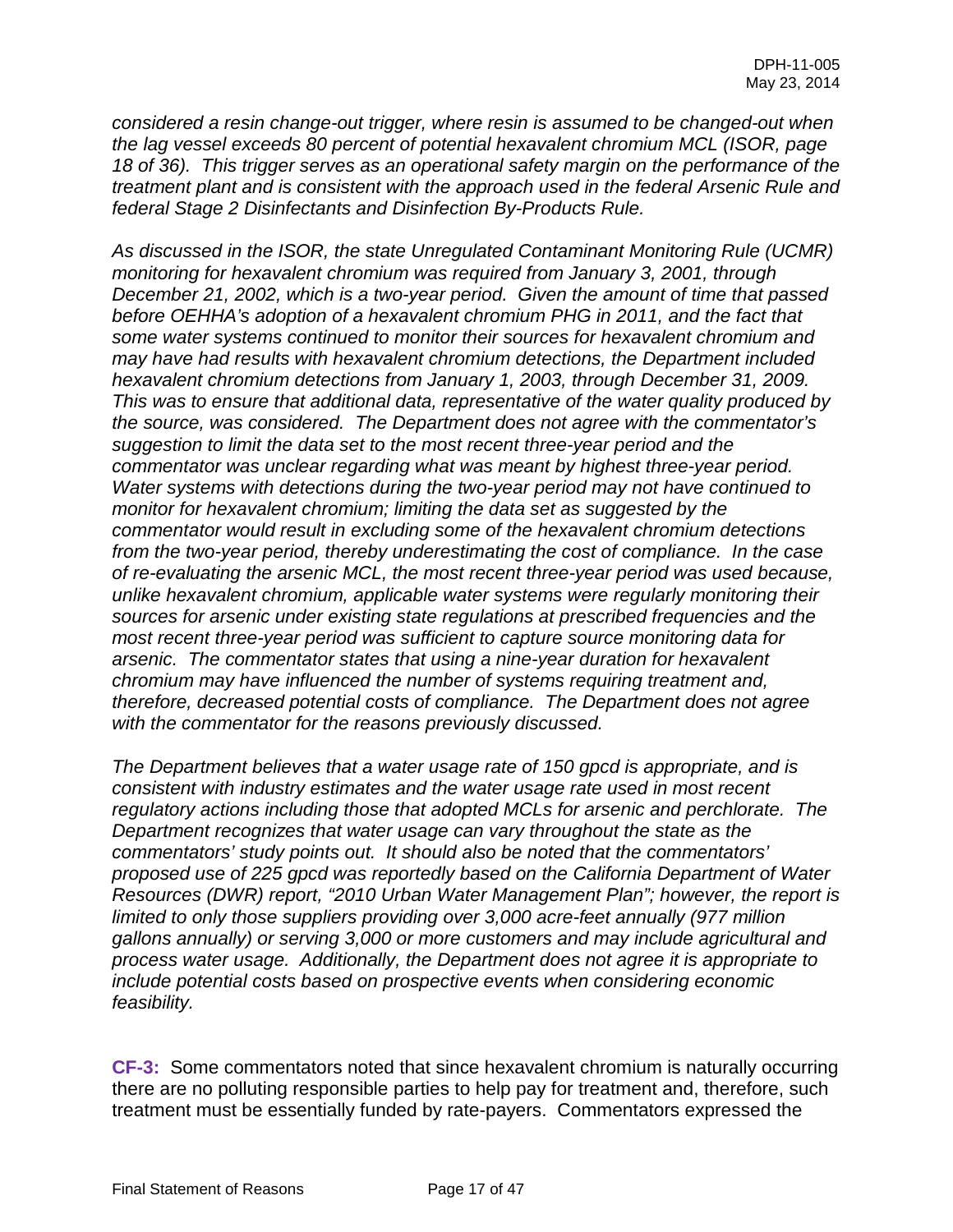opinion that they should not have to pay for an MCL established based on anthropogenic influences, while sometimes referring to concerns of plants/lawns dying (because water will be too expensive to use). In short, commentators assert that they should not have to pay and be responsible for treatment in circumstances when they do not contribute to contamination, and that the proposed rule does not account for natural background (naturally occurring) levels and the MCL could be more stringent than the natural background levels.

*Response: The Department is statutorily mandated to establish drinking water standards for the protection of public health, including a standard (MCL) for hexavalent chromium. There is no provision in applicable law to establish a standard only for the non-naturally occurring (anthropogenic) contaminants.* 

**CF-4:** Commentators made the following additional suggestions, comments, or observations related to cost feasibility:

- While referencing WaterRF Project #4450, states that one specific treatment cannot be used for all sources, yet Department estimates are derived from consideration of one type of treatment only.
- Suggests the use of POUs to offset costs, be allowed to purchase drinking water, or suggests treatment is not necessary since most customers have filters or drink bottled water. In doing so, commentators assert that state regulations prohibit the use of POUs and ask for an interim action to allow use, suggest that nontreated water could be used for non-potable uses (irrigation, bathing, toiletflushing, etc.), and that they would like to just purchase water for drinking like Imperial Irrigation District, and not have to treat all the water used.
- For the treatment costs for SWS, customers could buy drinking water as they see fit for less.
- Suggests collecting a mitigation fee from PWS to cover the costs of the cancer cases avoided.
- The proposed MCL will disproportionately economically impact a few regions in the state.
- Suggests that the ISOR should include discussion of cost impact, if any, that the proposed MCL will have on chemicals used in treatment processes and states that it is unclear if cost for the public notification portion of the proposed action (section 64465) were included.

*Response: As discussed in the ISOR, the Department agrees that treatment options for hexavalent chromium is not limited to one specific treatment. However, for the purposes of determining economic feasibility, the Department is mandated to utilize best available treatment. In addition, H&S Code section 116370 mandates that the Department take into consideration BAT that has been proven effective under full-scale applications. The Department is not obligated to develop cost estimates utilizing several or all types of treatment.* 

*Bottled water and POUs may not be used as a permanent means of compliance with an MCL, but may be used on a temporary basis (see Code of Federal Regulations, section*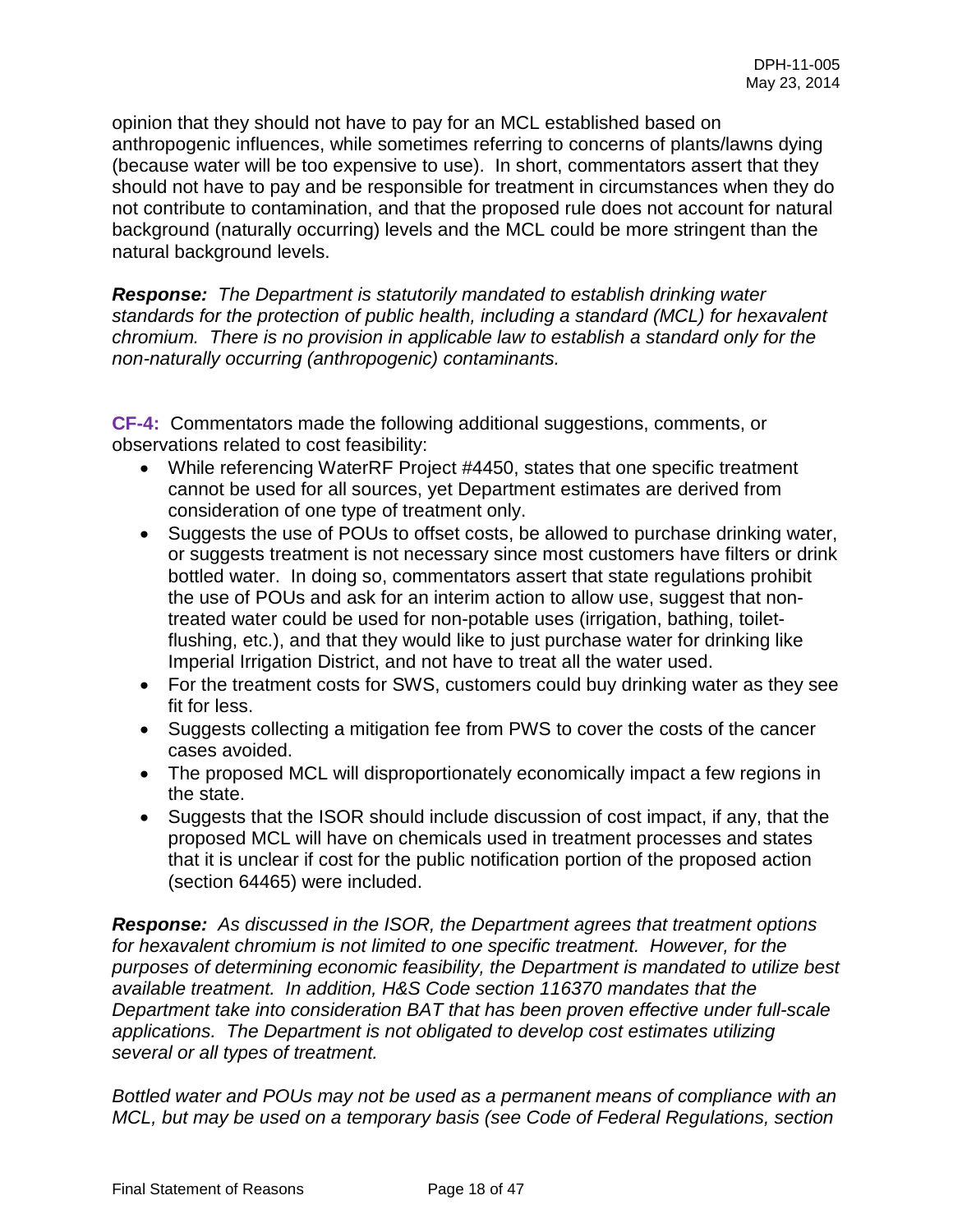*141.101, for which the Department must be no less stringent). The suggestion that nontreated water be used for non-potable uses and/or that some commentators would like to purchase water for drinking as Imperial Irrigation District has done, and not have to treat all the water used, is beyond the scope of the proposed regulatory action. Similarly, the suggestion to collect a mitigation fee from PWS and the need for inclusion of a discussion regarding the effects the proposed MCL will have on chemical costs is beyond the scope of the regulatory action.* 

*Since hexavalent chromium contamination is not found homogeneously throughout the state at the same concentration, the Department agrees that the economic impact of the proposed MCL will be geographically disproportionate.* 

*The Department did not include costs associated with the proposed public notification section since there were no associated costs. The proposed regulation merely revises existing requirements to be consistent with statutory requirements that have been in place since Assembly Bill (AB) 938 was chaptered in 2011. The proposed regulatory action does not impose costs additional to those required otherwise.* 

## **Cost/Benefit (CB):**

**CB-1:** A number of commentators expressed the opinion that the benefits from the proposed MCL (generally, referring to the theoretical cancer cases avoided) are insignificant to the costs, or that the Department failed to balance the costs with the benefits, with some suggesting that the Department forego establishing an MCL for hexavalent chromium. Commentators generally noted two concerns in this regard: a) Financial - the costs for compliance (i.e., treatment costs) would have greater realized health benefits if spent in other ways and/or asserted the costs may result in adverse health effects, or b) Benefits - the health-related benefits are overestimated.

Regarding the financial concerns, commentators noted the following:

- Notes that the statewide compliance cost is roughly equal to ten percent of the National Cancer Institute's annual research funding for the ten most common cancers or simply notes the dollars spent for compliance would be better spent on cancer research.
- Suggests California provide bottled water for lower income populations.
- States that fewer dollars will be available for health care due to increases in water bills, particularly for economically disadvantaged communities.
- Asserts the financial burden will be so great that it may possibly result in more cancer and/or illnesses than the projected benefits of the new MCL.
- Fewer dollars will be available to PWS for other health-related problems identified in capital improvement plans, such as maintaining distribution systems, etc.

Regarding health-related benefits being overestimated, commentators noted the following:

• Individuals served by NTNCWS are unlikely to receive any health benefits.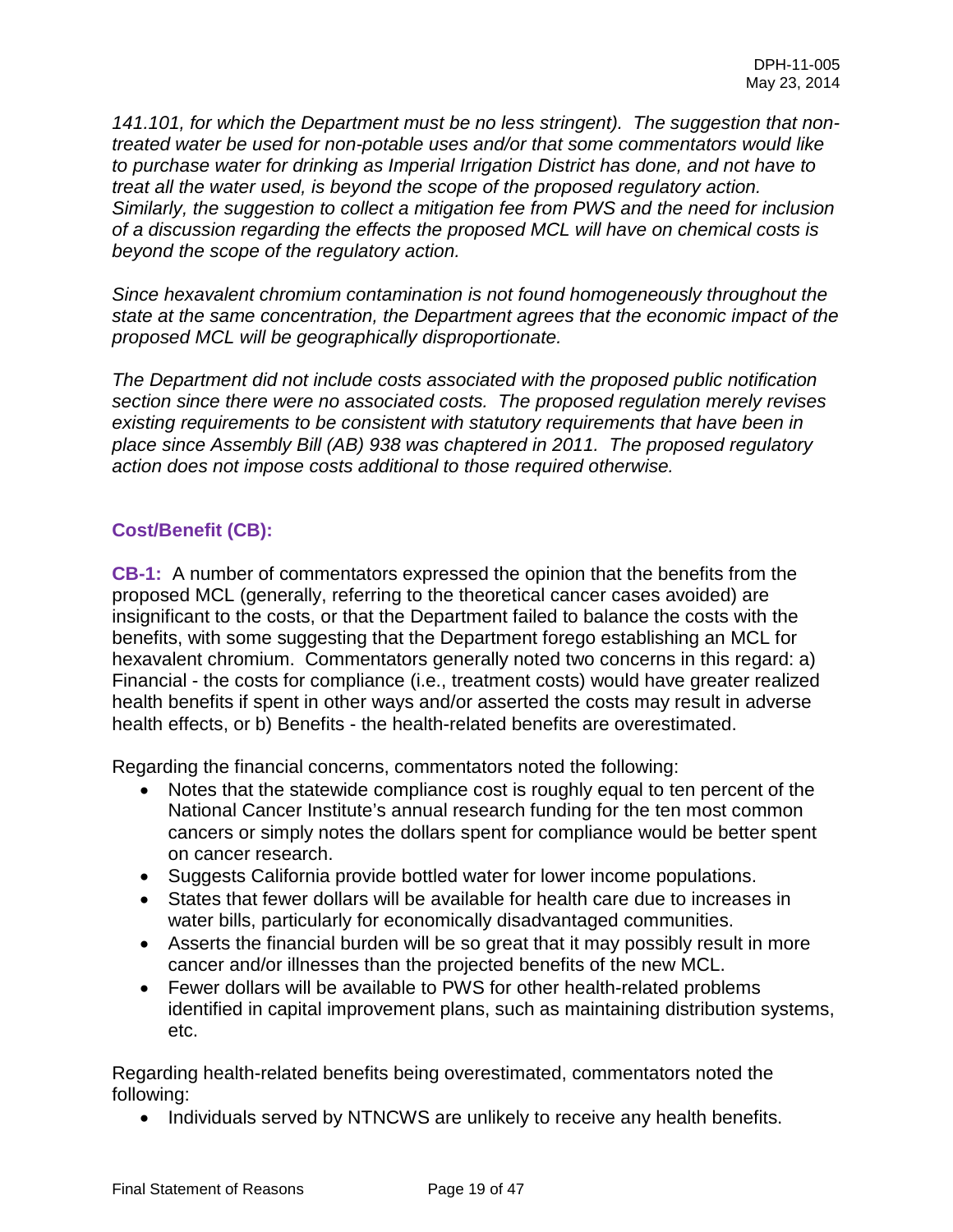- The benefits were cited as current, but would take 70 years to be realized and/or would not be realized due to inability to immediately comply.
- Asserts the Department only considered or assumed wells were serving populations, and did not account for the imported water a PWS uses.
- One commentator requested the Department to evaluate the potential negative health consequences due to implementing treatment (e.g., lack of calcium/magnesium in drinking water causing problems ranging from preeclampsia to cardiovascular problems).
- Claims that due to increased water bills, the public will consume less drinking water, which will result in damage to health.

*Response: Pursuant to H&S Code section 116365(a), the Department is mandated to adopt an MCL "at a level that is as close as feasible to the corresponding public health goal placing primary emphasis on the protection of public health, and that, to the extent technologically and economically feasible." There is no mandate to "balance" the costs with the benefits. In fact, the statute indicates otherwise by requiring the primary emphasis to be placed on the protection of public health.* 

*Regarding financial concerns related to the benefits, how funds may be dispersed otherwise or in comparison to other health programs is beyond the scope of this regulatory action and the Department's authority. The Department is mandated to adopt an MCL for hexavalent chromium, as noted above and as stated in H&S Code section 116365.5.* 

*Regarding health-related claims that the benefits are overestimated, for risk assessment purposes annual theoretical risk and lifetime theoretical risk are related arithmetically, with annual risk being 1/70th of lifetime risk, and lifetime risk being 70 times the annual*  risk. The benefit in theoretical cancer risk reduction begins with the initial regulation of *carcinogens -- it is not accrued only after 70 years.* 

*Since populations served by NTNCWS are, by definition, non-transient, the Department does not agree that such populations would not benefit from reducing their risk to a chronic contaminant. In addition, when estimating the population exposed, the Department did take into consideration the fact that some PWS with wells that may exceed the MCL also import compliant water. In other words, in such cases, the entire population served by the PWS was not considered to be at risk. The suggestion that the Department evaluate potential negative health consequences of implementing treatment by way of potentially removing beneficial nutrients is beyond the scope of this regulatory action.* 

**CB-2:** Commentators provided the following general comments or questions related to cost/benefit:

• Asserts that costs are spread out over 70 years, but benefits are not spread out over the same 70-year timeframe for consistency, and claims this artificially inflates the benefits.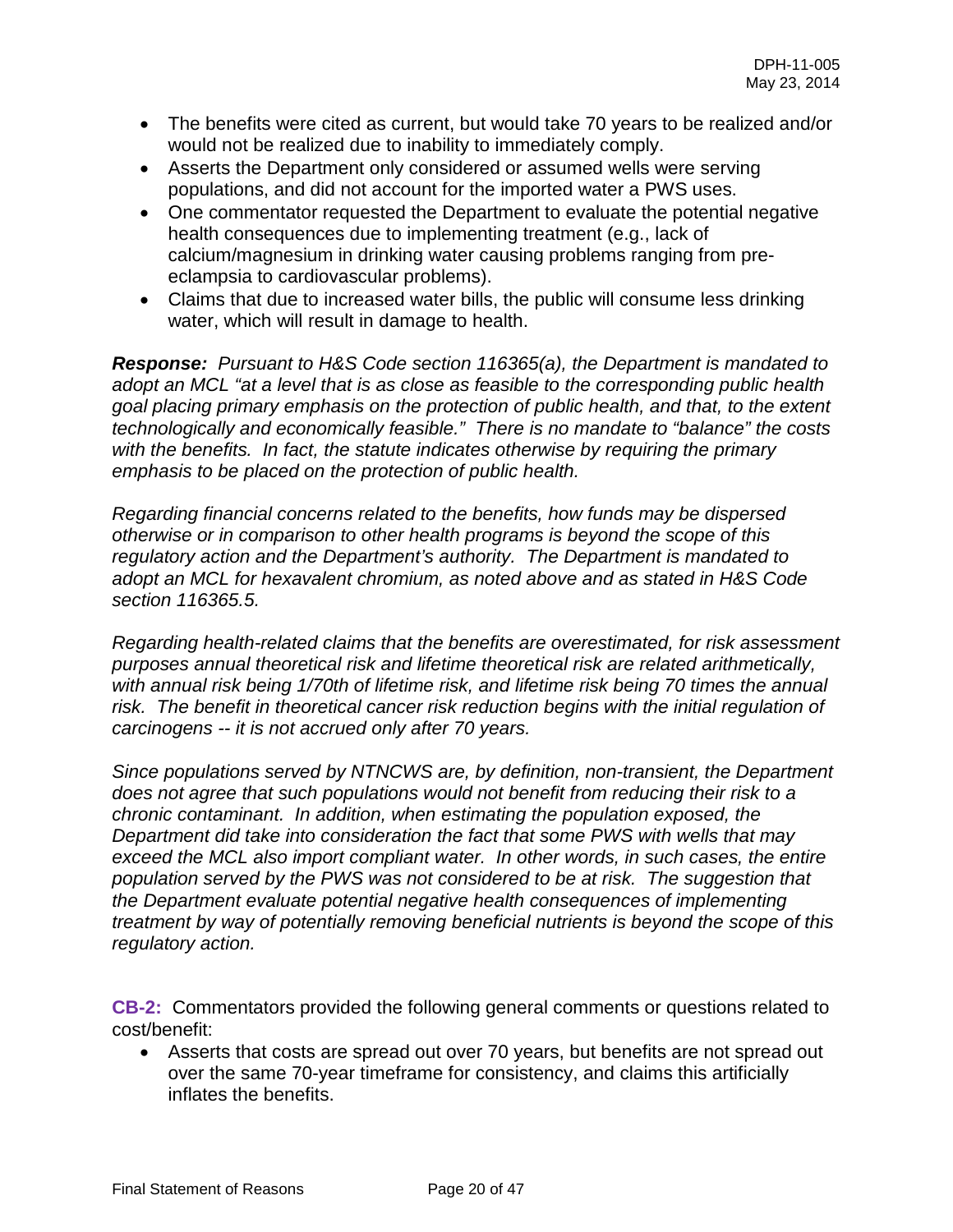- Notes that the ISOR does not include theoretical cancer cases avoided for the other candidate MCLs and, therefore, provides no information regarding the benefits at 10 ppb being distinctly significant compared to other levels.
- Claims that all seven candidate MCLs must have been protective to have been considered and, therefore, the commentator concludes that the chosen MCL was "arbitrary," based only on the cost-benefit analysis.
- Suggests an MCL of 25 ppb since the cost/benefit ratio is about three-times higher at 10 ppb and 25 ppb would still be four-times more protective than U.S. EPA's standard, or simply to minimize financial impact. Similarly, another commentator states that, "Even without correcting the cost estimates, the Department's cost-benefit analysis shows the benefit-cost ratio is three times higher at the standard of 25 ppb."
- While noting similarities between arsenic and hexavalent chromium (naturally occurring, ubiquitous, occurrence, health effects), a commentator questions why the Department proposed a hexavalent chromium MCL with a different benefit/cost ratio than that used by the Department in its decision to maintain the federal arsenic standard. The commentator requests the Department clarify its rationale in using different benefit/cost ratios for arsenic and hexavalent chromium.
- With much hexavalent chromium naturally occurring, a commentator states that the Department should be absolutely comfortable that the MCL is justified and appropriately conservative without placing unwarranted burdens on the public.

*Response: Treatment costs, as well as theoretical excess cancer cases avoided (see page 25 of the ISOR), were annualized, making the basis of the commentator's assertion of perceived inflated benefits unclear. The Department is required by law to set an MCL as close as possible to the applicable PHG considering only technical and economic feasibility necessitating a higher number. The Department is not obligated to provide theoretical excess cancer cases avoided for each of the candidate MCLs, nor is the Department obligated to determine that the proposed MCL's estimate of theoretical excess cancer cases avoided be significantly different from the other candidate MCLs. Additionally, there is no mandated criterion related to a cost/benefit ratio having to be no more than an existing MCL, or be within some fraction of a federal standard. The Department agrees that, to some extent, each of the seven candidate MCLs are protective. However, the overriding mandate placed on the Department is to adopt an MCL that is as close to the PHG as technologically and economically feasible, while placing primary emphasis on protection of public health.* 

*Although the U.S. EPA has an existing total chromium MCL that ultimately limits hexavalent chromium, the U.S. EPA has no MCL specific to hexavalent chromium. However, it is the Department's understanding that the U.S. EPA is evaluating the establishment of an MCL specific to hexavalent chromium. Since the Department is required to be no less stringent than the U.S. EPA, should a federal standard be set for hexavalent chromium that is lower than California's, the Department will have to adopt the federal standard (or one more stringent).*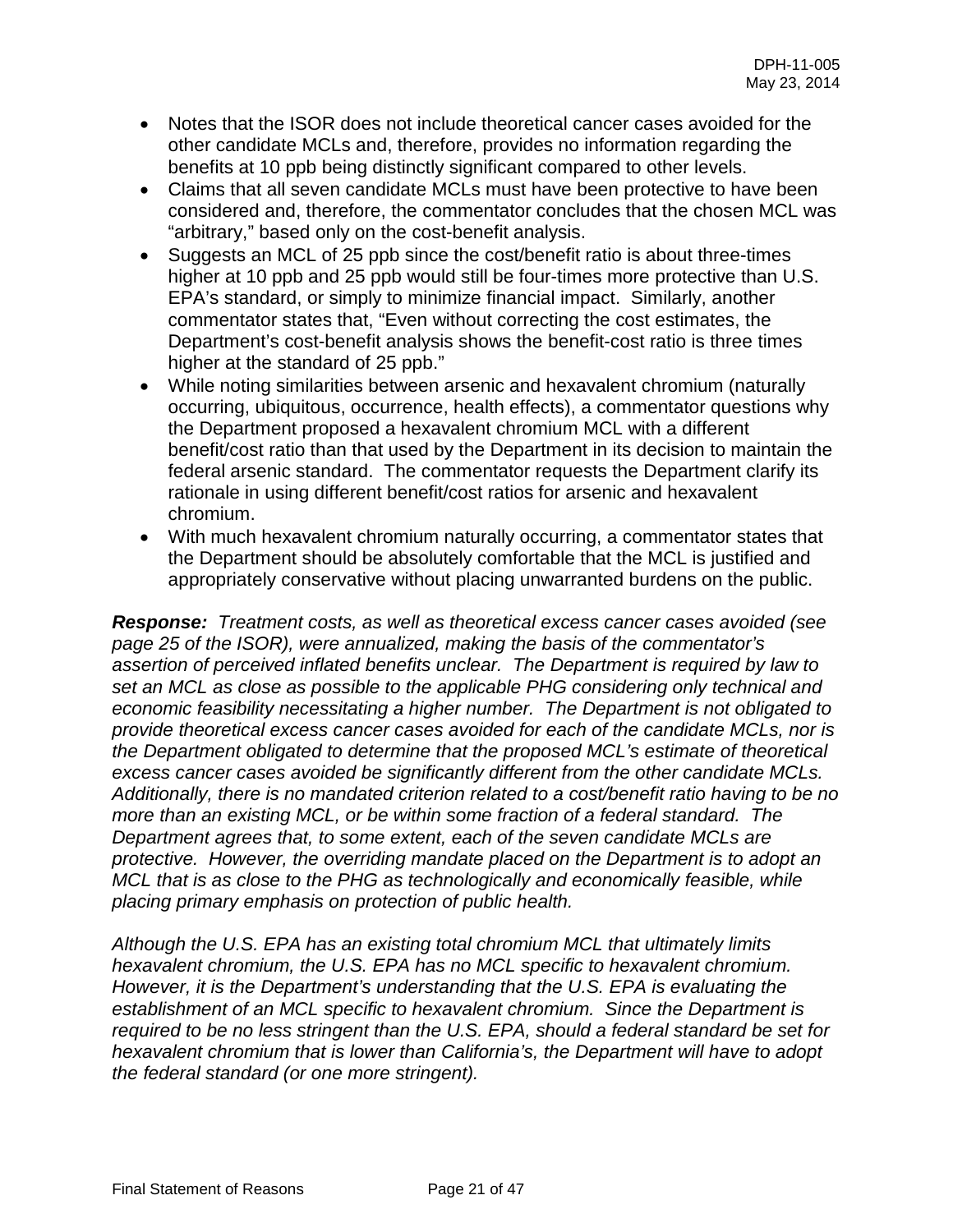*An MCL is not dependent on comparative cost-benefit ratios with prior MCLs. The most significant difference between the cost/benefit ratio for hexavalent chromium when compared to arsenic lies with the costs to small water systems. The Department recognizes that for small water systems compliance with the proposed MCL for hexavalent chromium may not be affordable if these systems were to use the best available technology identified in the proposed regulation (which PWS are not required to use). However, unlike with the arsenic MCL, small water systems can seek a variance (H&S Code section 116430) from the hexavalent chromium MCL. While a variance does not excuse the PWS from having to comply, a variance may allow them to use less costly mitigation measures such as POUs or bottled water, provided that these measures do not result in a significant risk to health. The Department is confident that such measures will meet that criterion, while greatly reducing compliance costs.* 

## **Technical Feasibility (TF):**

**TF:** One commentator claimed that treatment down to the proposed MCL of 10 ppb is not technically feasible, while another alluded to reverse osmosis (RO) being the necessary treatment.

Another commentator questioned the feasibility of method 218.6 and asserted that the number of labs certified for testing (while stating there are 41) under method 218.6 may not be sufficient and should be evaluated. The commentator also asserted that the Department should determine monitoring costs by using method 218.7, which the U.S. EPA has found to be BAT. A commentator claimed that the proposed rule does not provide a sound reason for the Department's exclusion of Method 218.7, noting that the method has been approved by U.S. EPA and the cost difference is insignificant.

*Response: The Department utilized costs realized by successful and consistent treatment of hexavalent chromium down to 10 ppb. The Department also recognized RO as a BAT for hexavalent chromium.*

*As noted in the ISOR (pages 12 – 13), Method 218.6 is approved for hexavalent chromium analysis by the Department's Environmental Laboratory Accreditation Program (ELAP) and has been used to analyze for hexavalent chromium in drinking water since 2001. As of June 19, 2012, there are 43 certified laboratories (41 in California and two out-of-state) for hexavalent chromium in drinking water. The Department demonstrated the feasibility of the method for analyzing hexavalent chromium in drinking water. Based on the Department's experience with prior MCL adoptions and hexavalent chromium monitoring under the state UCMR, laboratory capacity is not expected to be an issue. For example, for purposes of comparison, the number of ELAP-certified laboratories for radiochemicals are fewer (36 total) than the number of ELAP-certified laboratories for hexavalent chromium (43 total).* 

*It appears the commentator misunderstood the meaning of the phrase "best available technology" (BAT). A BAT is a treatment technology used for reducing the level of a contaminant in drinking water to comply with the proposed MCL (see ISOR, page 27); it*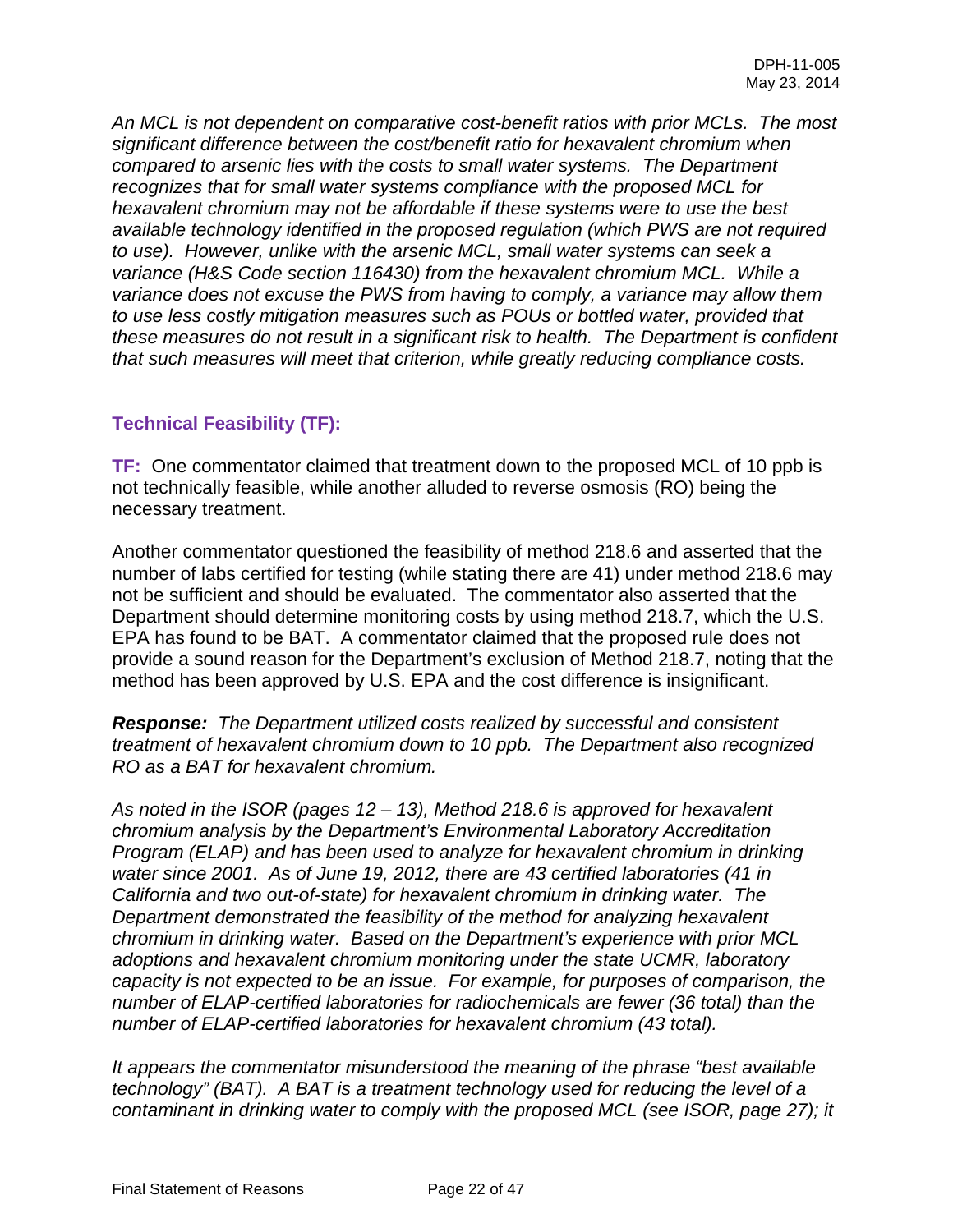*is not an analytical method. As discussed in the ISOR (pages 12, 13, and 26), U.S. EPA Method 218.6 is approved for hexavalent chromium analysis by the Department's ELAP. Although the Department is evaluating U.S. EPA Method 218.7, the method was not approved at the time the monitoring costs were developed and the method review is on-going. Therefore, it is not appropriate to base monitoring costs on analyses using U.S. EPA Method 218.7. The proposed regulatory action does not specifically require or exclude the use of any method for analysis of hexavalent chromium, including Method 218.7 or Method 218.6.* 

### **Economic and Fiscal Impact Statement (EFIS)**

**EFIS:** Several commentators questioned the Department's statements that public water systems (PWS) are not considered businesses for the purpose of the proposed regulatory action. In support of their contention that PWS are (or may be) businesses, the commentators assert that mutual water systems are private corporations, rather than public entities, pursuant to Corporation Code section 14300(a). In addition, a commentator noted that mutual water companies, per Corporations Code section 1501, requires them, as corporations, to distribute annual financial reports to each shareholder/customer, unlike other PWS and they also do not receive benefits that PWS do, such as property tax exemptions, immunity from liabilities, and ability to participate in public employee retirement systems.

Others suggested (while providing the definition of a nontransient noncommunity water system in the Health and Safety Code), that many nontransient noncommunity water systems (NTNCWS) are businesses while pointing out the NTNCWS may have their own water supplies, provide water to their employees and guests, does not provide water for drinking, and may include entities such as schools, hospitals, manufacturing facilities, wineries, commercial nurseries, agricultural operations, and food processors. One commentator further claims that the Department's costs for compliance for such systems exceeds the \$10 million dollar criteria for a regulation to be considered a "major regulation," as noted in the Department of Finance's Economic and Fiscal Impact Statement (sometimes referred to as a "399"). Further, others note that even if PWS are not considered businesses, the costs are subsequently passed on to customers via increased water rates resulting from the need to pay for treatment.

*Response: The process for a regulatory action is governed by Government Code, Division 3, Part 1, Chapter 3.5, and its implementing regulations. Part of the regulatory review process includes the development of an Economic and Fiscal Impact Statement ("399"), as provided to the Department of Finance. The Economic and Fiscal Impact Statement for the subject regulatory action was reviewed and approved by the Department of Finance and is consistent with previous regulatory actions pertaining to public water systems by the Department.* 

*Although the Government Code provides no definition of "business," Government Code section 11342.610(b)(8) explicitly excludes a "utility" or "water company" from the definition of a small business. Further, public water systems generally operate as*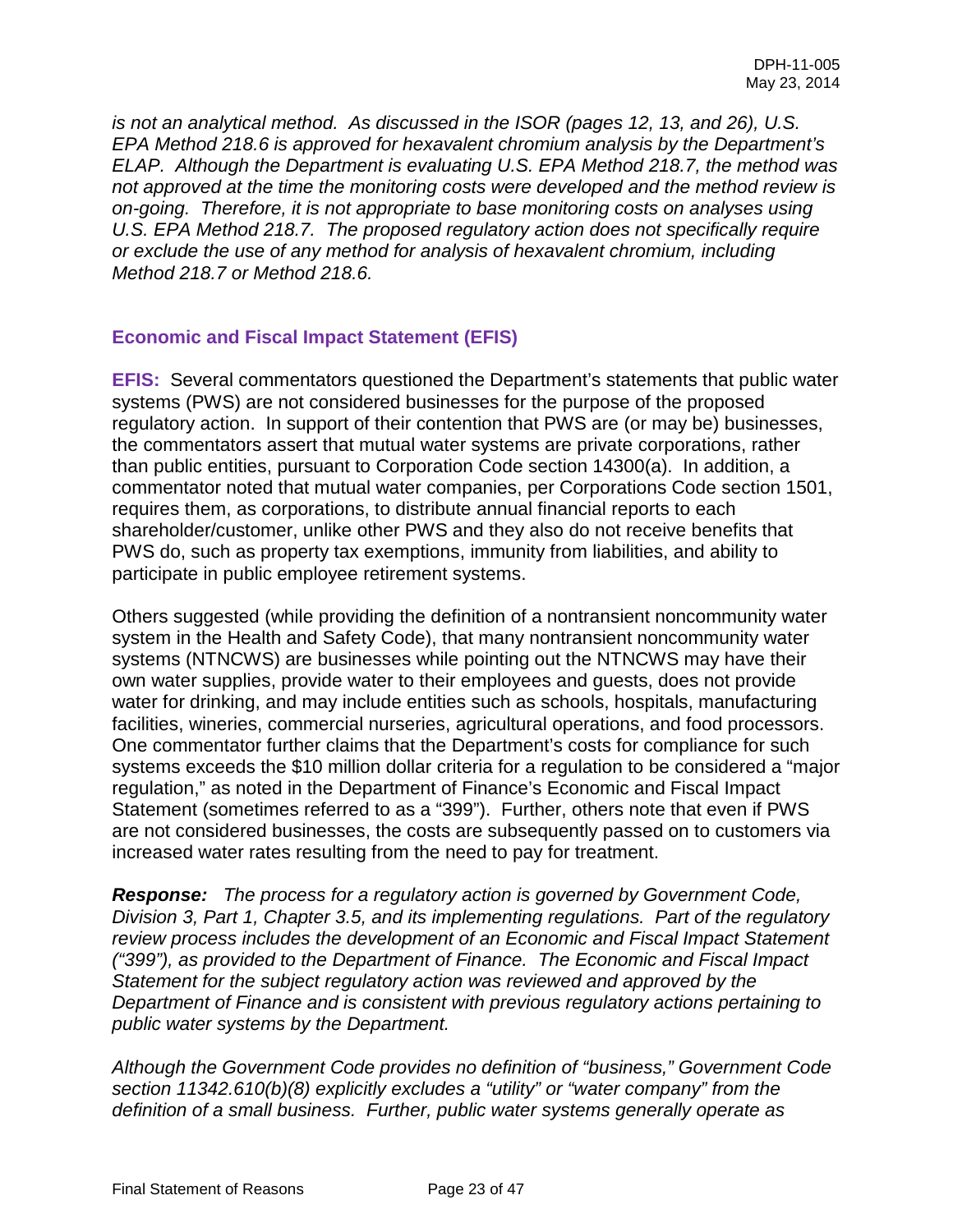*monopolies within their respective defined service areas and, therefore, do not compete, in the ordinary sense of the word. In common usage, "business" generally implies some money-making objective, which is consistent with section 23101 of the Revenue and Taxation Code, which states: "'Doing business' means actively engaging in any transaction for the purpose of financial or pecuniary gain or profit." The purpose of a public water system is to provide drinking water for human consumption, as defined in H&S Code section 116275(c). This is also true of a mutual water company in that the purpose of the mutual water company is to provide water for human consumption for the mutual benefit of its members and/or shareholders, and although the mutual water company may be formed by a private corporation, if properly formed it is a nonprofit mutual benefit company (as opposed to a for-profit business) and regulated as a public water system if it meets the definition of a "public water system" in H&S Code section 116275. In addition, any NTNCWS is, by definition, a public water system. Thus, public water systems – including mutual water companies meeting the definition of a public water system and NTNCWS, and are operating as a utility for the delivery of water for human consumption. In addition, the proposed regulation is not a major regulation. As noted in section E ("Major Regulations") of the 399, section E pertains specifically to California Environmental Protection Agency boards, offices, and departments. The California Department of Public Health is not a board, office, or department within the California Environmental Protection Agency. In addition, the proposed regulatory action was published in the California Regulatory Notice Register on August 23, 2013; prior to the November 1, 2013, and December 1, 2013, effective dates of the Department of Finance's regulations pertaining to major regulations.* 

*Additionally, section 11342.535 of the Government Code refers to "cost impacts" as the amount of reasonable range of direct costs. Thus, for the purpose of meeting the applicable statutory requirements under the Government Code, indirect costs to customers associated with potential water rate increases need not be considered. Also, section 11346.3 of the Government Code refers to requirements to assess the potential adverse economic impact on California business enterprises "to the extent that these requirements do not conflict with other state or federal laws." The Department is mandated by statute to adopt drinking water standards for public water systems, including a drinking water standard specifically for hexavalent chromium (see H&S Code section 116365.5).*

## **Legal Issues (LGL):**

**LGL:** While referencing the new studies/science previously discussed, commentators asserted that the Department is required, via H&S Code section 116365(g), to consider new evidence indicating a materially different risk to public health.

One commentator also asserted that the Department did not consider financial impacts on local communities, as required by statute. Similarly, another commentator claimed that the Department is not authorized to enact a standard that imposed significant and severe cost (for SWS) and must be economically feasible. One commentator noted that under California Prop 218, their PWS is mandated to consider public sentiment and the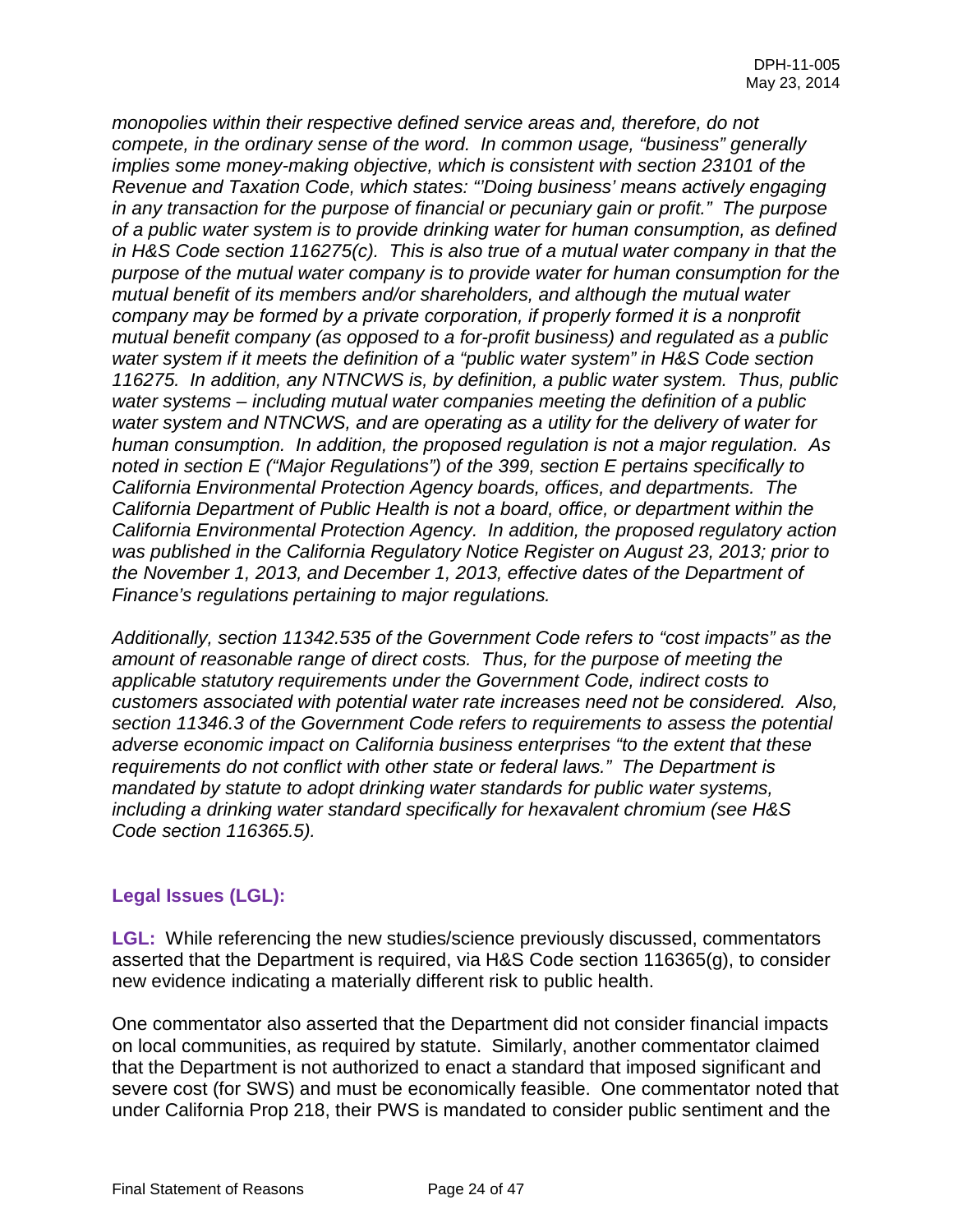ability to pay before increasing water rates, and fears the majority of their disadvantaged community will oppose the rate increase and the PWS will not be able to fund the treatment. Another commentator asserted that recent legislation (AB 240, Chaptered in 2013) by Anthony Rendon requires liens on shareholders/customers who do not pay on time, and expresses concern regarding the potentially large number of resulting evictions due to high water bills.

One commentator, after asserting the law does not allow or support a grace period, suggested that the Department revise the existing law to allow for an implementation schedule. Another commentator requested that the Department allow 45 days for comment if the proposed MCL is revised.

*Response: Regarding H&S Code section 116365(g), while the Department agrees that the section requires the Department to consider new scientific evidence that indicates that the substance may present a materially different risk to public health, the Department does not agree that the section is relevant to the proposed action. Section 116365(g) applies to five-year (or sooner) reviews "after the adoption of a primary standard" when new scientific evidence that indicates that the substance may present a materially different risk to public health "than was previously determined." Commentators on this subject are encouraged to read the response to PHG-1 [OTL].* 

*Regarding fiscal impact, the Department presented fiscal impact estimates developed pursuant to H&S Code sections 116365(a) and (b) in the ISOR. With respect to treatment costs for SWS, please note that the costs provided were developed using the best available technology (BAT), consistent with the requirements of the H&S Code, and that PWS are not limited to utilizing the treatment process described in the ISOR. The criterion under California Prop 218 or AB 240 is beyond the scope of this regulatory action.* 

*The H&S Code does not preclude the Department from allowing a grace period when adopting drinking water standards. In fact, the proposed regulation includes a sixmonth grace period. For further discussion regarding the appropriateness of a grace period, the commentator is encouraged to review the response to EPA-1 [OTL].* 

*The Department does not have the authority to amend existing statutes.* 

## **General Comments (GC):**

**GC-1:** Some commentators incorrectly cited the proposed MCL, the PHG, and/or their relationship. For example, the Department received opposition to a proposed MCL of 2 ppb, and suggested an MCL of 5 ppb or 10 ppb. Some incorrectly referred to the PHG being proposed as being excessively arbitrary, or that the proposed standard is "10 times higher than the current U.S. EPA and 5 times higher than the current CDPH chromium standard." One commentator noted that the proposed regulation does not include a compliance date, while others cited assumed expected effective dates.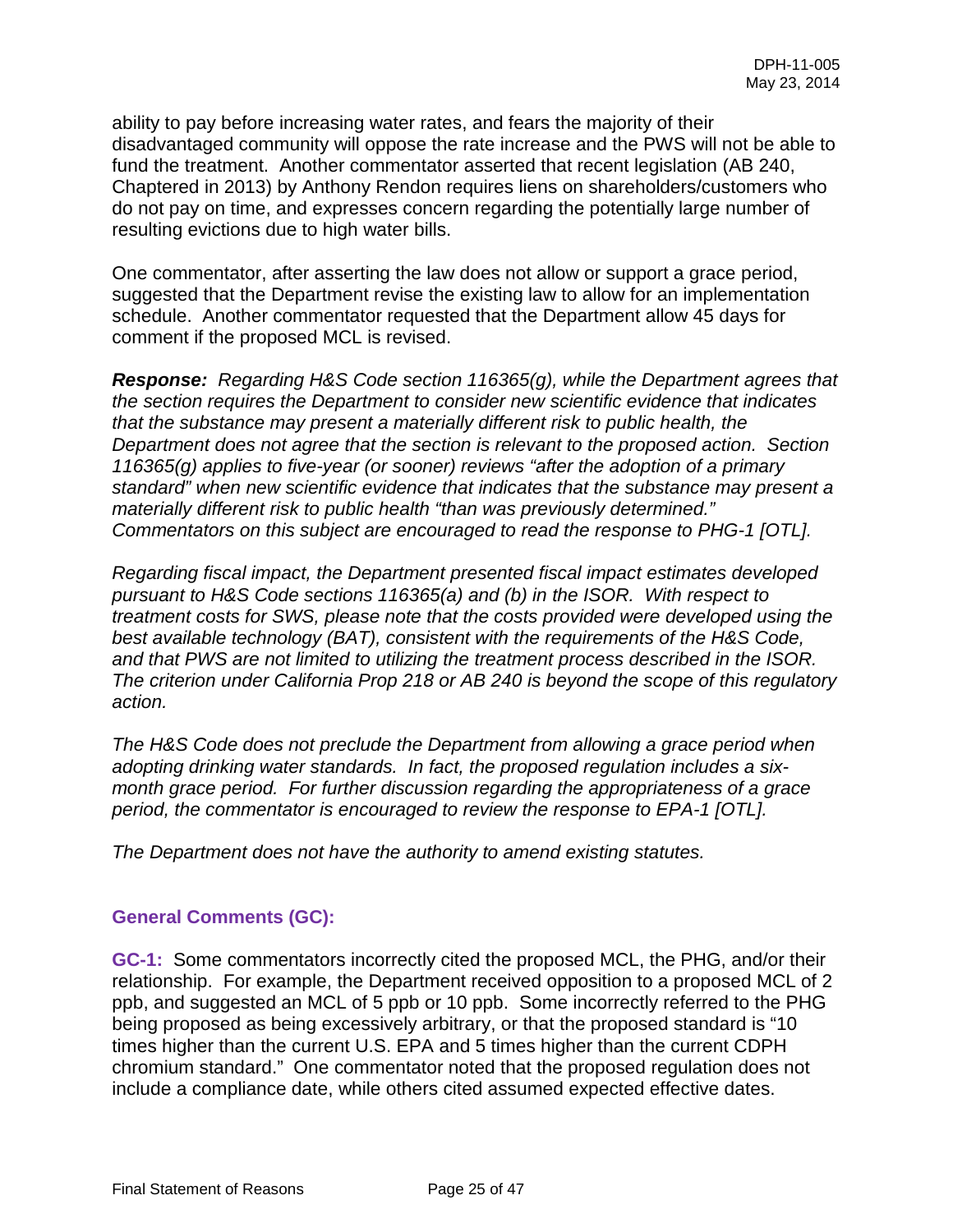*Response: For further clarification and as noted in the proposed regulatory action, the Department is proposing an MCL for hexavalent chromium of 10 ppb. The PHG is 0.02 ppb. OEHHA established the PHG in 2011 and comments concerning the PHG are beyond the scope of this regulation and should be presented to OEHHA. The proposed MCL is five times lower than the current California total chromium MCL and ten times lower than the current federal total chromium MCL (which are not specific to hexavalent chromium, but do limit its concentration in drinking water).* 

*For the proposed regulatory action, the effective date of the regulation is dependent on the completion of the regulatory process, as described in section 11343.4 of the Government Code. As noted in the regulatory text (section 64432(b)), unless a PWS choses to grandfather their data, CWS and NTNCWS PWS will be required to initiate monitoring for hexavalent chromium within six months of the effective date.*

**GC-2:** Commentators asserted that the Department does not have a basis for revising the MCL (or even a basis for the current California or federal MCL for total chromium) and/or suggests that California already has a standard (e.g., the total chromium MCL). In support, commentators noted that the existing total chromium MCL is required by law to be protective and, therefore, there is no need to lower the MCL, suggesting that the Department leave the current standard as-is. Some asserted that there are no documented cases of cancer via hexavalent chromium and, therefore, question how the Department can adopt the standard.

*Response: The Department has the authority and is mandated, via H&S Code sections 116365 and 116365.5, to adopt an MCL for hexavalent chromium. The healthbased standard utilized in the process is the PHG, which is based on studies of the health effects of hexavalent chromium.* 

**GC-3:** Commentators sought to be exempted from the proposed MCL, in particular during droughts and emergencies so that they may utilize their groundwater sources (exceeding the proposed MCL) to supplement their surface water, noting that it is too expensive to treat just for short-term use. Some commentators also suggested that SWS be required to only notify customers if their drinking water exceeds the MCL, but be exempt from complying with the MCL. Another commentator noted that the proposed regulation does not address groundwater wells that are used intermittently, for only a few days of the year. A commentator also asserted that the proposed regulation is arbitrary and should not apply to all water systems since the costs are disproportionate, and that SWS should be allowed an exemption.

*Response: The proposed regulatory action does not preclude a PWS from applying for an exemption pursuant to H&S Code section 116425. Utilization of a well as a stand-by source for emergencies is outside the scope of this regulatory action. Regarding whether the regulation should apply to all water systems due to disproportionate cost between SWS and larger PWS, the commentator may wish to review the response to CF-1 [OTL]. Additionally, a failure to apply the same level of public health protection to*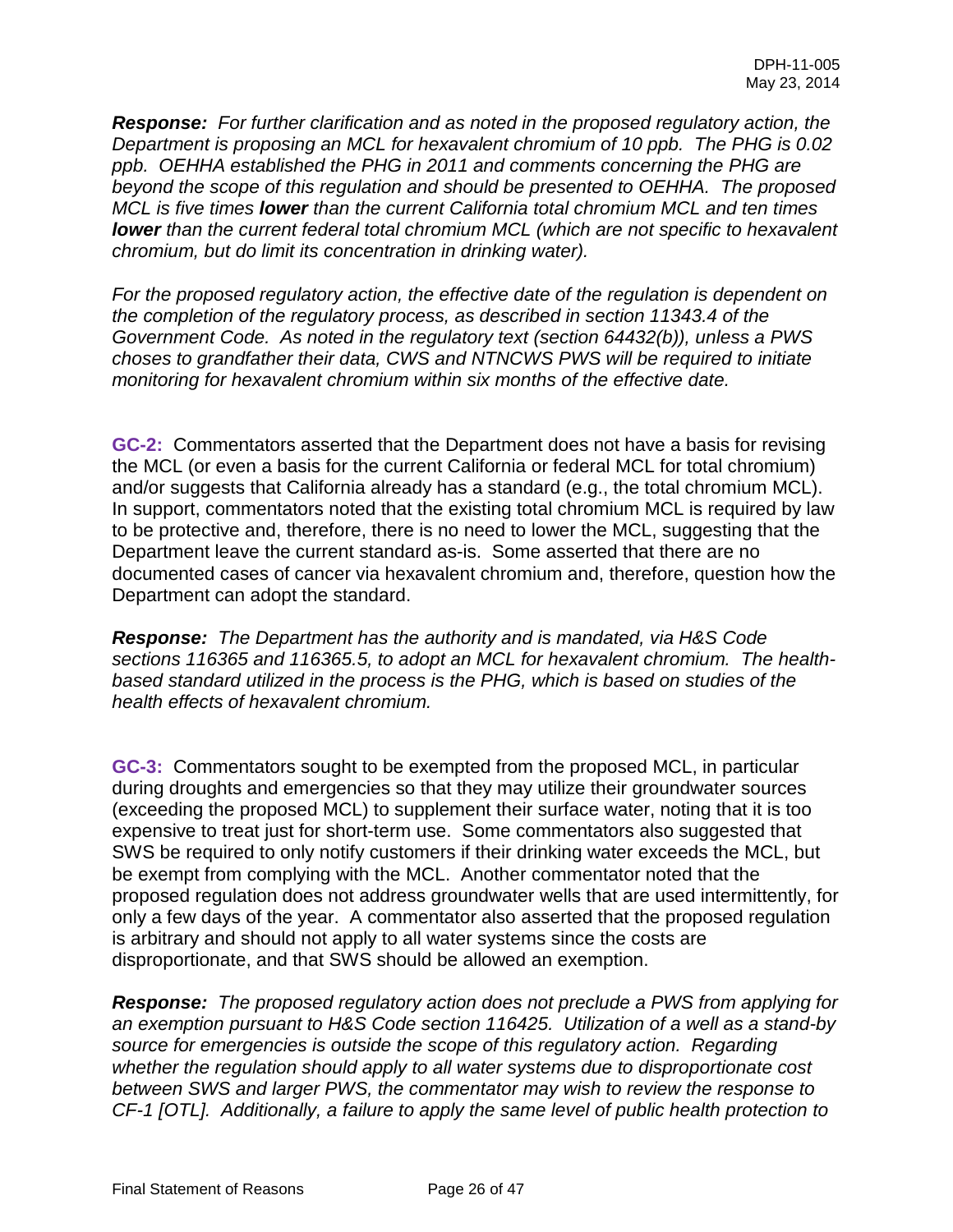*persons served by an SWS as that provided to persons served by a large water system would apply a disproportionate protection of public health based on solely on the size of the water system.* 

**GC-4:** One commentator requested that the Department extend the comment period for another 60 days to allow additional comments from politicians, community leaders, and customers. Another commentator claimed that the Department failed to provide timely transparency by not including and releasing a 'full-file' with the CBA (cost benefit analysis) procedure, Cost Estimating Methodology, and Economic and Fiscal Impact Statements until two weeks after the start of the 45-day comment period, and that this was done only following a special request.

*Response: The Administrative Procedure Act (Government Code section 11340 et seq.) establishes criteria for the public comment periods with respect to proposed regulatory actions. The Department met the requirements. The documents cited by the commentator were included in the rulemaking file and available to the public for review, upon request, for the entirety of the comment period.* 

**GC-5:** A commentator expressed concern that water rates will increase, which in turn will discourage growth, with developers avoiding the area, while another was concerned that debt from compliance costs would affect their credit rating. A commentator also requested training for operation of the treatment processes. It was also suggested that funds from parties responsible from contaminating sites should be used to finance the treatment, monitoring, reporting, etc., of such chemicals.

*Response: No response is necessary since the comments are beyond the scope of the proposed regulatory action.* 

**GC-6:** A commentator noted that, per CEQA guidelines section 15051(b)(1), the local agency would be the lead agency for CEQA and the Department would be the responsible party for the PWS permit amendment. Therefore, to expedite CEQA review of projects and expedite compliance, the commentator requested that the Department prepare a Master Environmental Impact Report or other program-level CEQA document in conjunction with the rulemaking. The commentator included reasons why the suggestion would be effective including the expediency of the MCL to better achieve compliance with the intent of the legislative H&S Code mandate for the MCL and because the Department has a duty to comply with CEQA in the issuance of the regulation anyway.

*Response: The comments are beyond the scope of the regulatory action and no response is necessary. However, the commentator may wish to review the Department's CEQA determination included in this document.*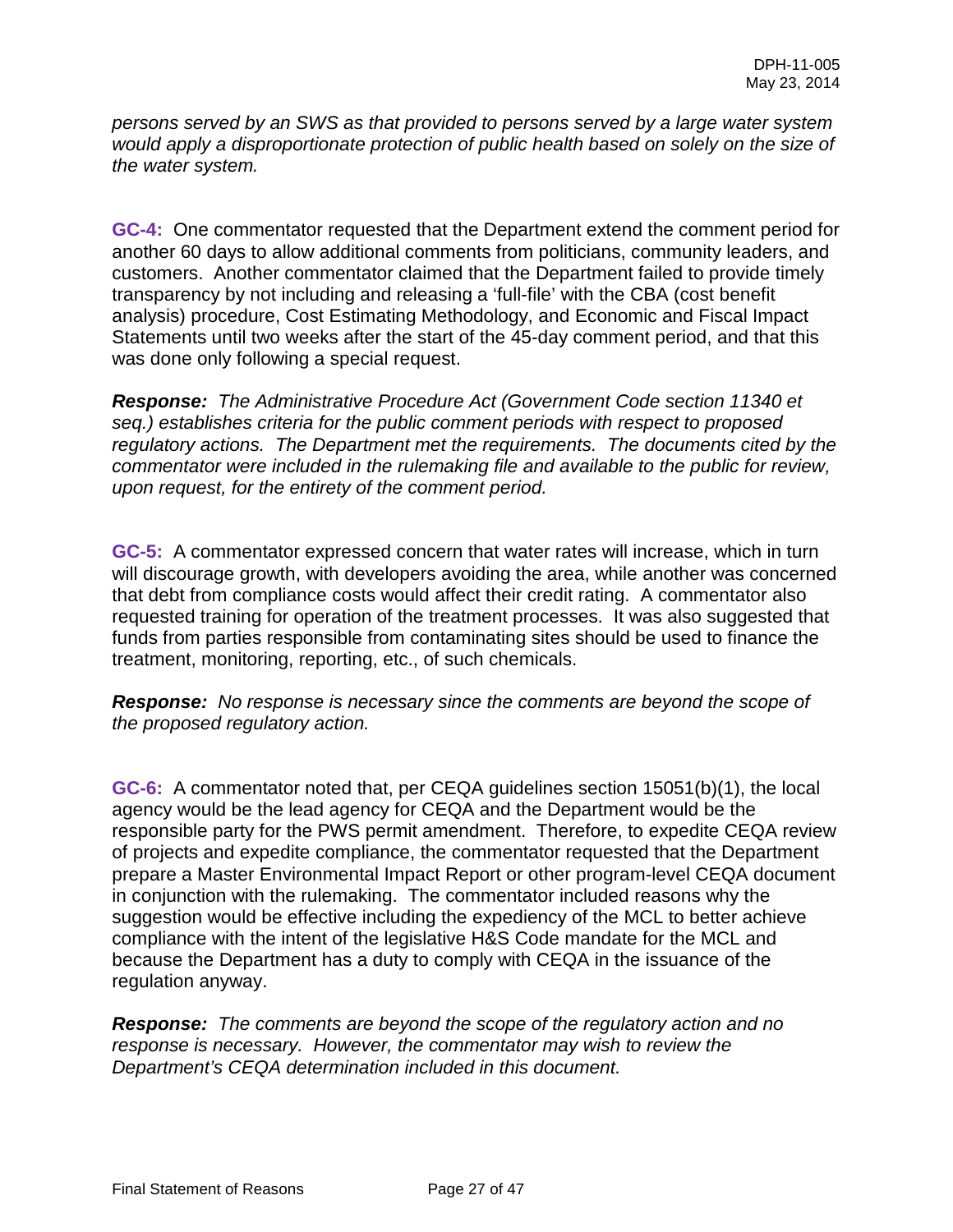**GC-7:** One commentator questioned if the proposal was consistent or compatible with existing state regulations since the ISOR did not include discussion of direct/indirect (NSF 60/61) requirements, specifically: asking what studies were used to determine there was consistency with NSF 60/61; while acknowledging the likelihood of exceeding is small and confirmed via NSF data, will treatment processes need to be altered to comply with the MCL?; if chromium occurs in primary chemicals (disinfectants/coagulants) what adjustments must be required to meet the MCL requirements?

*Response: The comments are beyond the scope of the regulatory action in that the NSF 60/61 requirements pertain to another regulatory action and, under the version NSF 60/61 versions specified, hexavalent chromium is not addressed.* 

**GC-8:** One commentator suggested that the ISOR should include explanations for issues that may not be readily understood. For example, the commentator questioned or noted the following:

- While referring to a table in the ISOR, noted that the number of affected sources decreases as the MCL gets lower, which is counterintuitive (the commentator further states, "This means that those affected sources are now being required to increase their monitoring frequency because their source water has exceeded the MCL.")
- How were the annualized routine source water monitoring costs adjusted to reflect the differences in the monitoring schedules between the GW and SW sources?
- Do cost estimates include standby sources?
- Why do some of the columns not add up?
- Noted that the 1999 DWSAP (Drinking Water Source Assessment and Protection Program) stated there are about 16,000 drinking water sources, but adding up the affected sources in Table 2 the total is about 12,000. Why the discrepancy?
- Asserted that past proposed MCLs included costs for all identified BATs and questioned why the ISOR did not include costs for coagulation/filtration and RO.
- Asserted that the ISOR needs to identify full-scale field applications for BAT, yet the commenter is unaware of full-scale treatment using RO (also see 64447.2, BAT).
- Noted that page 12 of the ISOR refers to establishing an MCL at the DLR. The commentator notes that this would be impractical for ion exchange since the treatment costs assume resin would be changed out or regenerated at 80 percent of MCL (i.e., the 80 percent value would be below the DLR). Similarly, the commentator questioned why page 9 of the ISOR refers to "not detected" if lower than 0.0005 ppm, but the DLR is 0.001 ppm; in other words, the commentator wonders whether 0.001 ppm has been used?
- Where the ISOR discusses pH adjustment additional costs for corrosion control, are the treatment costs doubled? If not, how were the additional costs established?
- Does variability or accuracy of the analytical method justify using the extra significant figure for the MCL? Another commentator, while asserting the MCL is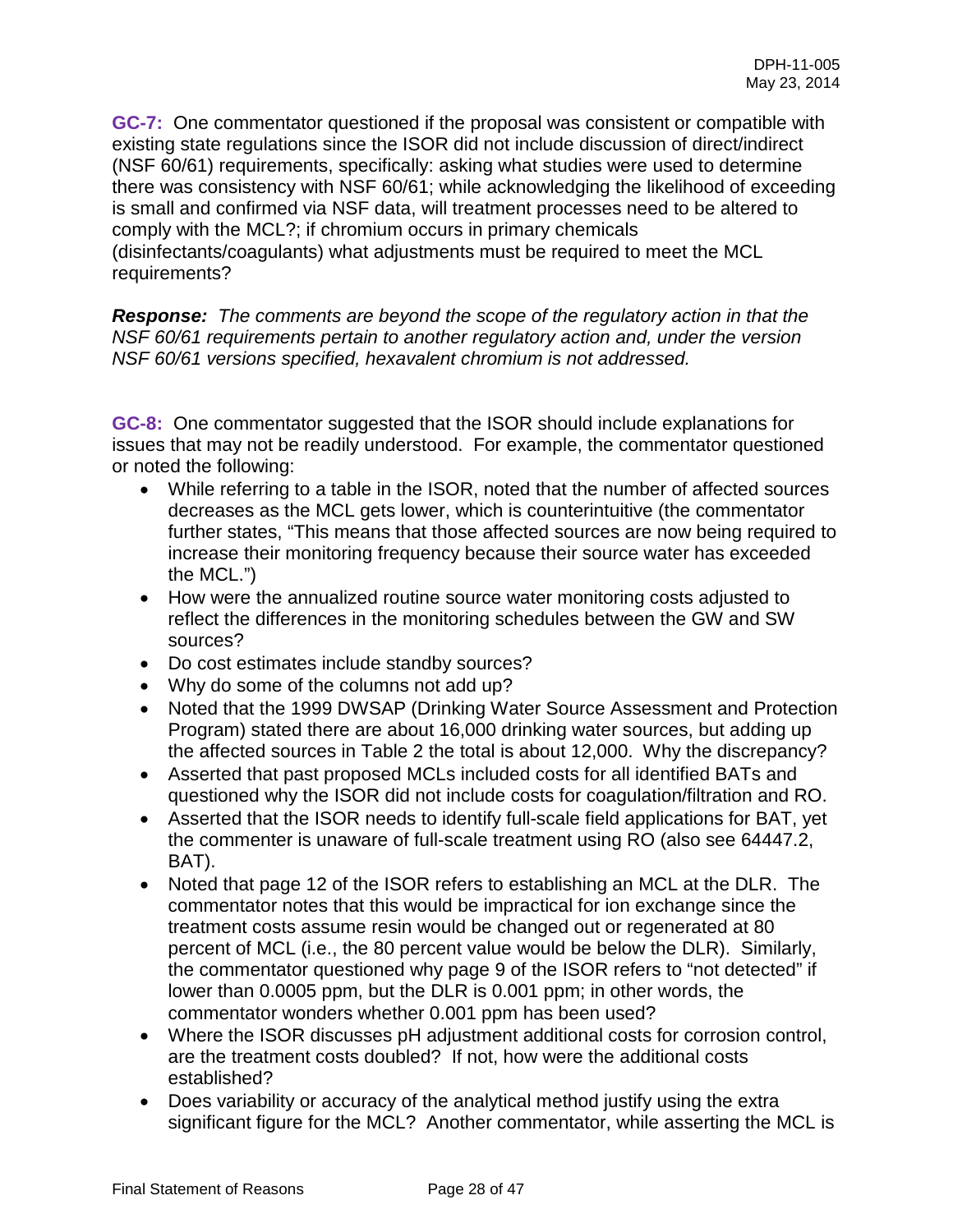established to one significant figure, asserted that the MCL could just as well be 20 ppb.

*Response: The Department reviewed the ISOR (pages 12 – 25) and found there is sufficient explanation on how the numbers in the tables were derived. In addition, the Department does not believe reiterating information that is readily accessible and listed in the ISOR references (pages 34 – 36) is necessary. With regard to comments directed at the tables, the Department has determined that no change is needed in the ISOR.* 

*As noted in the ISOR (page 16 – Table 2, footnote (a)), routine source monitoring costs for groundwater sources were annualized over three years. The cost estimates do not include standby source monitoring. As noted in the ISOR (page 13), only active sources were considered.*

*It is not clear to which columns the commentator is alluding. A review of Tables 1 through 8 indicates that only Tables 1, 4, and 5 contain data that should "add up." The Department double-checked the numbers in Table 1 and the "Subtotal" and "Total" values add up and are correct as shown. For Tables 4 and 5, the Department refers the commentator to footnote (a) in each table, which reads, "Totals may not add up due to rounding."*

*While the commentator did not provide a full citation for the 1999 DWSAP report referenced, the Department deduces that the commentator is referring to the 1999 Drinking Water Source Assessment and Protection (DWSAP) Program document available on the Department's website, which contains a reference to "nearly 16,000 active drinking water sources." The difference in the number of sources cited in Table 2 and the 1999 DWSAP document is not a discrepancy; rather the difference is due to the applicability of the hexavalent chromium regulation and the DWSAP. As noted in the ISOR (pages 6 and 7), the hexavalent chromium regulation applies to community water systems and nontransient noncommunity water systems and their sources. The DWSAP applies to all public water systems (i.e., community water systems, nontransient noncommunity water systems, and transient noncommunity water systems) and their sources.* 

*H&S Code section 116370 mandates that the Department "take into consideration the costs and benefits of best available treatment technology that has been proven effective under full-scale field applications" when adopting a primary drinking water standard. The Department took into consideration the BATs that have been proven effective under full-scale field applications. Additionally, as noted in the ISOR (page 27), coagulation/filtration and reverse osmosis are existing BATs for chromium, which consists of trivalent chromium and hexavalent chromium. Because the two technologies are existing BATs, it is not necessary for the Department to repeat the cost analyses performed by U.S. EPA or the Department in their adoption of the chromium drinking water standard. The Department refers the commentator to the earlier federal and state chromium regulatory actions for further information on the cost analysis of the two technologies. As noted in the ISOR (page 27), "Studies evaluating the performance*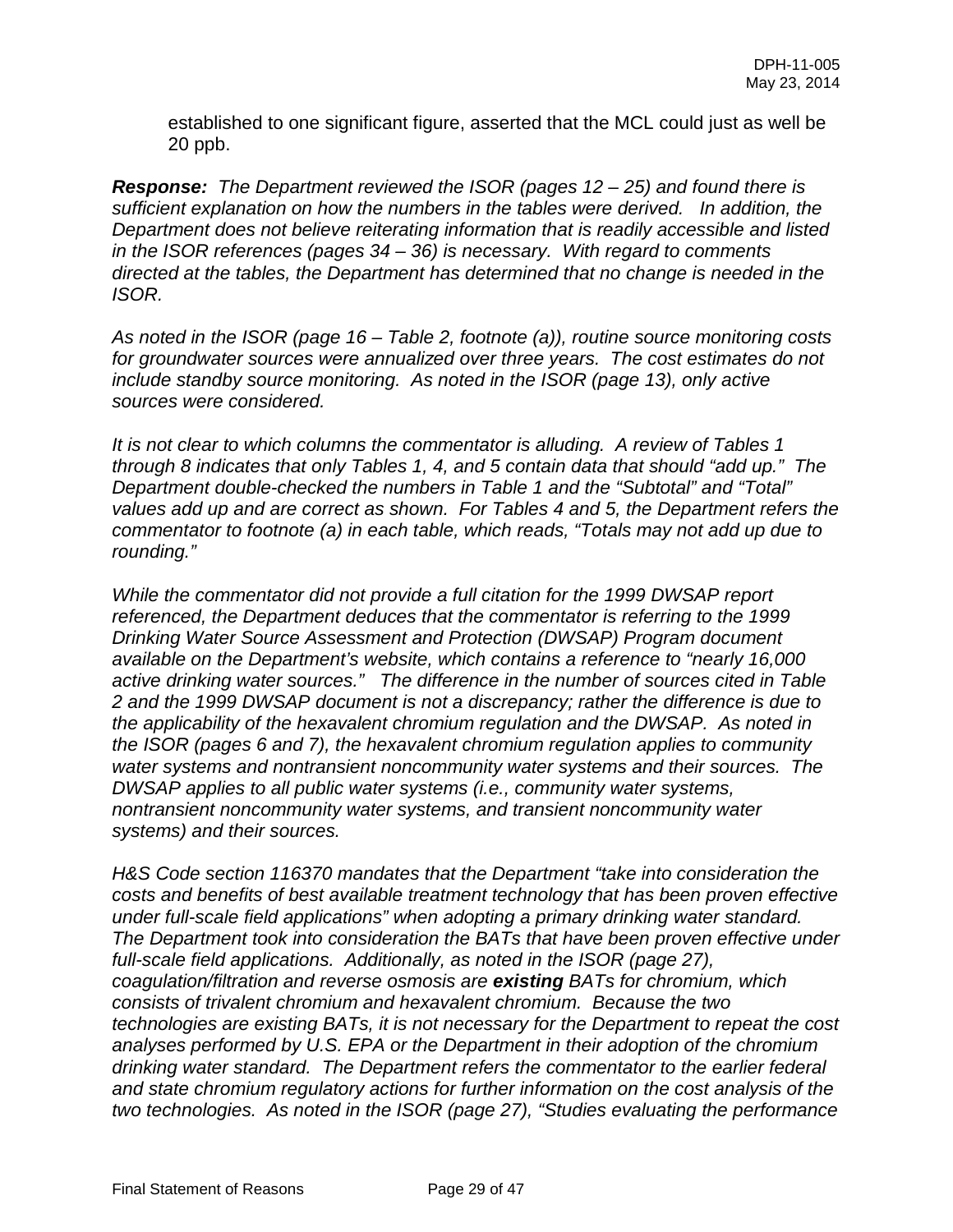*of the current best available technologies with respect to chromium or hexavalent chromium show that coagulation/filtration (preceded by reduction step), ion exchange, and reverse osmosis are capable of reducing hexavalent chromium levels to below the proposed hexavalent chromium MCL of 0.010 mg/L. Based on the Department's review, the following technologies are proposed as the best available technologies for hexavalent chromium: reduction/coagulation/filtration, ion exchange, and reverse osmosis."*

*For reverse osmosis, a study demonstrated that this existing BAT was capable of removing chromium to below the proposed hexavalent chromium MCL. This study was listed in the ISOR references (page 36; see NSF International and U.S. EPA, 2004).*

*A review of the ISOR (page 9) shows that the term "not detected" is associated with a reporting level of 0.0005 mg/L; a reporting level is not the same as a DLR, which is formally adopted in regulation. As noted in the ISOR (page 9), the hexavalent chromium analyses were performed by the Department, which had the capability to perform low-level analysis of hexavalent chromium with its in-house laboratory (i.e., Drinking Water and Radiation Laboratory Branch). The analytical results are available on the Department's website (see ISOR references, page 35, CPDH, 2012) and were included in the ISOR for historical purposes; note that pages 9 – 12 of the ISOR merely serve to describe the timeline for development of the proposed hexavalent chromium drinking water regulation. The Department does not agree that the hexavalent chromium analytical results for surface water sources should be reported as nondetect based on the proposed DLR of 0.001 mg/L. As noted in the ISOR (page 9), the reporting level associated with the analyses was 0.0005 mg/L.*

*The cost of pH adjustment before and after the ion exchange treatment process was included in developing the treatment cost (capital and O&M costs). The Department refers the commentator to the report referenced in the ISOR. Additionally, as noted in the ISOR (page 18), "These additional costs, as well as the cost of residual disposal, are included in the [Department's] capital and O&M costs."* 

*One commentator asserts the proposed MCL is to just one significant figure, while the other questions whether the analytical method justifies the MCL having two (i.e., inferred to be the "extra" referenced by the commentator). The proposed MCL consists of two significant figures; had it been one significant figure, it would have been proposed and shown as "0.01" mg/L, which would still significantly differ from 20 ppb (0.02 mg/L). With the DLR being one-tenth the proposed MCL and being adjusted to account for variability and accuracy of the analytical method, the Department believes the number of significant figures is justified.* 

**GC-9:** Commentators expressed concern or asserted that they would have to abandon their groundwater sources to use more expensive surface water sources and that the impact, such as a resulting depletion of drinking water sources that are already scarce, needs to be taken into consideration.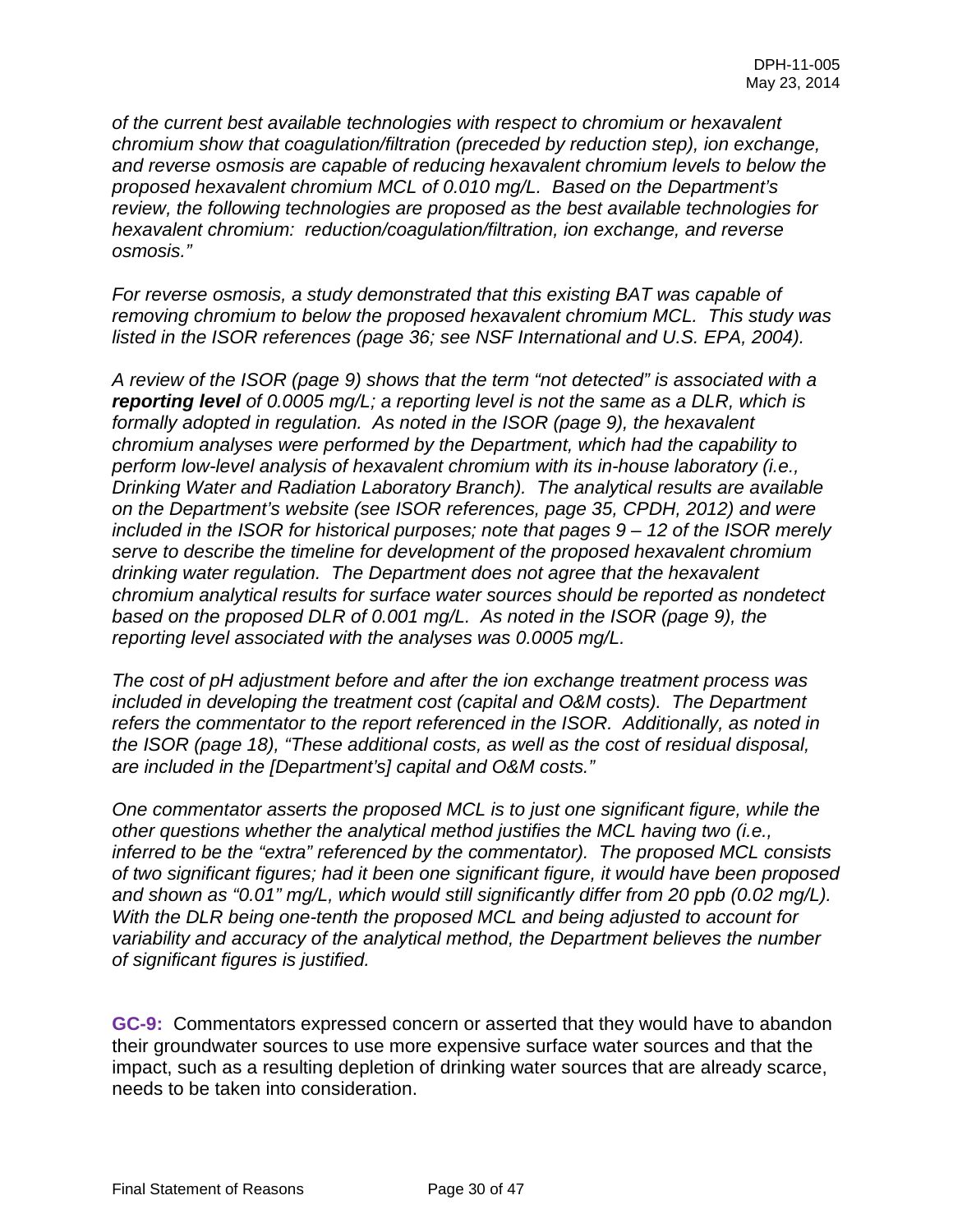*Response: No response required because the comments are beyond the scope of this regulatory action.* 

**GC-10:** While stating that the ISOR development was similar to previous MCL regulatory packages, a commentator noted that the ISOR contained cost analysis, but no clear benefit analysis. In doing so, the commentator asked the following questions:

- The ISOR mentions 0.3 theoretical excess cancer cases (avoided) in the SWS and 12 overall. Are those annual theoretical excess cancer cases or lifetime?
- How were those theoretical excess cancer cases avoided used in the costbenefit analysis?

*Response: The section of the ISOR in which the theoretical excess cancer cases avoided is addressed informs readers that they are referring to annual theoretical excess cancer cases avoided. Note that the title of the section is "Estimated Annual Cost per Theoretical Excess Cancer Cases Reduced" and refers to "theoretical cancer cases avoided per year statewide" [emphasis added]. For in-depth discussion regarding cost/benefit analysis, the commentator may wish to review the responses to comments found in CB-1 and CB-2 [OTL].* 

## **Not Relevant (NR):**

*The Department received a number of comments it considered to be irrelevant, which did not warrant a response. These included a) personal opinions or theories regarding the role of politics or activist groups on the proposed regulatory action, b) references to other laws or actions beyond the scope of the proposed regulation.* 

*The Department did not consider such comments as objections or recommendations directed at the proposed regulatory action or procedures.*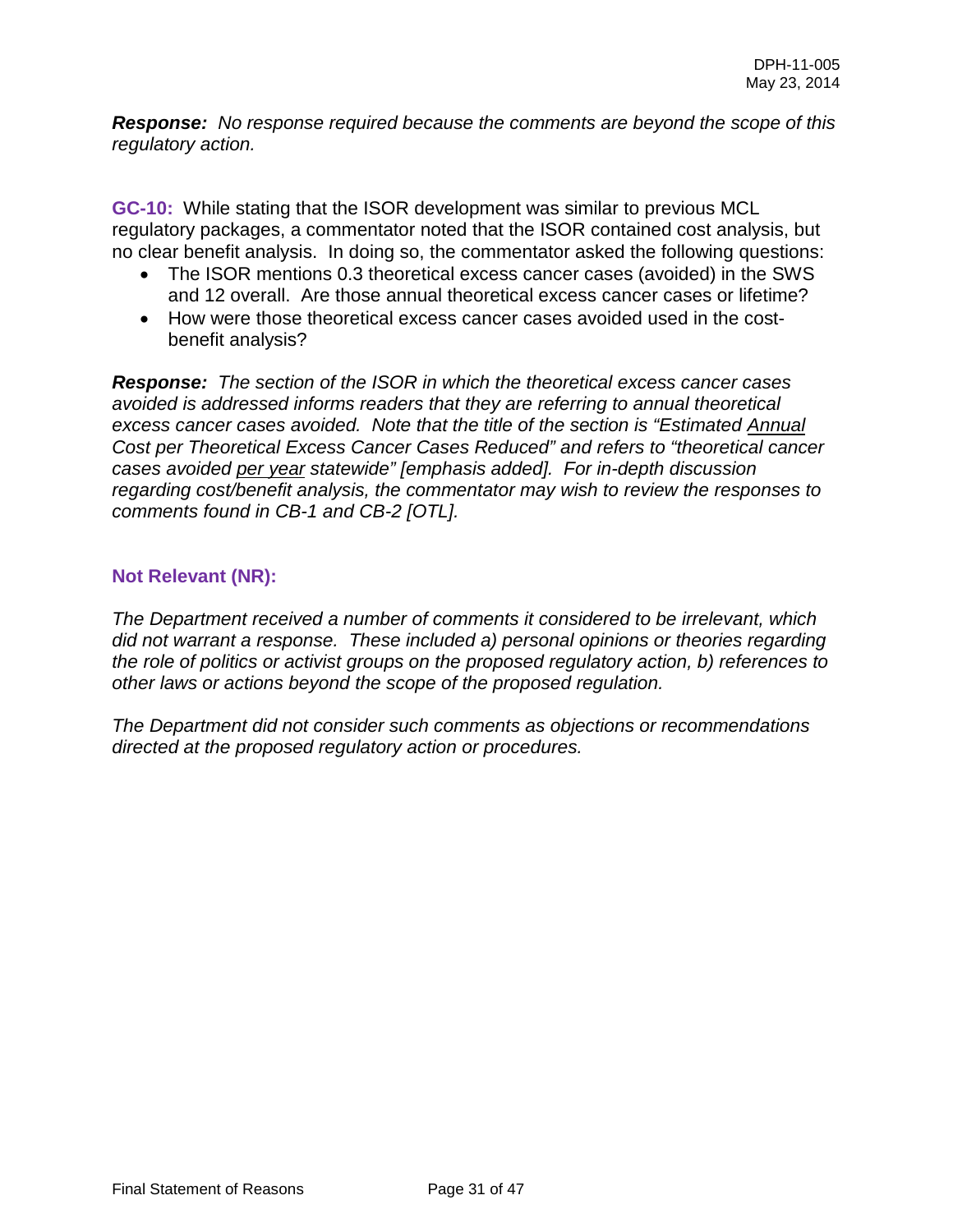## **Oppose – the MCL is too high [OTH]**

## **Health Effects (HE)**

**HE-1:** Commentators generally asserted that the proposed MCL is not safe or protective of public health, often citing the fact that the proposed MCL is 500 times the PHG and suggesting that the Department should "listen to the scientists." As a result, commentators requested or demanded that the MCL be set closer to the PHG, or should not be higher than the PHG, sometimes claiming that setting an MCL at a level 500 times the PHG is unprecedented and the Department is required to publish scientific justification for any level above the PHG.

The health-related concerns and/or claims included: claims of significant risk of cancer and liver toxicity at the proposed MCL; concerns that the proposed MCL is above the "non-cancer PHG" of 2 ppb; claims that even at levels below the proposed MCL, hexavalent chromium is a potent carcinogen and is linked to other serious health complications, such as liver or kidney damage; assertions that state standards are made for 176-lb adult males, without consideration of children, women, or sensitive populations; assertions that the Department ignored adverse reproductive and developmental effects in laboratory animals and, while referring to Prop 65, noting that OEHHA established a Maximum Allowable Dose Level (MADL) of 8.2 µg/day by the oral route, which would yield a 3.6 µg/L exposure level; and noted that California already has enough people dying from cancer (or some other health ailment), while sometimes referring to Hinkley.

*Response: No changes to the regulation are required to accommodate these comments. OEHHA, the entity that establishes PHGs, has specifically addressed*  whether drinking water greater than the PHG is unsafe, stating that a PHG is not a *boundary line between a safe and dangerous level of a contaminant. The assumptions that are utilized in risk assessments are intended to not underestimate the risks to people. In other words, the actual risk will likely be lower than the risks indicated with the PHG, which is addressed in OEHHA's PHG report. The PHG report (page 106) states: "Protection of public health requires that health-based criteria be developed in a manner to ensure that risk is not markedly underestimated."* 

*Drinking water can still be acceptable for public consumption if it contains contaminants at levels higher than the PHG, and having drinking water MCLs that exceed their respective PHG is not unprecedented. One example is for arsenic, where the federal and California MCL of 10 ppb exceeds California's PHG. The degree of hexavalent chromium toxicity depends on the level of exposure. Toxicologists often quote Paracelsus from the early 1500s, considered the father of toxicology: "The dose makes the poison." This means that high levels of substances may be dangerous and low doses of the same material may not be as risky. Also, the science supporting the PHG does not demonstrate a direct connection between health effects and exposure through drinking water. The connection, rather, is through the extrapolation of the results of very*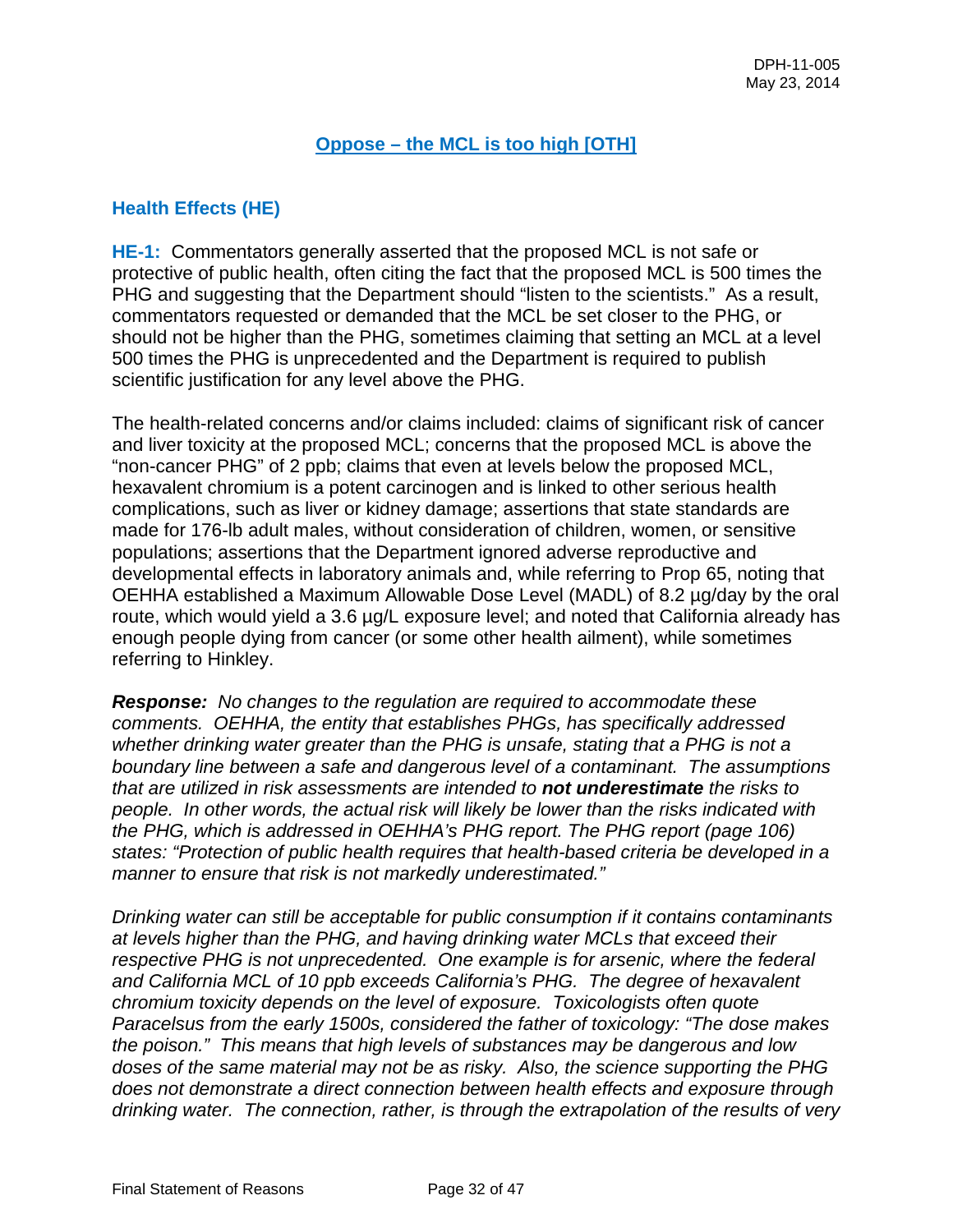*high doses of hexavalent chromium, administered to laboratory animals in a controlled setting, downward to lower environmental levels comparable to those that would be encountered in drinking water, with assumptions made to enable application of the laboratory results to human exposures. In the case of the few human exposures to hexavalent chromium, the lack of adequate exposure data does not enable a truly direct connection, as supported by the PHG report (page 105), which states: "The available human studies provided limited information on the dose-response relationship for Cr VI by the oral route. Cancer potency values based on a dose response relationship could not be reliably calculated from the findings of Zhang and Li (1987)."* 

*Regarding non-cancer effects, some commentators (e.g., Natural Resources Defense Council/Environmental Working Group/Clean Water Action/et al.) stated that liver effects in female rats were observed at drinking water concentrations of 14.3 mg/L, which according to OEHHA's PHG report corresponds to 200 µg/kg-day. This is considerably greater than the 0.29 µg/kg-day (10 µg/L x 2 L per day/70 kg) being proposed by the Department. The 2-µg/L (2 ppb) non-cancer value reflects the application of a 1,000 fold uncertainty factor from the animal studies, as well as an assumed 0.8 relative source contribution (assumes 80 percent of hexavalent chromium is from drinking water). Since the 2 ppb concentration is an estimate of the no observable adverse effect level (NOAEL) in people, as derived from rodent studies, the Department does not consider the mild inflammation of the liver that is the basis for the estimated NOAEL to pose a significant risk to chronic health at a level five times higher. Some commentators may not have understood that the non-cancer endpoint is not the noncancer PHG. There is only one PHG for a contaminant, and for hexavalent chromium it is the cancer-based value.*

*At five times the NOAEL, it is extremely unlikely that other adverse effects mentioned by the commentators will occur. Again, the estimates are based on extrapolations from laboratory animal exposures that were orders of magnitude higher than those expected to occur in drinking water. In the case of reproductive effects, OEHHA's Maximum Allowable Dose Level (MADL) for purposes of Proposition 65 is a level that at 1,000 times the level in question would be expected to have no adverse reproductive effect. Hence, at the proposed MCL of 10 ppb, which is approximately three times the drinking water concentration based on the MADL cited by the commenters, there would still be a 300-fold safety factor.* 

*The assertion that state standards are made for adult males, without consideration of children, women, and sensitive populations, is not correct. With a contaminant's PHG being the primary basis for the establishment of a contaminant's MCL, the resulting drinking water standard, by implication, also takes into consideration the protection of sensitive members of the population. OEHHA, in establishing its PHG, is required by law to consider sensitive members of the population in developing its PHGs (see H&S Code section 116365(c)). For hexavalent chromium, OEHHA used the child and the adult in its derivation of the non-carcinogenic effects of hexavalent chromium (see page 101 of the PHG report). For the determination of cancer risk, OEHHA used agesensitivity factors in determining exposure (see page 103 of the PHG report). Thus, the cancer risk includes consideration of exposures during the third trimester of pregnancy,*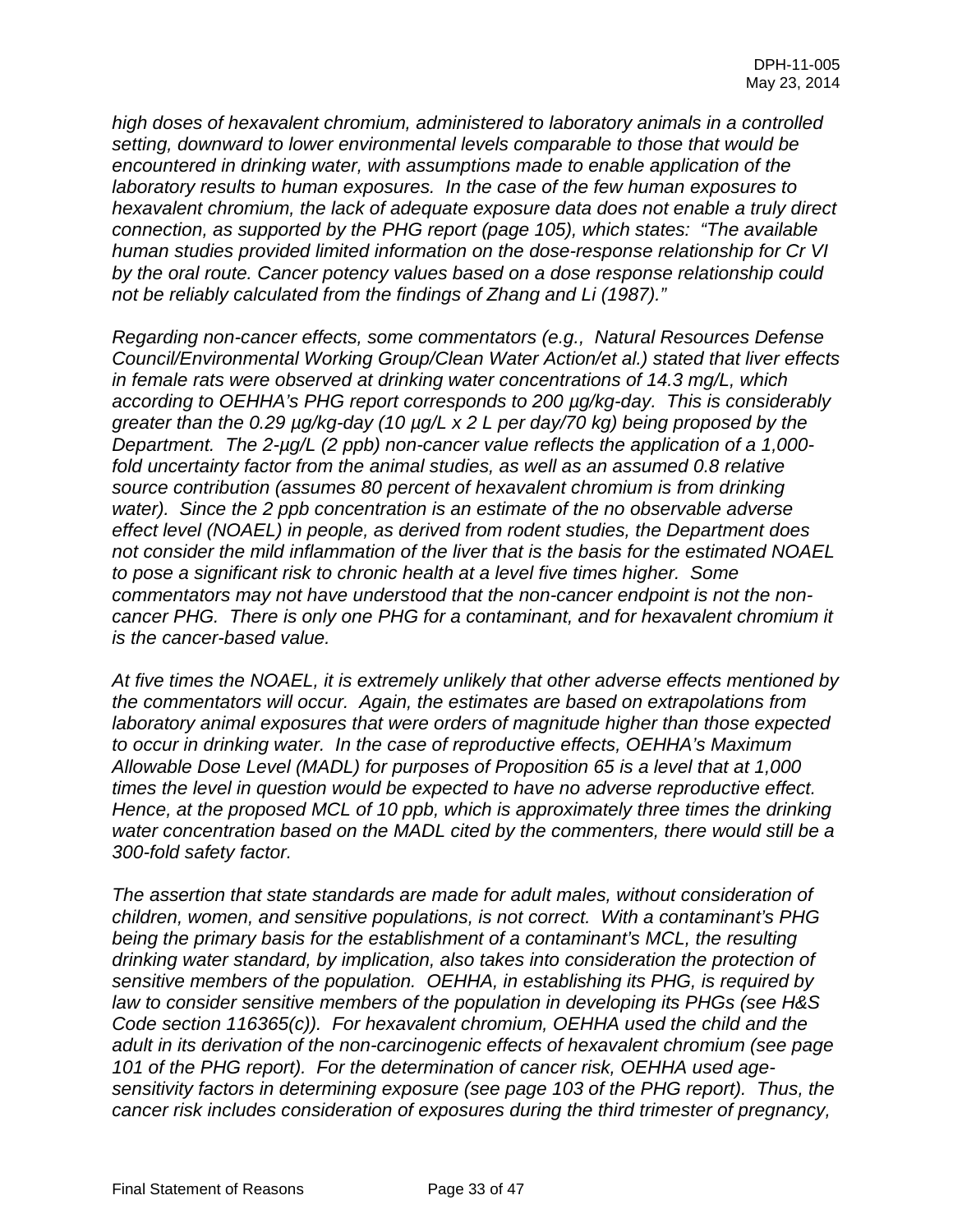*infancy, childhood, and adulthood. OEHHA states on page 1, "The PHG was adjusted to account for increased sensitivity associated with early-in-life exposures," which is discussed in detail on page 96, in the section entitled, "Correction for Early-in-Life Exposures."* 

*In summary, the Department believes the assessment OEHHA performed for the PHG indicates that the proposed MCL provides protection to those exposed to drinking water with hexavalent chromium concentrations at or below the proposed MCL. Statements regarding the PHG itself are beyond the scope of the proposed regulation.*

**HE-2:** Commentators noted that the proposed MCL leaves more than 85 percent of Californians (or some similarly large percent, or a particular population, or "vast majority") to continue to be exposed to a known carcinogen. Some commentators included estimates of populations receiving untreated water (i.e., below the proposed MCL of 10 ppb), along with corresponding estimates of cancer cases avoided at 5 ppb and 1 ppb. For example, it was cited that ten counties would bear a disproportionate burden of untreated water that would result from the proposed standard, which commentators find unacceptable. They also noted that those populations will also be exposed to the non-cancer risks. Others expressed concern regarding exposure via showering, washing clothes, washing dishes, washing fruits and vegetables, etc., while sometimes noting that they can buy bottled water or install filters, but cannot do anything about other such exposures.

*Response: No changes to the regulation are required to accommodate these comments. Commentators would prefer a more restrictive standard, which may further reduce health risks to more people and may additionally provide more protection from other uses of drinking water. However, although a drinking water standard is designed to minimize exposures to a known contaminant, an MCL's concentration is not dependent on the geographic distribution of the contaminant. The Department is required to adopt an MCL as close to the PHG as technologically and economically feasible, with emphasis on the protection of public health. The Department has met that obligation.*

*Regarding other routes of exposure, OEHHA's hexavalent chromium PHG report addresses other routes of exposure other than through consuming drinking water. For example:*

*• Page 97: "Calculations of concentrations of chemical contaminants in drinking water associated with negligible risks for carcinogenic or noncancer endpoints must take into account the toxicity of the chemical and the potential exposure of individuals using the water. Tap water is used directly for drinking, and for preparing foods and beverages. It is also used for bathing or showering, and in washing, flushing toilets, and other household uses resulting in potential dermal and inhalation exposures. Therefore, three routes of exposure, ingestion, inhalation, and dermal contact with domestic water are addressed in developing the PHG."*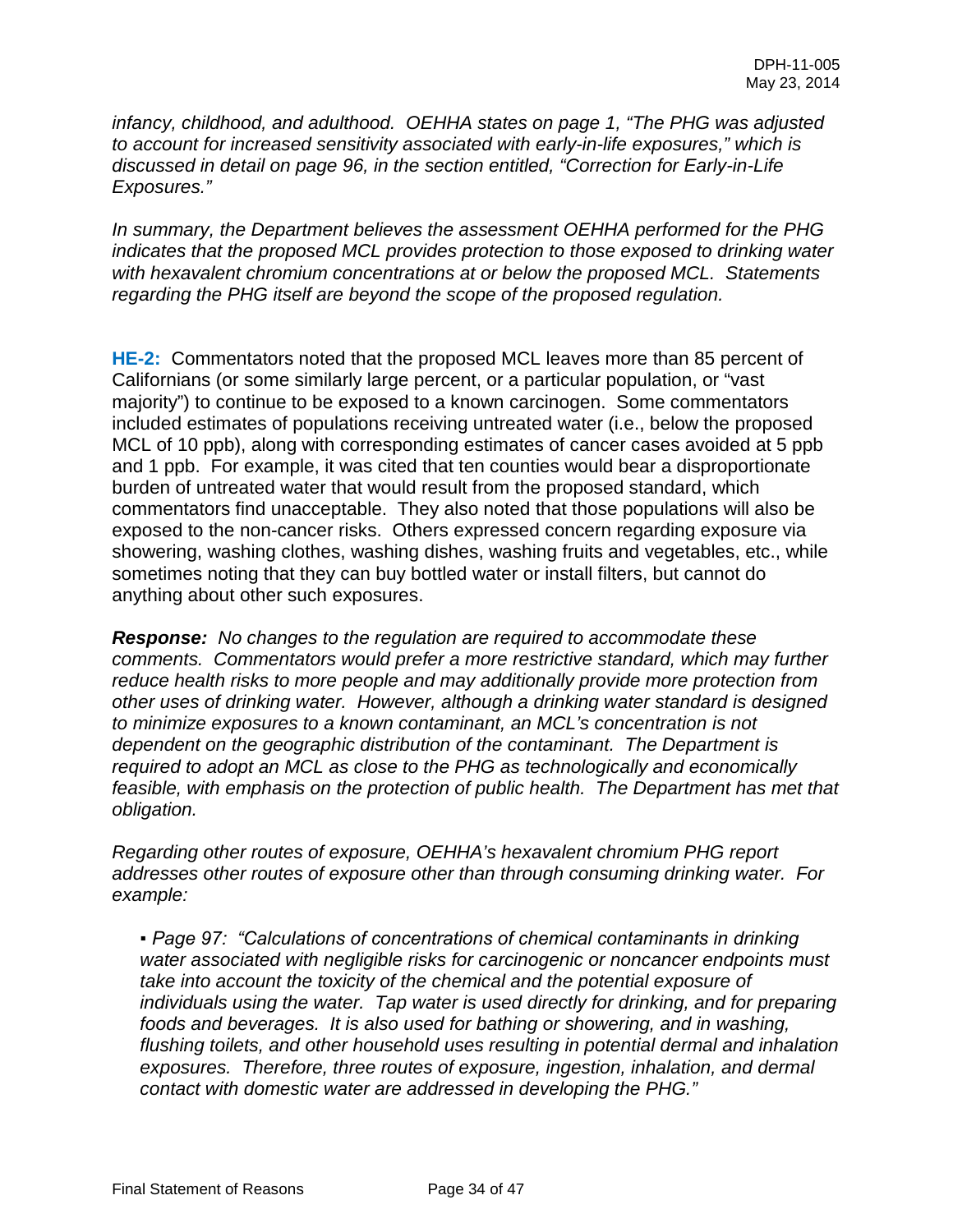*▪ Page 101: "Drinking water intake refers to tap water consumed as a beverage or tap water used in the home or local establishments to prepare food or drink…."*

*The primary risk associated with hexavalent chromium in drinking water is from the ingestion of hexavalent chromium in drinking water. As discussed and noted in the OEHHA Report, ingestion of water via washing fruits and vegetables is taken into consideration in the assumptions used in the exposure assessment. Additionally, OEHHA uses an assumption of 0.8 for the relative source contribution (RSC). This value of the RSC means that 80 percent of the exposure to hexavalent chromium is assumed to come from drinking water. Exposures via other routes are considered to be minor compared to the ingestion route. As OEHHA states on page 101 of the OEHHA Report, "Little or no Cr VI exposure is expected from air, food, incidental inhalation, dermal and oral exposure to soil and dust."* 

*In short, with a contaminant's PHG being the primary basis for the establishment of a contaminant's MCL and with the PHG having taken into consideration other routes of exposure, the resulting drinking water standard, in turn, also addresses routes of exposure.* 

**HE-3:** Two commentators, via their oral testimony presented at the October 2013 Sacramento public hearing, described the death of their son, which occurred on August 22, 1997. They asserted that ingested creek water containing hexavalent chromium was responsible for his death.

Regarding the death of their son, commentator Hernandez stated his opinion that it was because of hexavalent chromium reportedly at a concentration of 49 ppb in the creek and stated his concerns about hexavalent chromium, and particularly about Remco. He was also critical about government agencies and their failure to take appropriate actions.

Commenter Scales mentioned the laboratory results from the creek's water, the creek's foam, and in the son's vomit, which were included in documents submitted for the record. Commenter Scales criticized the current 50 ppb standard as being unsafe (the concentration in their son's vomit was lower than that); and stated that standards are based on adults working in chromium plating facilities, not children. She also stated that she got a red penetrating ulcer from just taking [creek and foam] samples, because she didn't know enough to wear gloves. She noted that scientist Max Costa said that any exposure to hexavalent chromium should be avoided. She stated her belief that 10 ppb is too high, and that 1 or 2 ppb would be acceptable. She concluded her testimony by noting that documents submitted for the record point out the dangers of hexavalent chromium to adults and children. Submitted documents included copies of the aforementioned laboratory results, the death certificate and related correspondence, a letter to U.S. EPA Region 9 about the Remco facility, and extracted pages from Dr. Costa's 1997 article and from the Agency for Toxic Substances Disease Registry, and a newspaper article.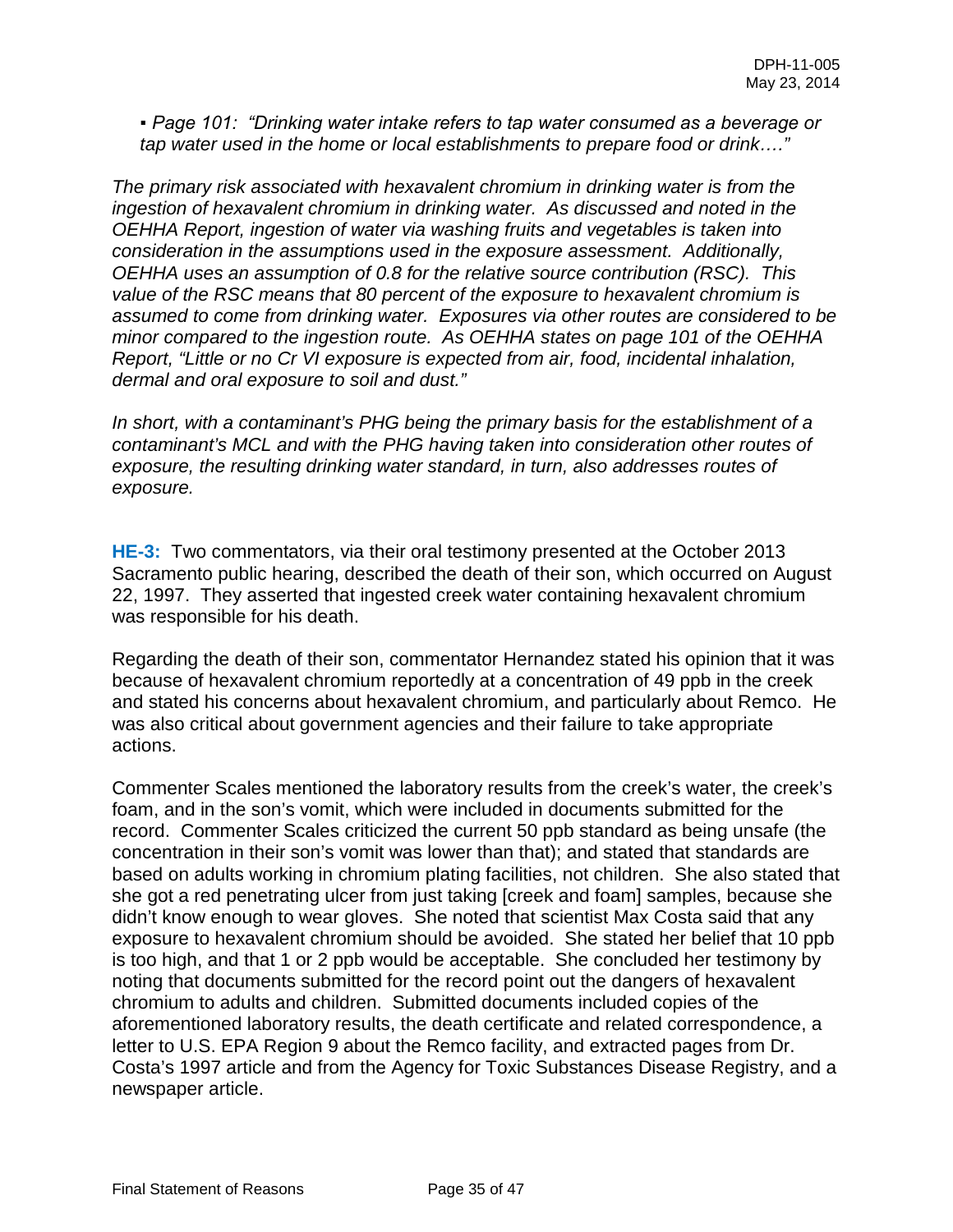*Response: The Department does not wish in any way to minimize the death of the commentator's son, nor to dispute the statements they provided.*

*Regarding comments and documents related to the health effects of hexavalent chromium, OEHHA's 2011 PHG report provides the basis for the PHG, drawing upon available scientific studies about its toxicity. The Department is required to adopt an MCL as close to the PHG as technologically and economically feasible, with emphasis on the protection of public health. The Department has met that obligation.*

## **Cost/Benefit (CB):**

**CB-1:** Commentators claimed that the Department's costs presented in the ISOR are inflated due to the assumption that all PWS in violation with the proposed hexavalent chromium would need to provide treatment, where some PWS will use other less-costly means of complying such as blending, facilitating connections with larger PWS that do not exceed the standard, and that smaller and financially-challenged PWS can be offered financial assistance. Similarly, commentators suggested that since some large PWS will be able to blend, the aggregate cost will be lower than shown and will allow the Department to focus on and provide more funding to small water systems (SWS). Commentators also stated that the Department should focus on ensuring PWS have adequate funding for treatment, sometimes including a reference to available federal funds.

Commentators seeking a lower standard also suggested that "the answer to high costs for some water systems is not to allow people to be exposed to hexavalent chromium or other potent toxins at unsafe levels in their drinking water and to pretend that the water is safe" and that the proposed MCL "puts a disproportionate focus on treatment costs over health impacts, perpetuating a cycle of injustice which uses the excuse of costs for low-income communities and those relying on small water systems to allow them to be exposed to chemicals at levels that will harm their health."

**Response:** *As noted in the ISOR, the Department's analysis assumed that best available technology (BAT) would be used by those PWS for whom the Department's analysis indicated may be noncompliant with the proposed MCL. H&S Code section 116365(b)(3) mandates the Department to determine economic feasibility of compliance using BAT. The statute does not require the Department to consider the economic feasibility of using other compliance approaches to address sources that may be in violation of the proposed MCL. Concerns regarding Department-administered funding programs and other potential sources of funding are outside the scope of this regulation package.* 

**CB-2:** Commentators assert that the Department failed to include the avoidance of non-cancer health risks of a more stringent MCL. In doing so, commentators referenced a number of claims regarding adverse health effects such as: liver damage and OEHHA's PHG report reflecting a 2 ppb non-cancer endpoint; potential non-cancer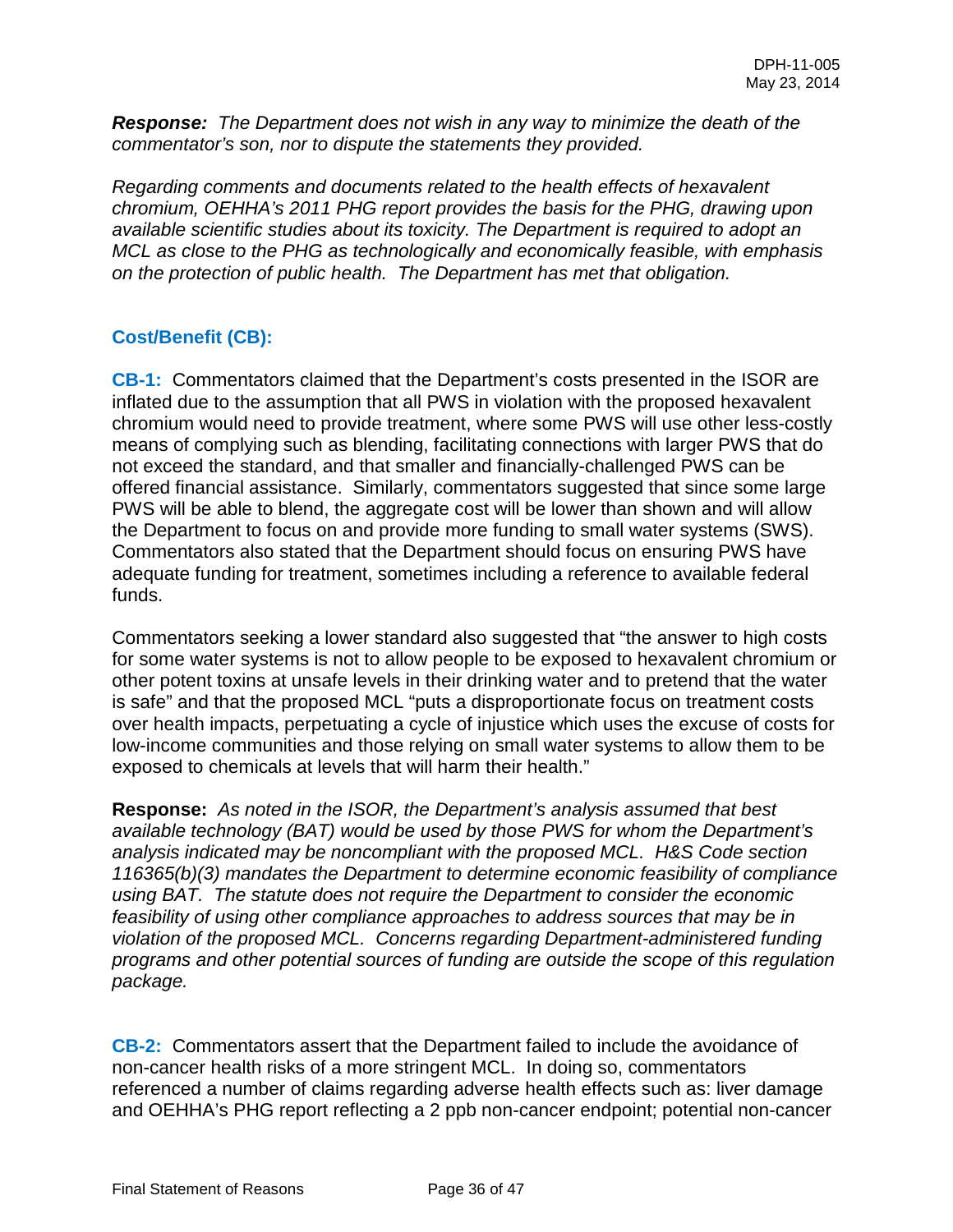effects on rats; concerns regarding sensitive populations; concerns regarding adverse reproductive and developmental effects in laboratory animals; while referring to Prop 65, notes that OEHHA established a MADL of 8.2 µg/day by the oral route, which would yield a 3.6 µg/L exposure level; and that "OEHHA's calculations indicate that an MCL above 2 ppb will not be sufficiently protective against liver toxicity and damage." Commentators also claimed that the Department failed to include co-benefits of having hexavalent chromium treatment and stated that weak base anion exchange would also remove other contaminants such as uranium, nitrate, arsenate, and selenite, therefore reducing the costs for treatment of those contaminants.

Similarly, commentators suggested that the Department ignored the costs borne by communities including: health expenditures, replacement water, lower property values, and other social effects. Others suggested that clean-up costs should be ignored and/or increases in water bills are acceptable to ensure safe water.

**Response:** H&S Code *section 116365(b)(3) mandates the Department to consider the PHG, a standard established by U.S. EPA, and the technological and economic feasibility of compliance with the proposed MCL using BAT. In doing so, the Department must ensure that the proposed MCL be established as close to the PHG as technologically and economically feasible, with primary emphasis on public health such that the MCL:*

*• With respect to acutely toxic substances, avoids any known or anticipated adverse effects on public health with an adequate margin of safety, and*

*▪ With respect to carcinogens, or any substances that may cause chronic disease, avoids any significant risk to public health.* 

*The Department has met the requirement for establishing an MCL that is as close as feasible to the PHG, with primary emphasis on the protection of public health, to the extent that it is technologically and economically feasible.*

*Consideration of co-benefits from having hexavalent chromium treatment is beyond the scope of this regulation package, as is consideration of theoretical costs based on assumptions that may or may not result from establishment of the MCL. Concerns regarding the non-cancer health risks are discussed in detail in response HE-1 [OTH].*

**CB-3:** While claiming or implying that hexavalent chromium is solely the result of industry or companies, commentators noted that clean-up costs would be avoided if such entities were more careful about not contaminating the water. Commentators also asserted that the Department has made costs/polluters/budgets/corporate profits/campaign contributions a priority over the benefits to public health. One commentator noted that "840 cancers will be avoided" at 10 ppb and questioned why the Department, in the ISOR, discussed cancer cases per year.

*Response: As noted in the ISOR, the presence of hexavalent chromium found in drinking water sources may be attributed to both its natural occurrence and industrial use. Hexavalent chromium in groundwater and drinking water sources is often naturally*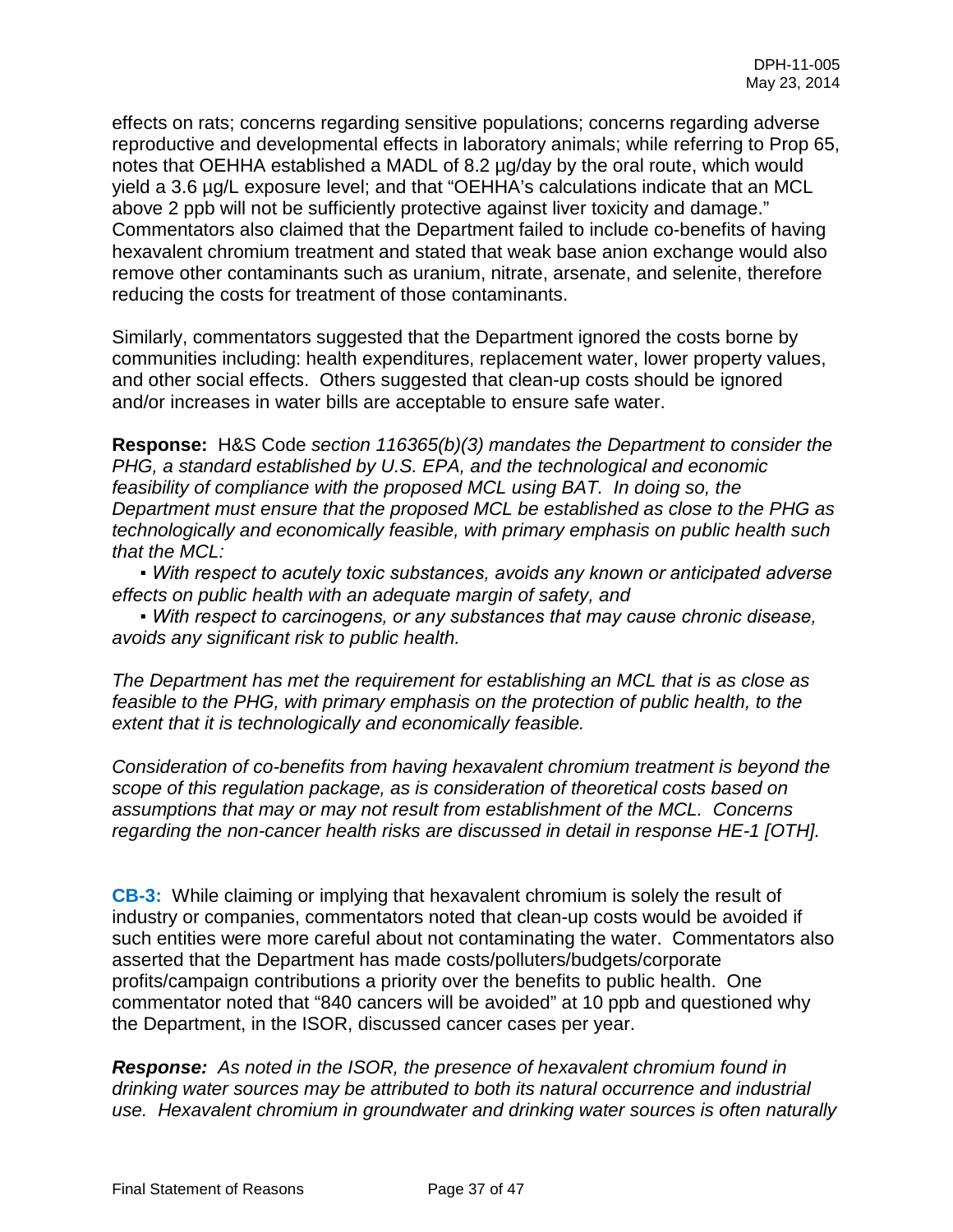*occurring due to its presence in geological formations throughout the state. Therefore, presence of hexavalent chromium and its associated treatment costs for drinking water would not be avoided if industrial polluters did not contaminate waters with hexavalent chromium. As noted in the ISOR, the Department does not regulate industrial polluters and the proposed regulatory action does not apply to such entities. The Department is mandated by law to establish an MCL as close to the PHG as economically and technically feasible. As a result, the potential costs of treatment to PWS must be considered.*

*The Department referenced 12 theoretical cancer cases avoided per year, as opposed to 840 theoretical cancer cases avoided over 70 years, because the costs were annualized.*

## **Treatment and Cost Feasibility**

**TCF-1:** Commentators asserted less costly forms of treatment for hexavalent chromium are available. Specifically, commentators referred to John Todd's Ecological Design and the treatment systems provided by PG&E for utilization by the residents of Hinkley. It was also asserted that there are proven treatment technologies that are commercially available that will treat hexavalent chromium to levels commensurate with the PHG. One commentator claimed a treatment system "doesn't just take out part of it [Cr6]. It takes it all out."

*Response: Commentators did not provide information regarding costs, the precise form of treatment, nor the applicability to PWS. John Todd's Ecological Design is currently used for wastewater applications, rather than drinking water. The Department acknowledges that ongoing research may result in less costly forms of treatment for hexavalent chromium. However, the Department is unaware of such treatment being practical and available for the large-scale needs of most PWS. For some small water systems, small-scale treatment devices may be a useful treatment application. The Department awaits commentators providing relevant information so that such treatment may be approved for use by PWS. The Department is also unaware of a treatment process that removes hexavalent chromium down to the PHG or all hexavalent chromium from water.* 

## **Legal Issues (LGL):**

**LGL-1:** Commentators asserted that the Department failed to establish a standard that meets the statutory mandate of placing primary emphasis on protection of public health. In support of the claim, they point to the legislative intent to establish a program "that is more protective of public health than the minimum federal requirements" [H&S Code section 116270(f)]; that California's law, unlike the federal Safe Drinking Water Act (SDWA), "tips the balance in favor of public health, designating cost a secondary consideration;" that, in their opinion, the Initial Statement of Reasons fails to explain how the proposed MCL places primary emphasis on public health and why lower MCLs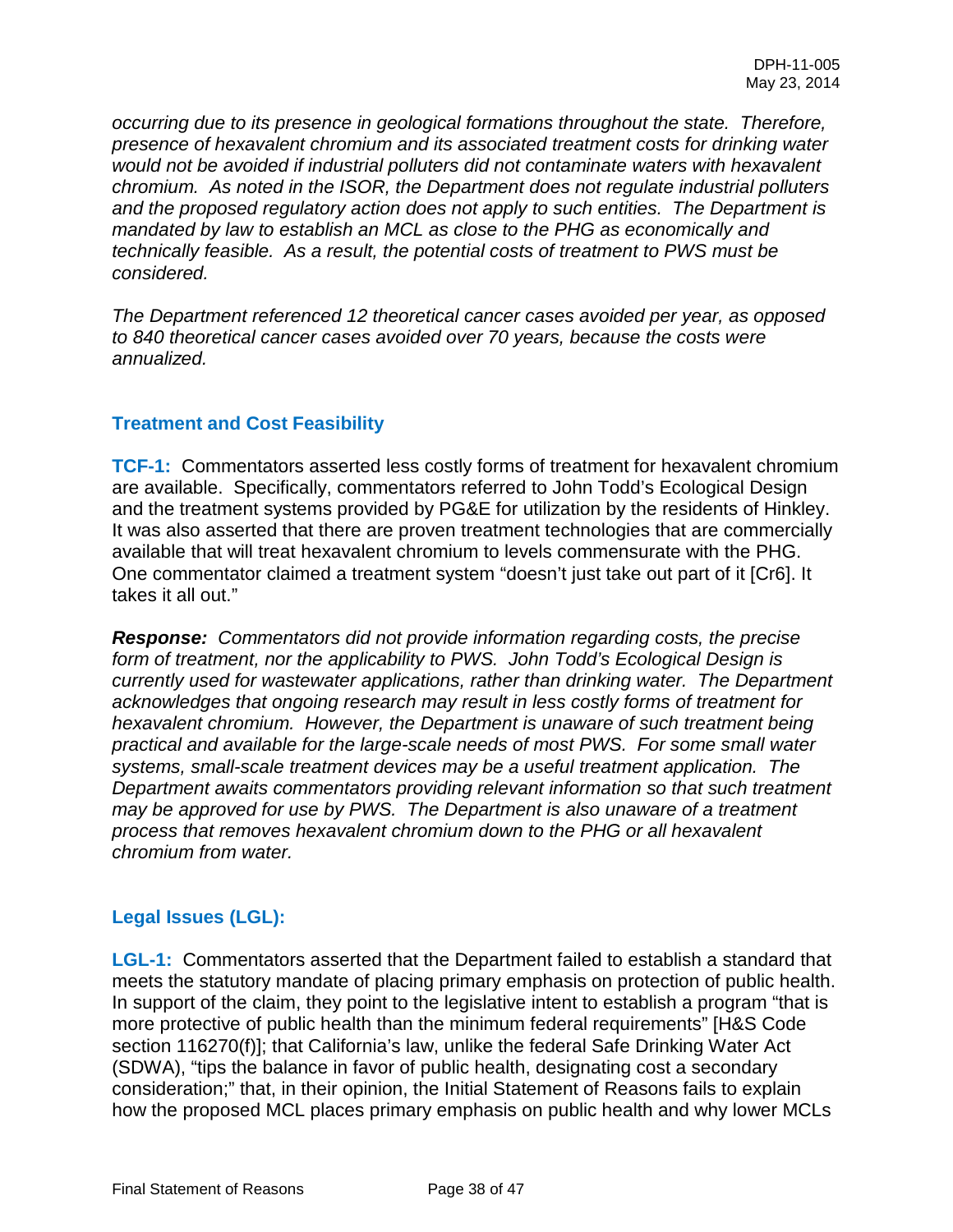considered are economically and technically infeasible; and, they point to the fact that the proposed MCL is 500 times the PHG. Furthermore, they assert that U.S. EPA's safe or acceptable risk range is 1-in-10,000 (or 100-in-1 million) to 1-in-1,000,000 and that the proposed MCL does not meet that standard and, therefore, in their opinion fails to meet the legislative intent.

*Response: California's existing standard for total chromium is more restrictive than U.S. EPA's. By addressing the carcinogenic risk of hexavalent chromium in drinking water with the proposed regulatory action, the Department is proposing to lower the standard further, making California's standard for hexavalent chromium one-tenth that of U.S. EPA's. U.S. EPA has no standard that is specific for hexavalent chromium in drinking water. Thus, the proposed standard meets the legislative intent stated in section 116270(f) that the Department's primary drinking water standards are at least as stringent as those established by U.S. EPA and to establish a program that is more protective of public health than the minimum federal requirements.* 

*Regarding the commentators' contention that the Department has failed to establish a standard that meets the statutory mandate of placing primary emphasis on protection of public health and that the ISOR fails to explain how the proposed MCL places primary emphasis on public health, the Department disagrees. Section 116365 of the H&S Code mandates the Department to adopt the standard "as close as feasible to the corresponding public health goal placing primary emphasis on the protection of public health…and that, to the extent technologically and economically feasible … with respect to carcinogens, or any substances that may cause chronic disease, avoid any significant risk to health." The Department has balanced the requirement for setting the proposed MCL of 10 ppb as close to the PHG as is feasible while emphasizing the protection of public health, with the requirement for consideration of technological and economic feasibility while avoiding acute adverse health effects and any significant cancer risk or any significant risk of chronic disease. The ISOR analyzes the MCL's economic feasibility, and clearly demonstrates substantial increases in treatment costs as candidate MCLs decrease. The proposed MCL of 10 ppb is significantly reduced from the current California MCL of 50 ppb for total chromium and the federal MCL of 100 ppb for total chromium (which limits hexavalent chromium concentrations), and provides considerable public health protection. The health-related concerns regarding the proposed MCL being 500 times the PHG is addressed in the Department's response to HE-1 [OTH].*

**LGL-2:** Commentators asserted that the Department has a mandate to establish a drinking water standard that ensures all known water sources contaminated with hexavalent chromium are treated and that the Department is obligated by statute to use the PHG, "not the science that's thrown at you by the hired guns of the polluters." Commentators also noted that legislators mandated an MCL to be established by 2004 and that the regulatory action is overdue. Another commentator claimed the proposed MCL does not meet the Department's "moral obligations, health obligations, or legal obligations."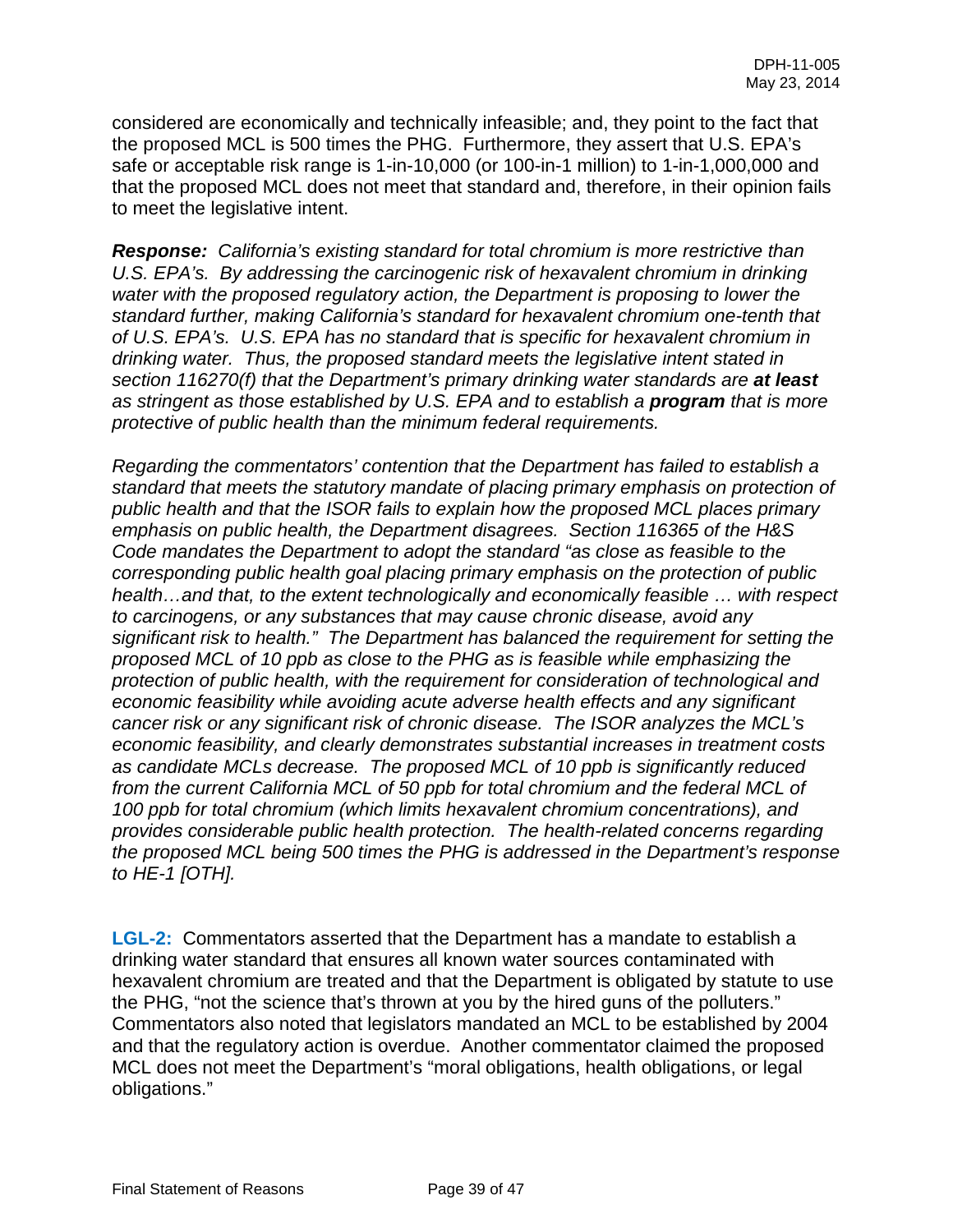*Response: No changes to the regulation are required to accommodate these comments. The Department is mandated to adopt primary drinking water standards for contaminants in drinking water (see H&S Code section 116465). Therefore, the proposed regulatory action applies only to applicable public water systems providing drinking water, not to "all known water sources contaminated with hexavalent chromium."* 

*A review of the ISOR makes it clear that the PHG was the health-based goal utilized when setting the proposed MCL. A standard for hexavalent chromium could not be adopted without the establishment of a PHG. This step was completed in 2011 by OEHHA, an office that is separate from the Department.* 

*The Department's obligation is to establish an MCL as close to the PHG as is technologically and economically feasible, with emphasis on the protection of public health. The Department has met that obligation.*

### **General Comments (GC)**

**GC-1.** A number of commentators made errors when citing the existing MCL, the proposed MCL, or the public health goal (PHG). Commentators also expressed concern that the Department never set any limit for hexavalent chromium or asserted that the concentration of hexavalent chromium is not limited in drinking water, or stated that it is irresponsible of the Department to not have an MCL for hexavalent chromium. Furthermore, a number of commentators asserted or implied that the Department is *increasing* the allowable concentration of hexavalent chromium in drinking water, including statements that the Department made a "disastrous decision to weaken the protection we are currently blessed to have," asking that the MCL remain at its safe level, or that the Department should "not be weakening the standard." The Department also received comments stating that the U.S. EPA is well-informed and has always protected the public from cancer-causing chemicals, while implying that the Department should also protect the public.

*Response: No change to the regulations is required to accommodate these comments as the Department believes the ISOR clearly identified the existing MCL, PHG and proposed MCL, and does not misstate the Department's role as compared to the role of the U.S. EPA. The concentration of hexavalent chromium in drinking water is currently limited by way of the existing MCL for total chromium, which is 0.050 mg/L (0.050 ppm or 50 ppb). Because some of the total chromium may consist of both hexavalent chromium and trivalent chromium, the resulting effect is that hexavalent chromium is currently limited in drinking water to maximum concentrations of 50 ppb or less. The existing MCL has been in effect since 1977 and is half the existing federal limit (for total chromium) of 100 ppb. The proposed hexavalent chromium MCL is 0.010 mg/L (0.010 ppm or 10 ppb) and the PHG is 0.02 ppb. The Department is not increasing or weakening the MCL. In fact, the Department has proposed to establish a more stringent standard, which is one-fifth California's existing standard and one-tenth that of the existing federal standard established by the U.S. EPA.*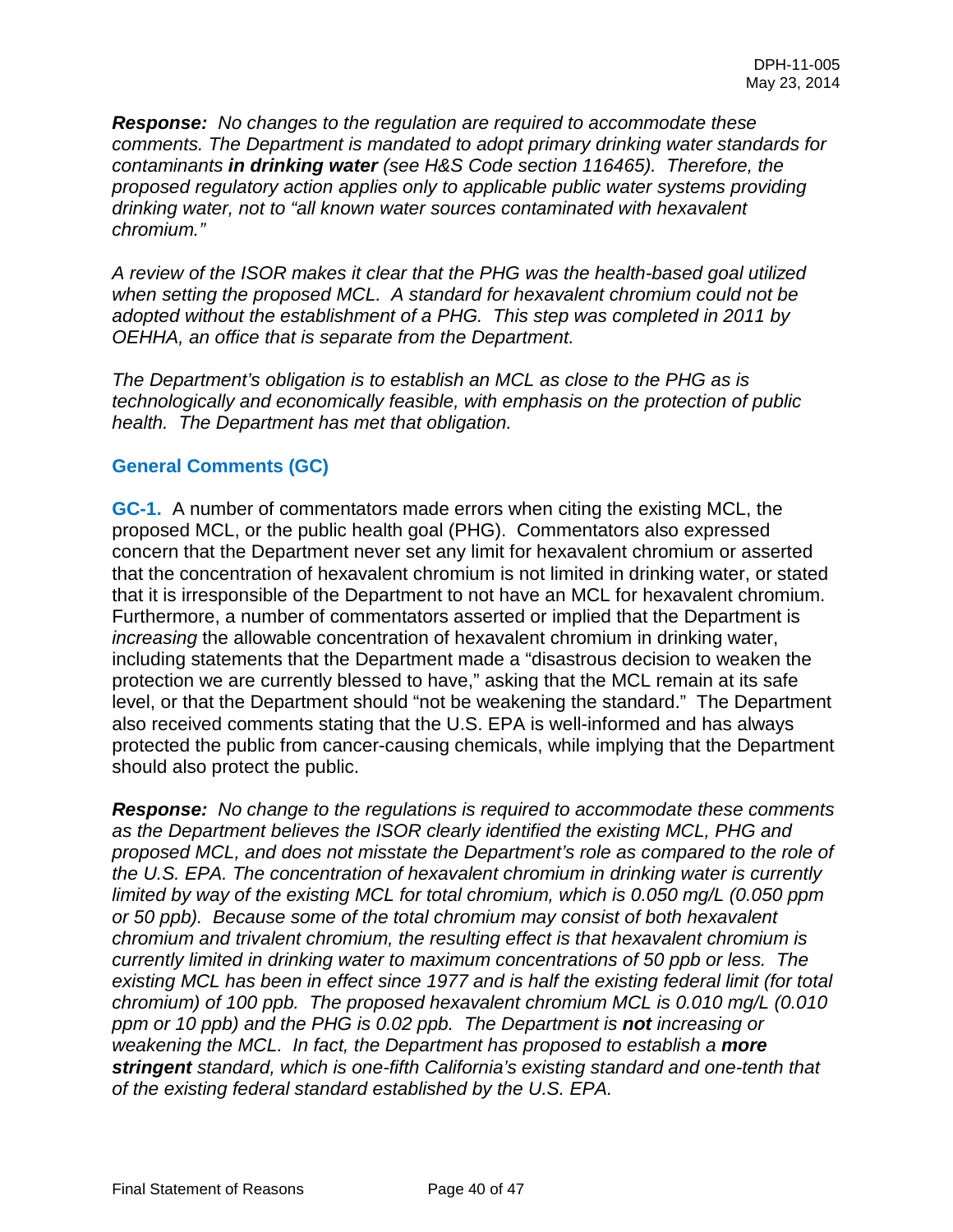**GC-2.** While asserting or implying that hexavalent chromium is not a naturally-occurring contaminant and is only the result of industrial activities, commentators often suggested that polluters should be held accountable and pay for treatment, not the public or public water systems, with it also being suggested that the "Toxic Police" be "enforced" to ensure they do their jobs of finding and fining polluters and that the Department should improve its "decision making between the MCL and natural background chromium 6." Such requests often included references to Pacific Gas and Electric Company (PG&E).

Similarly, comments were received suggesting that the Department should protect the public and California's water bodies (i.e., groundwater, streams, rivers, estuaries, etc.), not industry or polluters; and that it is the Department's job to establish a more protective MCL "so that less clean-up is done at contamination sites, because the MCL is not just used for drinking water systems." Some commentators suggested the Department was conspiring with (or catering to) polluters and big business and, for example, that the Department's decision "stinks of obvious corporate cronyism." The Department also received comments asserting or referring to corporate influence over the Office of Environmental Health Hazard Assessment (OEHHA) in OEHHA's establishment of the PHG.

In addition, the Department received comments from residents of Hinkley, California, along with comments referring to the movie titled "Erin Brockovich." Commentators provided data and statistics pertaining to their well water, a history of PG&E actions, Hinkley area contamination, notes of failures of PG&E regarding clean-up efforts or PG&E's handling of the situation, suggestions that PG&E should pay for the clean-up and/or treatment costs, and assertions that the proposed standard essentially loosens the requirements on PG&E.

*Response: No change in the regulations is required to accommodate these comments. As noted in the Initial Statement of Reasons (ISOR), the presence of hexavalent chromium found in drinking water sources may be attributed to both natural occurrence and through industrial use. Hexavalent chromium in groundwater and drinking water sources is often naturally occurring due to its presence in geological formations throughout the state, and, thus, not always the result of pollution. Even where the presence of hexavalent chromium is a result of anthropogenic activities, the proposed MCL applies only to applicable public water systems providing drinking water, not businesses or industries and their discharges to the state's lakes, streams, estuaries, etc., which may be regulated by other state and federal statutes or regulations. There are currently no public water systems serving the community of Hinkley affected by the Hinkley area contamination plume. As noted in the ISOR, the Department does not have the independent authority to regulate contamination of such waters, including hexavalent chromium contamination that occurred as a result of business or industrial practices.* 

*The Department is independent of OEHHA and any comments regarding OEHHA or its establishment of the PHG are beyond the scope of the proposed regulatory action.*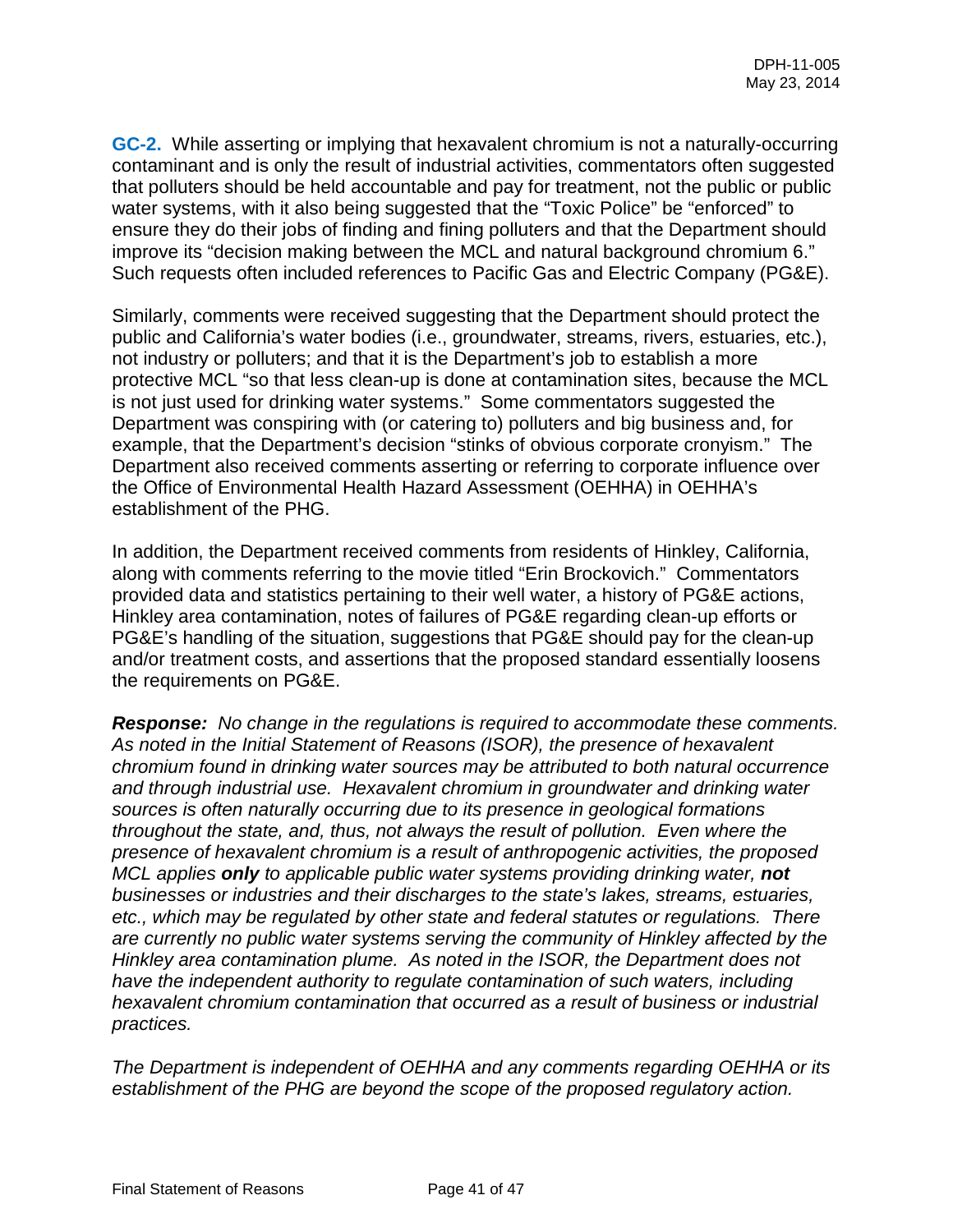### **Not Relevant (NR)**

*The Department received a number of comments it considered to be irrelevant. The APA provides that an agency adopting a regulation may summarily dismiss irrelevant comments as a group. (Government Code section 11346.9.) The comments that the Department determined are irrelevant include: a) personal accounts of strife caused by government agencies; b) rumors and stories regarding the effects of hexavalent chromium; c) the inability to sell personal property as a result of PG&E's action or inaction; d) background information, including personal life histories; e) requesting the Department to remove fluoride or other contaminants unrelated to the regulatory action; f) illegible comments; g) comments with unclear meanings; h) insults or veiled threats, and;i) rhetorical questions, comments, and suggestions.*

*The Department did not consider such comments as objections or recommendations directed at the proposed regulatory action or procedures.*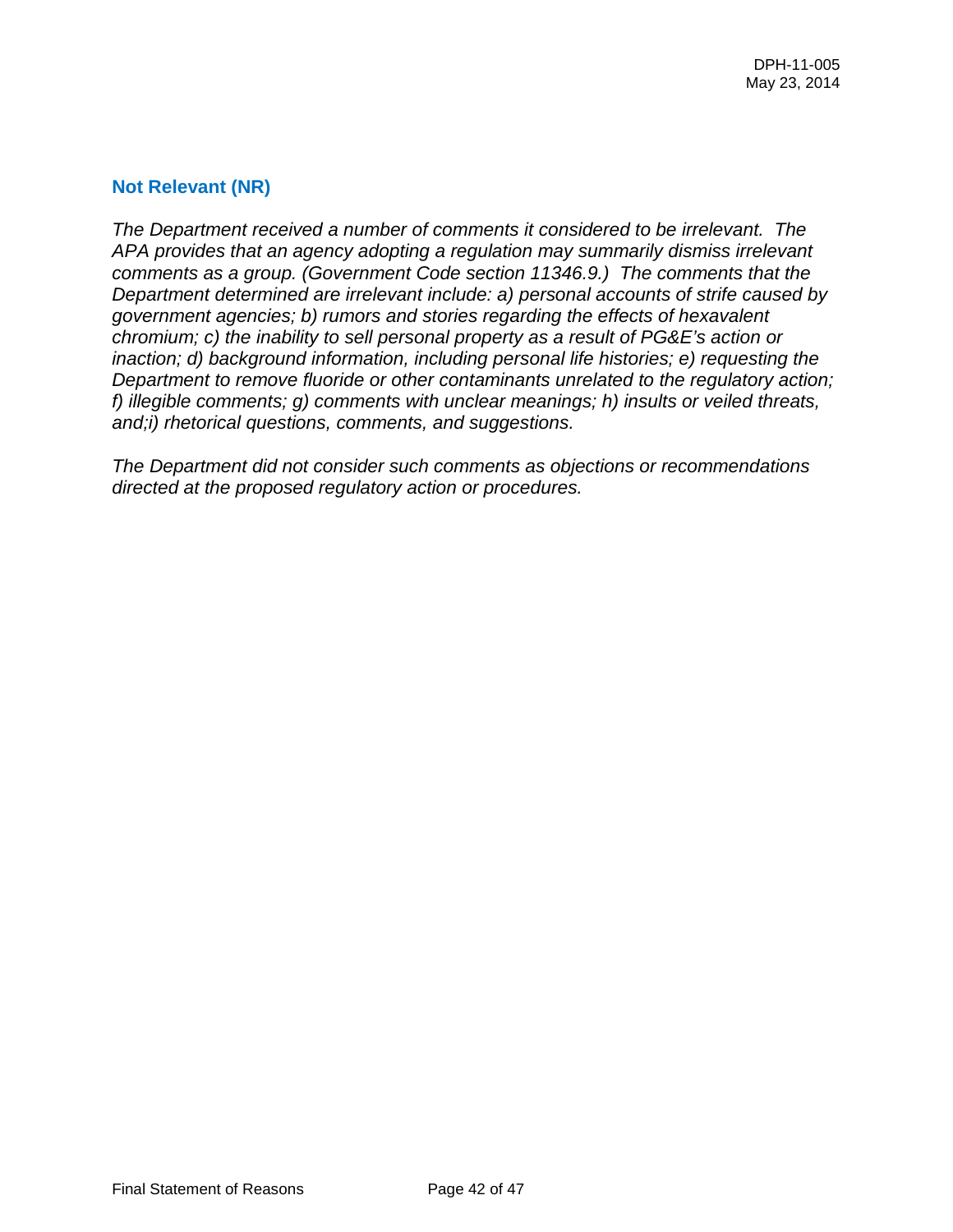## **Section 64432, CCR.**

*The Department received no comments regarding the proposed changes in subsections (a), (b)(2), (c), (h), (m), (n), and (o). The Department also received comments on subsections (f)(2), (g)(2), (h)(1), (h)(2)(B)(i), and (i), which were not proposed to be added or revised as part of the regulatory action. Therefore, no response is necessary.*

*Comments were received on paragraph (b)(1), and subsections (d) and (p), as summarized below.* 

**Subsection (b)(1):** A commentator asked how the grandfathering in subsection (b)(1) will "inform MCL compliance determinations" under section 64432(i).

*Response: If a PWS has a sampling result that meets the criteria in subsection (b)(1) and the PWS chooses to use that result in lieu of a collecting a sample during the first six months following the effective date of the regulation, as allowed by subsection (b)(1), the sampling result will be used as the six-month initial sampling result. The subsequent required actions would be dependent on the result of the sample (i.e., whether it exceeds the MCL or not).* 

**Subsection (d):** Commentators recommended a DLR of 0.03 ppb, consistent with U.S. EPA's UCMR3 requirements, to eliminate potential public notification confusion in the Consumer Confidence Reports and PHG exceedance reports.

*Response: The UCMR3 hexavalent chromium detection limit and Consumer Confidence Reports reporting requirements for UCMR3 (40 CFR 141.153(d)(7)) are federal requirements, with which applicable water systems must comply. The comment is beyond the scope of the proposed regulatory action. Therefore, no response is needed. PHG reporting is a tri-annual activity conducted by applicable water systems under H&S Code section 116470(b), which mandates that a PWS include detected contaminants in drinking water that exceed the applicable PHG. Because the hexavalent chromium PHG is 0.02 ppb, any detectable level greater than or equal to 0.02 ppb would be included in the PHG exceedance report.* 

**Subsection (p):** Commentators provided the following comments and recommendations:

- Noted that the expected compliance (or consequence, such as having to install treatment) is not defined or is confusing.
- Compliance should be from source monitoring results.
- Lawmakers did not direct the Department to revise its regulations for total chromium.
- Purpose of the distribution system monitoring study is unclear.
- Unclear if costs of monitoring were included.
- Details of requirement should have been provided, along with how the information will be used.
- The proposed requirement is not consistent with how other inorganic compounds are regulated.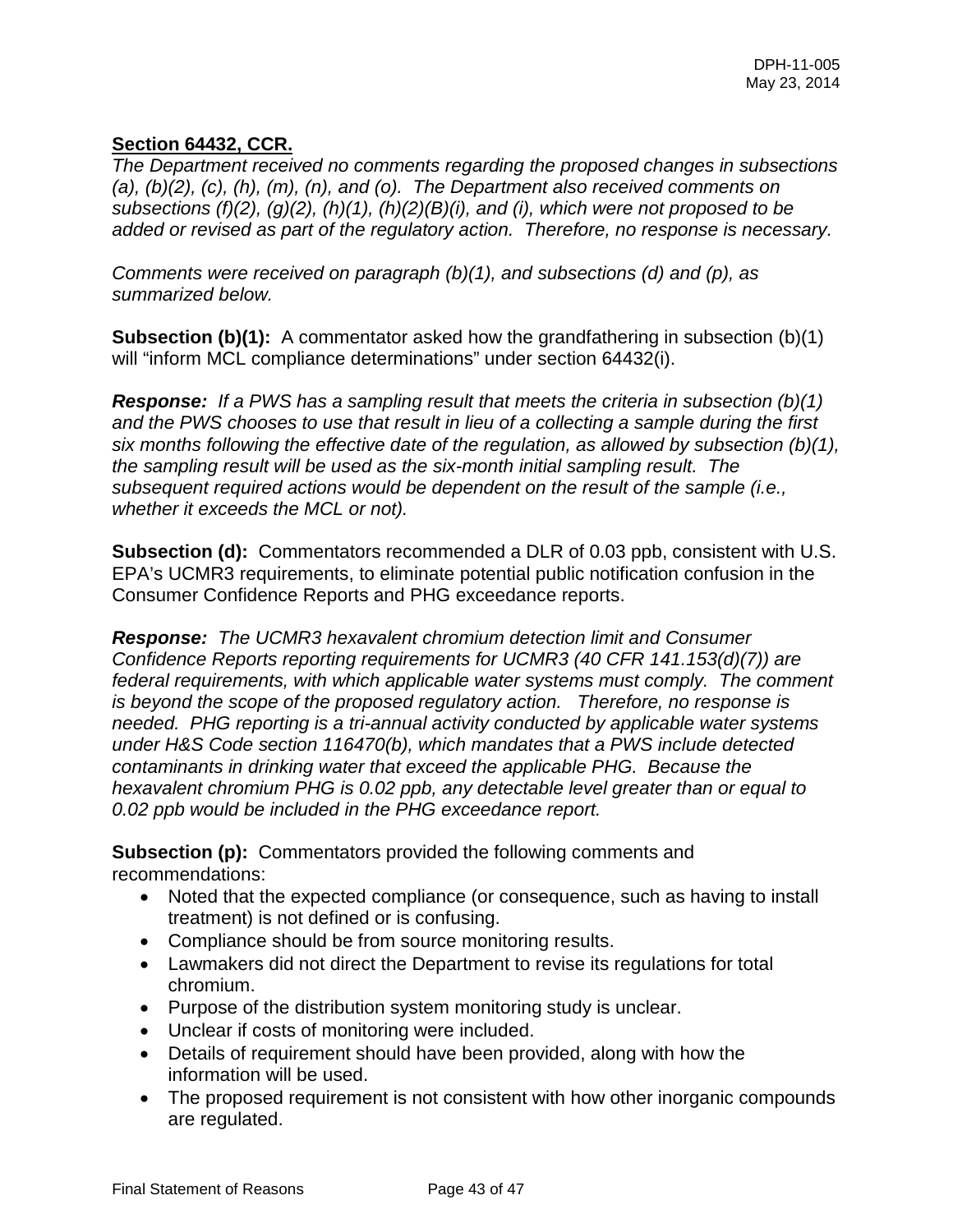- The need for a study should be based on entry point monitoring results, not source, to be more representative of public exposure.
- The requirement is duplicative of U.S. EPA's.

*Response: The Department has decided to withdraw proposed subsection (p), with no regulatory effect.* 

## **Section 64447.2, CCR.**

*The Department did not receive a comment specific to section 64447.2, but did receive a comment generally related to the subject (i.e., BAT). The comment and response is provided under the comments and summary for section 64431, GC-8 [OTL].* 

## **Section 64463, CCR.**

*The Department received no comments.* 

## **Section 64465, CCR.**

*The Department did not receive comments on proposed revisions to paragraph (c)(3) or subsection (d). For subsections (c)(1) and (c)(2), the Department received a comment generally related to the subject (i.e., public notification), but not specific to the requirements. That comment and response is provided under the comments and summary for section 64431, CF-4 [OTL]. The remaining comment is as follows:*

**Subsection (c):** A commentator noted that it would be more appropriate for the text should refer to "multilingual," rather than "bilingual."

*Response: The Department agrees that "multilingual" is more appropriate and has revised the text accordingly. The revision to the proposed text is grammatical in nature and is nonsubstantive in that the revision has no effect on the proposed requirements.*

## **Section 64481, CCR.**

*The Department received no comments, except as follows:* 

**Subsection (m):** A commentator suggested using "chromium (hexavalent)" or "chromium (VI)" rather than "hexavalent chromium" to result in a pattern more closely paralleling nitrate, nitrite, and their sum.

*Response: The Department reviewed Table 64481-A and did not find a listing for nitrate, nitrite, and their sum; only nitrate and nitrite are listed. The Department disagrees that a renaming of "hexavalent chromium" to "chromium (hexavalent)" is necessary. Such a listing would be inconsistent with the use of the term in other sections and could be argued that such a revision could cause more confusion.*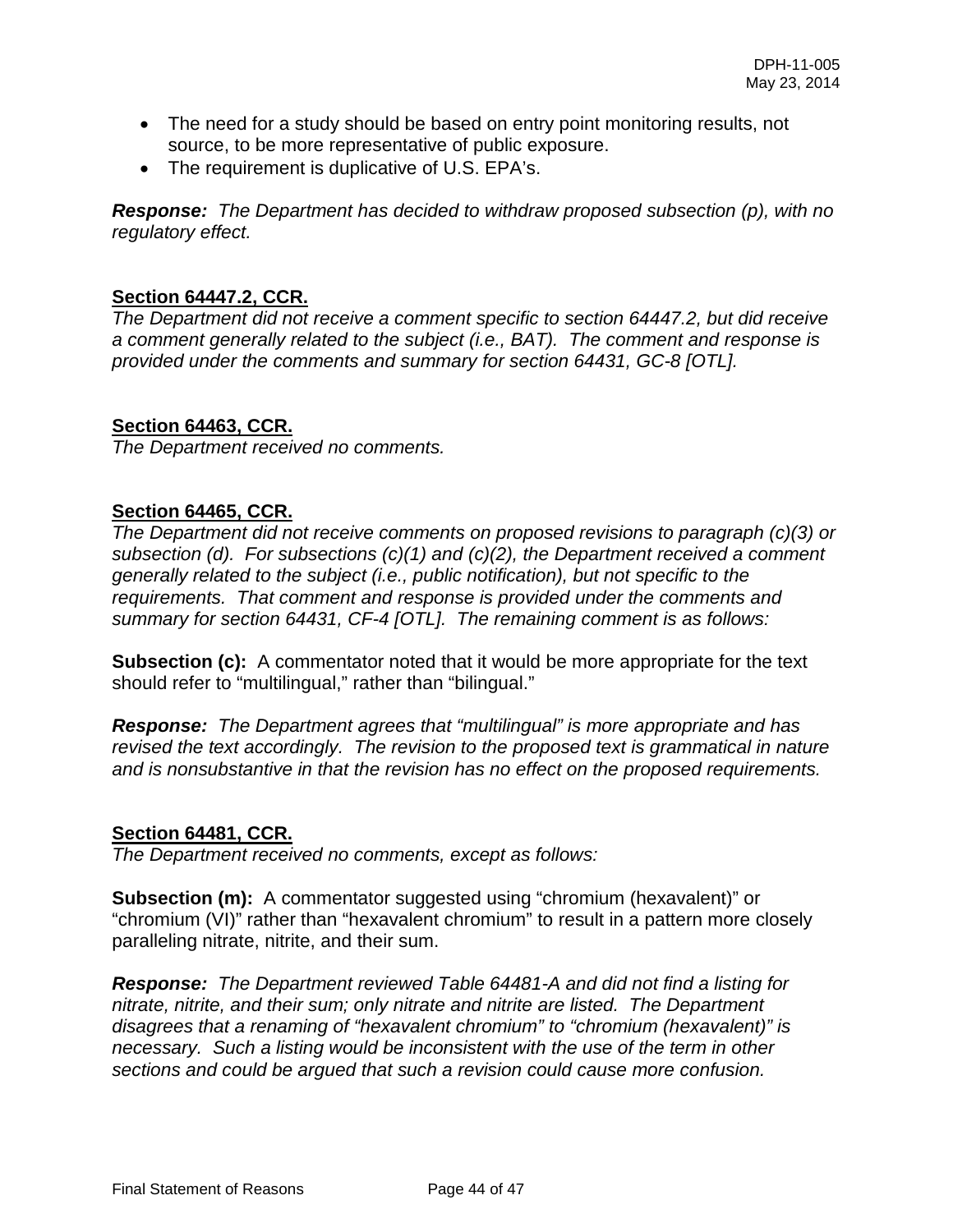# **Section 64530, CCR.**

*The Department received no comments.* 

## **Section 64534, CCR.**

*The Department received no comments.* 

## **Section 64534.2, CCR.**

*The Department received no comments.* 

## **Section 64534.8, CCR.**

*The Department received no comments.* 

# **Section 64535.2, CCR.**

*The Department received no comments.* 

## **Section 64535.4, CCR.**

*The Department received no comments.* 

# **Section 64671.80, CCR**

*The Department received no comments.*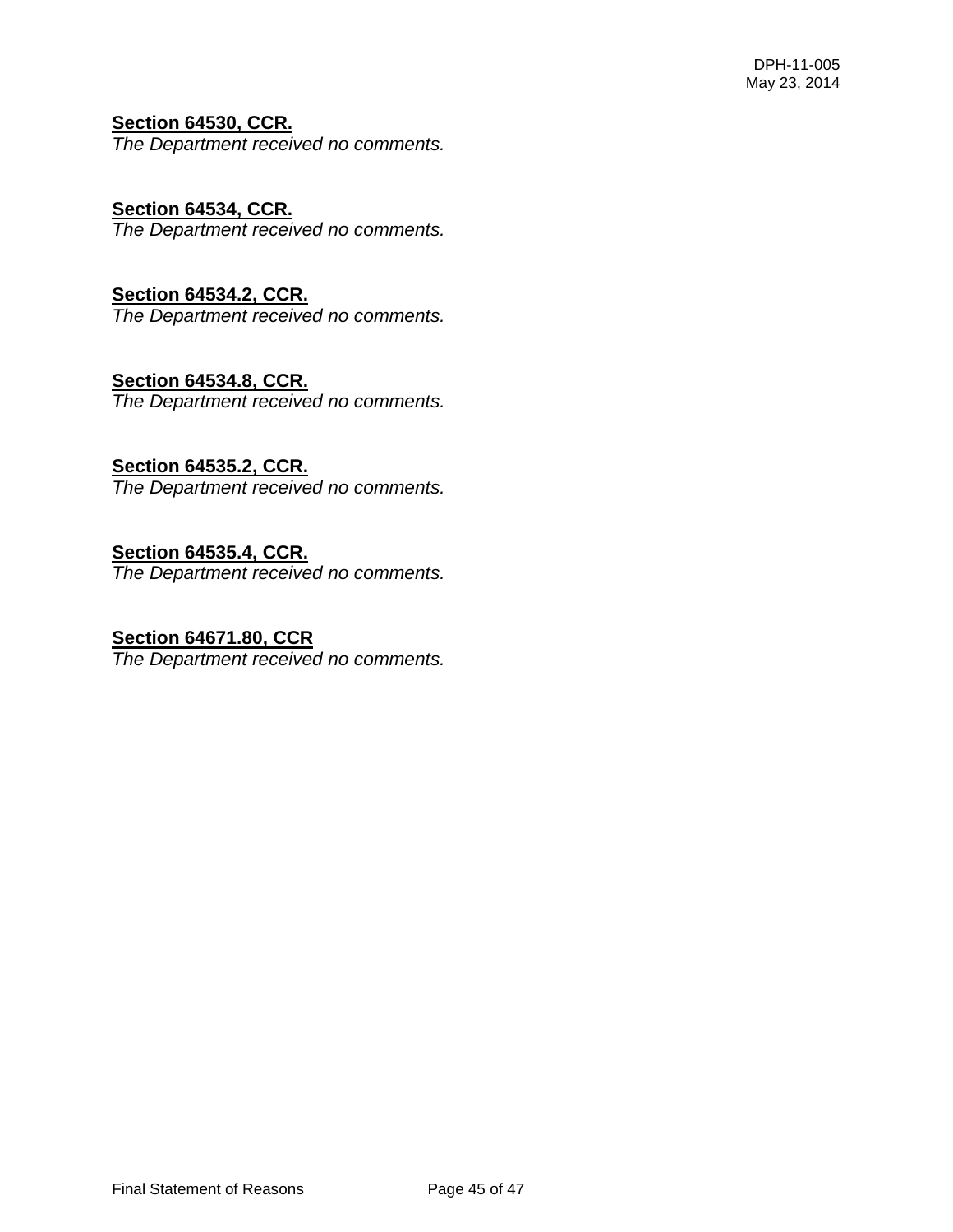## **STATEMENTS OF DETERMINATION**

#### **Local Mandate Determination**

The proposed regulations do not impose a mandate on local agencies or school districts.

#### **Alternatives Considered**

No alternatives considered by the Department would be more effective in carrying out the purpose for which the regulation is proposed, would be as effective as and less burdensome to affected private persons than the adopted regulation, or would be more cost-effective to affected private persons and equally effective in implementing the statutory policy or other provision of law.

#### **Impact on Business**

The Department has made a determination that the regulations would not have a significant statewide adverse economic impact directly affecting business, including the ability of California businesses to compete with businesses in other states.

### **ADDITIONAL PROGRAM STATEMENTS**

#### **45-Day Public Notice Mailing**

The Department has complied with the provision of Government Code sections 11346.4(a)(1) through (4) regarding the mailing of notice of proposed action at least 45 days prior to public hearing or close of the public comment period. The date upon which the notice was mailed was on or before August 23, 2013, and the date the notice was emailed was on or before August 23, 2013.

#### **California Conference of Local Health Officers Review**

Pursuant to Health and Safety Code section 13205, the Department provided a copy of the public notice document, including the text of the proposed regulation text and the Initial Statement of Reasons, to the California Conference of Local Health Officers for review and comment.

#### **California Environmental Quality Act**

The Department finds that adoption of the subject regulations is a ministerial project proposed to be carried out or approved by a public agency, and therefore exempt from Public Resources Code, Division 13, commencing with section 21000 (CEQA) pursuant to section 21080(b)(1) of said division.

#### **State Water Policy**

In adopting this regulation, the Department considered the statewide policy expressed in section 106.3 of the Water Code.